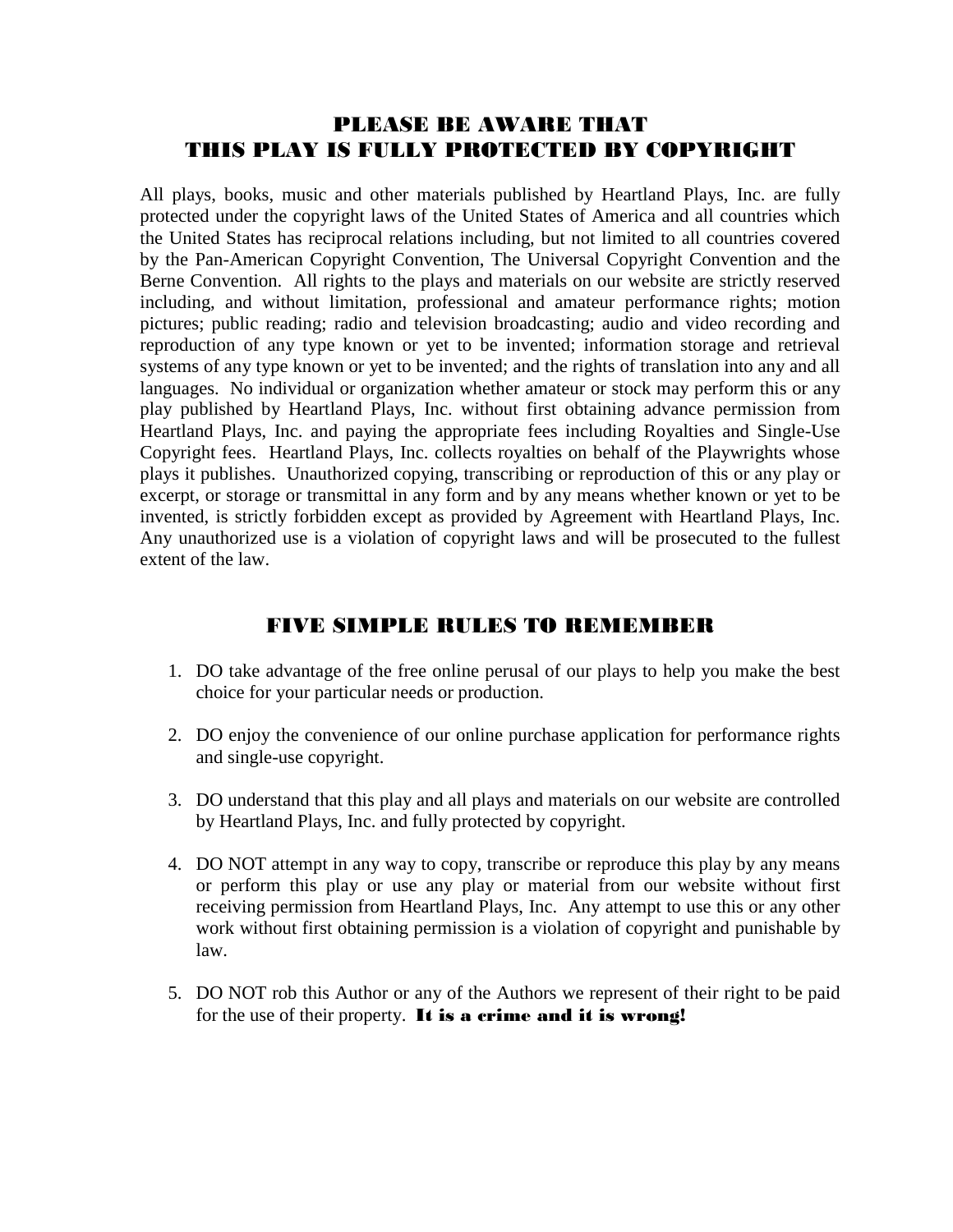**Product Code A0180-F**

# FRANKENSTEIN

Freely adapted from the novel by Mary Shelley

By

# **Marjorie Bicknell**

## **ALL RIGHTS RESERVED REPRODUCTION WITHOUT SPECIFIC WRITTEN PERMISSION PROHIBITED**

**Performance Rights Available Exclusively through Heartland Plays, Inc. at heartlandplays.com playsnow@heartlandplays.com customer service: 406-431-7680**

**Copyright © 1982 by Marjorie Bicknell Registration #: PAu000367932 Date: 01-05-1982**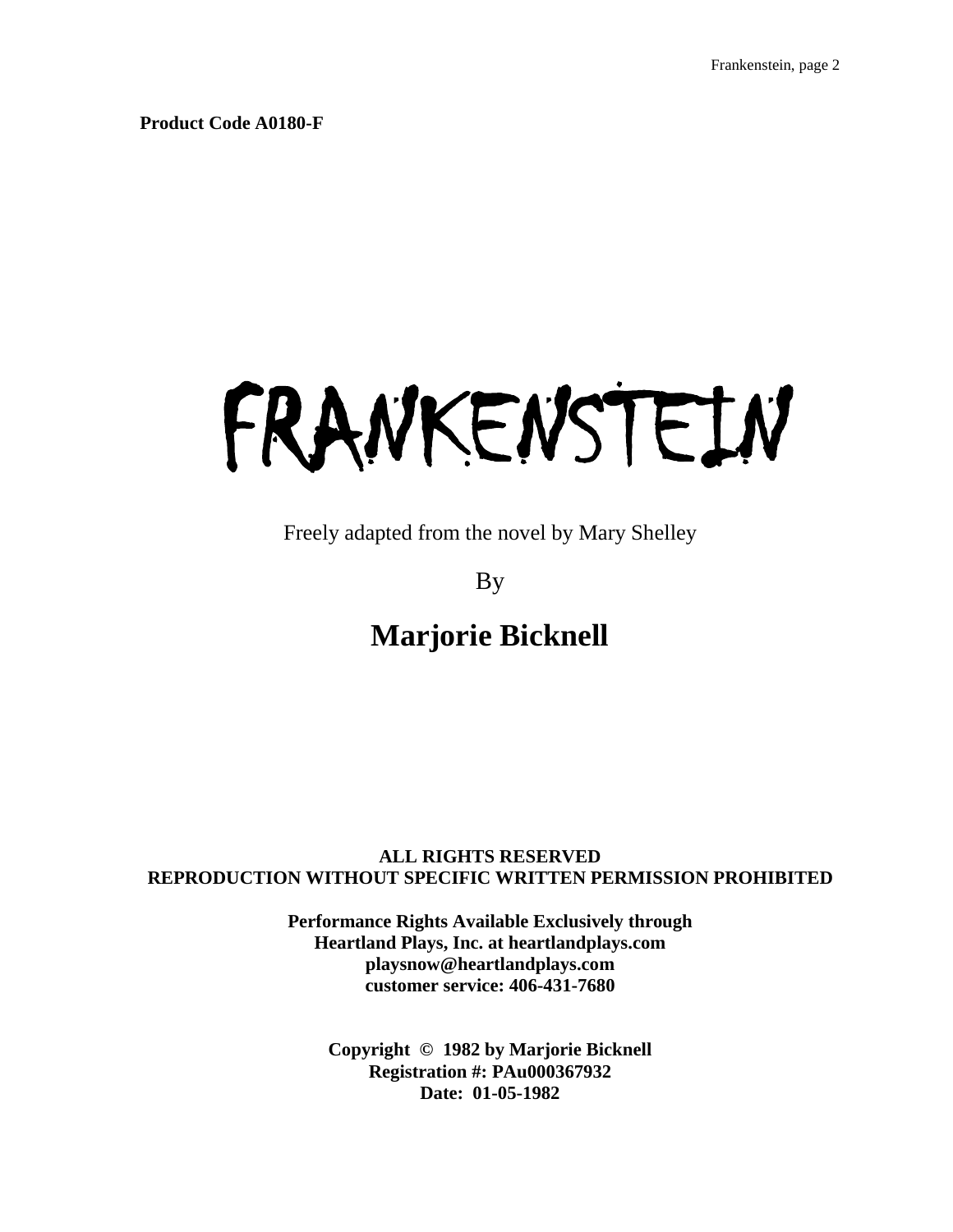# Frankenstein by Marjorie Bicknell

# THE SETTING:

Time: *Several months in the years 1815 and 1816*

Place: *Victor Frankenstein's home in Switzerland, and at the North Pole*

# CHARACTERS:

Victor Frankenstein: *A Scientist* Robert Walton: *An Explorer* Henry Clerval: *Frankenstein's Assistant* Justine Moritz: *Madame Frankenstein's Companion* Madame Frankenstein: *Frankenstein's Mother* Elizabeth Lavenza: *Frankenstein's Fiancée* The Creature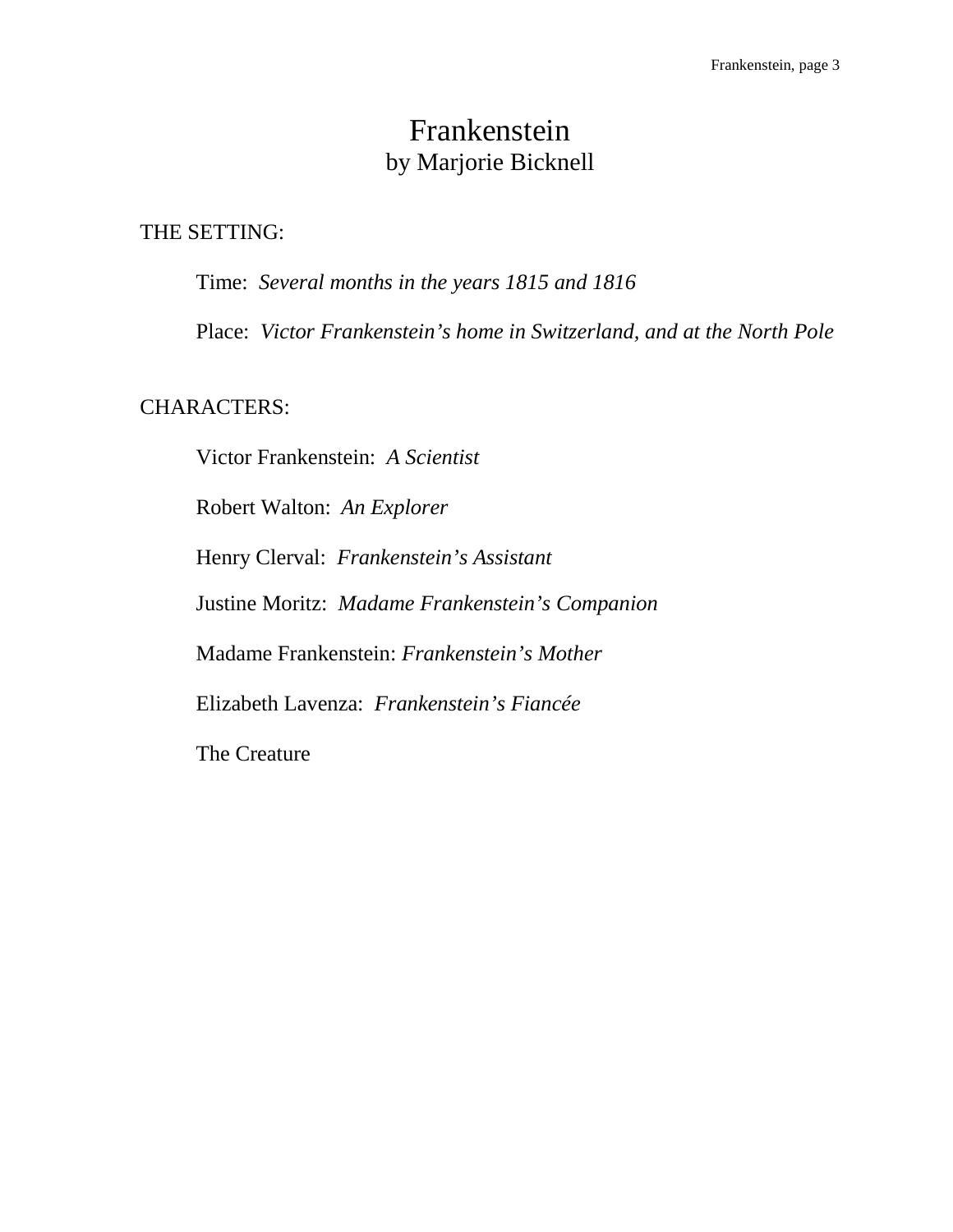# Frankenstein By Marjorie Bicknell

## **ACT I, Scene I**

*AT RISE: Walton's ship at the North Pole. WALTON is at work upon the ship's log. VICTOR FRANKENSTEIN is stretched out apparently unconscious, on a cot beside Walton's desk. Next to him on the cot is a small book; his diary.*

#### WALTON

*(Reading what he has just written)* June 12, 1816. Today, my goal stands a mere ten miles away. Within my grasp is the discovery of true north. The one place where man stands at the top of the world with all humanity at his feet. Ten miles away stands my best chance for immortality. I, Robert Walton, will be the first man to reach this northern-most spot alive, claim discovery and return. I will have my place in history. It is out there waiting for me, and me alone. I know it. Others have tried only to fail. The cold and ice have destroyed them all. Even my crew, brave men all, is succumbing to these conditions. Claiming to have seen a devil on the ice, and to hear him call out to them, they would have me turn back. But there is no devil. Only a man, the sole survivor of his ship. A man who failed to defeat me and who will now become my assurance of victory. A man whose only possession is the book I have before me. A diary filled with scribbling that boast of the creation of a new life – a fantasy more absurd than a flight to the moon. *(Picking up Frankenstein's diary)* "The creation of life had always been my dream, and as I grew older, it became my obsession."

#### VICTOR

And I became convinced that I could find the secret of life.

#### WALTON

A remarkable recovery. I congratulate you on your survival. You have lost your ship, you know.

#### FRANKENSTEIN

My ship? What ship?

#### WALTON

The ship in which you tried to keep me from reaching the North Pole.

#### VICTOR

I have no ship.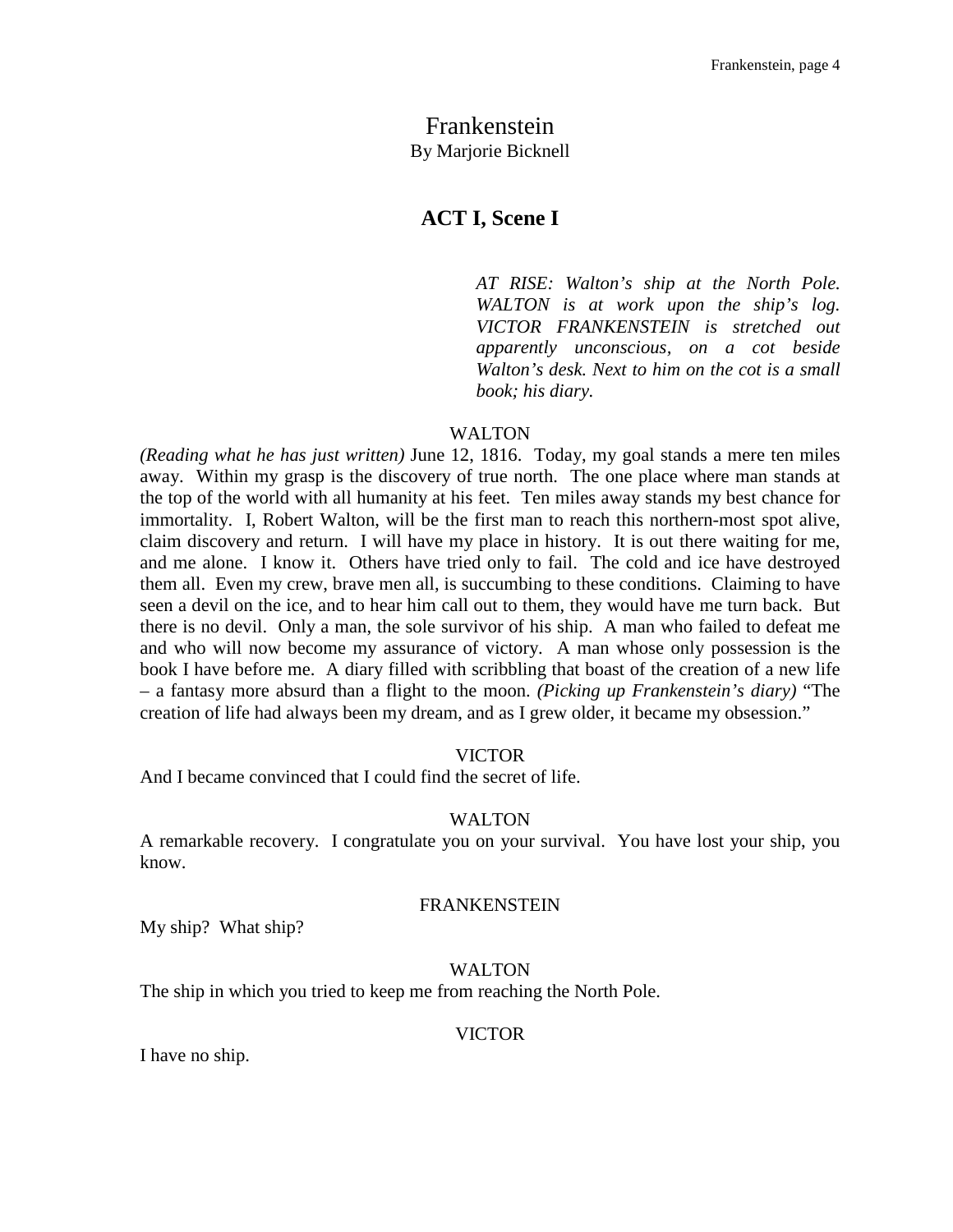## WALTON

*(Looking at the name in the diary)* Well, Mr. Victor Frankenstein, unless you are a god, you have traveled here by ship.

## VICTOR

I can assure you, sir, that I am not God. I have no ship, no crew, and no desire to stop you. I have traveled here by foot.

#### **WALTON**

By foot? Over this ice? Through a cold that breaks a man's bones like the snap of a finger?

## VICTOR

I am here.

## WALTON

And you came here to be the first to the top of the world.

#### VICTOR

No, Captain Walton. I came here to settle a debt.

#### WALTON

You have a demanding creditor.

## VICTOR

I do. He demands my death.

#### WALTON

I suppose this creditor is the devil my men saw on the ice.

## VICTOR

The devil. Yes. That is the truth. They did see the devil.

#### WALTON

The truth, sir, is that you have come here for discovery and for fame.

#### VICTOR

No, I desire nothing but the freedom to settle by business.

## WALTON

You, sir, have no business. Your ship has been destroyed, and with it all hope of your return – unless you cooperate.

#### VICTOR

Cooperate?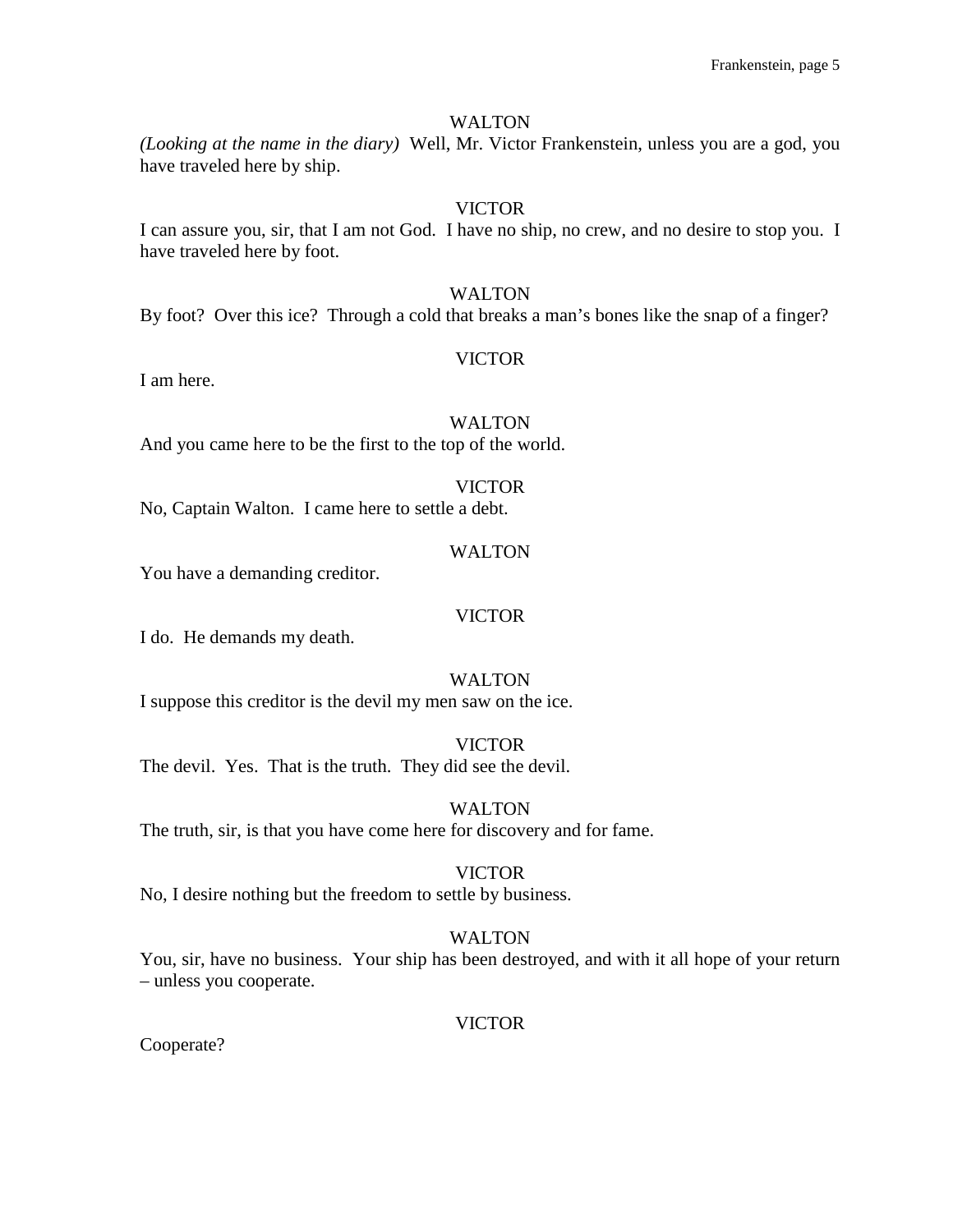## WALTON

Tell my men that it was you on the ice calling, "Give me your hand. Give me your hand…"

#### VICTOR

"…Brother, comrade, friend."

## WALTON

So it was you.

## FRANKENSTEIN

It was the devil.

## WALTON

Who is he? *(Pause)* Answer me!

## VICTOR

Your men are correct. There is a devil on the ice. A fiend who will destroy every living thing to reach me – a hideous freak, an accident of creation. He is evil, I tell you, an evil for which I am responsible. I created him. I nurtured him, and I unleashed him upon mankind.

## WALTON

You are mad.

## VICTOR

The secret of life is in that book, and how I paid for its discovery.

## WALTON

I have heard of plots to send sailors mad and away from their course, but never one so fantastic as this. Now give me the truth.

## VICTOR

I swear to you, this is the truth and no fantasy. There is no plot to steal your discovery of the North Pole. There is a Creature on the ice waiting to kill anyone who stands between us. I will not rest until he is dead.

## WALTON

You are either a genius or a madman, Victor Frankenstein.

## VICTOR

I have been called both. If you don't believe me, look in the diary. I swear to you, it's all there: the Creation, the Fall and the Exile. It's a story so incredible it will be laughed away until he returns to kill. And he will return. He is the Creature who stands at the top of the world and laughs at mankind.

## WALTON

Where is your proof?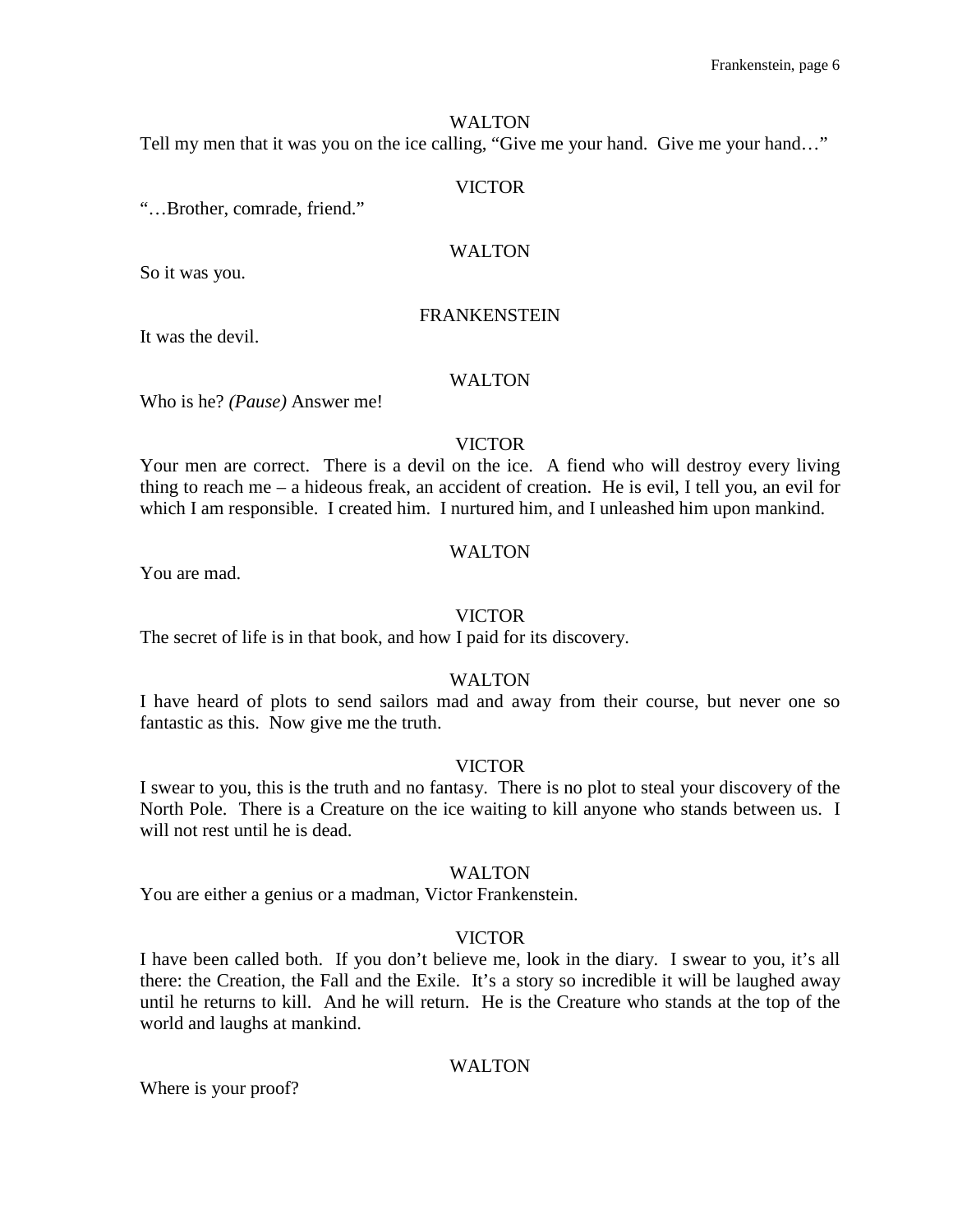Wait with me, sir. Wait for his return. You will have your proof. You will find your discovery dwarfed by the horror of his presence.

## **WALTON**

You are foolish to think you can stop me now. The discovery of true north will be mine.

## VICTOR

Take it. Take your discovery. Take the world. Take it all. Unless my Creature takes it first.

## WALTON

And how will your Creature take the world?

## VICTOR

By murder, insanity and mockery – mockery of the life force itself. All is changed – changed utterly. Read. Read it for yourself.

## WALTON

*(Returning to the diary)* The creation of life had always been my dream, and as I grew older, it became my obsession. I had no idea of the terror I would unleash. I only sought to do good. I had read the old philosophers and studied the books of alchemy that filled my father's shelves…

#### VICTOR

… and I became convinced that within them I could find the secret of life.

*The ship falls into darkness. A SPOTLIGHT illuminates VICTOR who rises and moves center stage to tell his story. During the next speech, the ship disappears to be replaced by the laboratory.*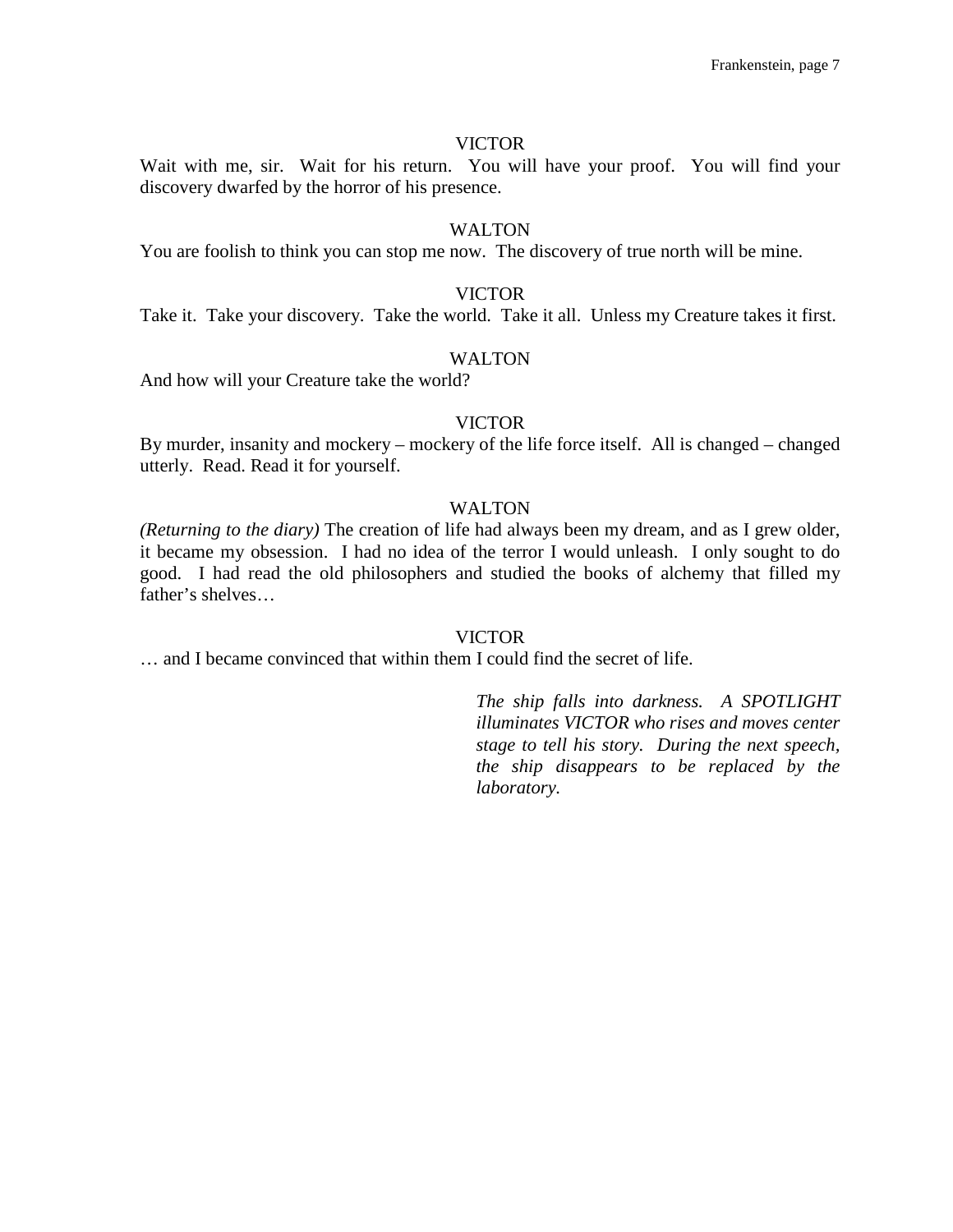## **ACT I; SCENE II**

#### VICTOR

At an early age, I had learned that nature was capricious and man's place in it precarious. One man would live while another died. One would prosper while another suffered. In short, all blessings were given – or withheld – without regard to man's basic goodness. I resolved that I would create a new man. A man perfect in body and spirit, logical in thought and noble in bearing. A man, who by his very perfection, could lead mankind to a higher plane. For years, I feared to share my thoughts with anyone and carried on my work alone. Finally, in university I met the one man who could help me. Henry Clerval was the son of a wealthy tradesman. Much of the university life was closed to him because of his father's lack of rank, and Henry swore that the social order must be changed so that only those who were deserving would reap life's benefits. To him, the creation of a new man for the betterment of mankind was neither insanity nor sacrilege, but a necessity. Henry's view of a better world was so like my own that I took him into my confidence. He became my assistant, and with his superior knowledge of history, literature and economics, would instruct our new Adam.

> *LIGHTS RISE on the LABORATORY of VICTOR FRANKENSTEIN. The CREATURE is seated on a stool supported by a makeshift sling. His head and hands are bandaged. Tubes run from his neck, arms and legs to a large funnel hung from a bar above a laboratory table. The table itself is covered with bottles and the paraphernalia of a working chemistry laboratory. HENRY CLERVAL is busy checking equipment and referring to notes in a book. VICTOR enters from the "no man's land" where he has been talking to the audience.*

#### VICTOR

*(Checking the Creature for himself)* Henry, have you checked the connections?

#### **HENRY**

They are all sealed. Everything seems to be in working order.

*VICTOR begins checking and re-checking the bandages, tubing and the bottles hanging above the Creature's head.*

## VICTOR

*(To HENRY as HE reaches for a bottle)* Don't touch that!

#### **HENRY**

Calm down, Victor.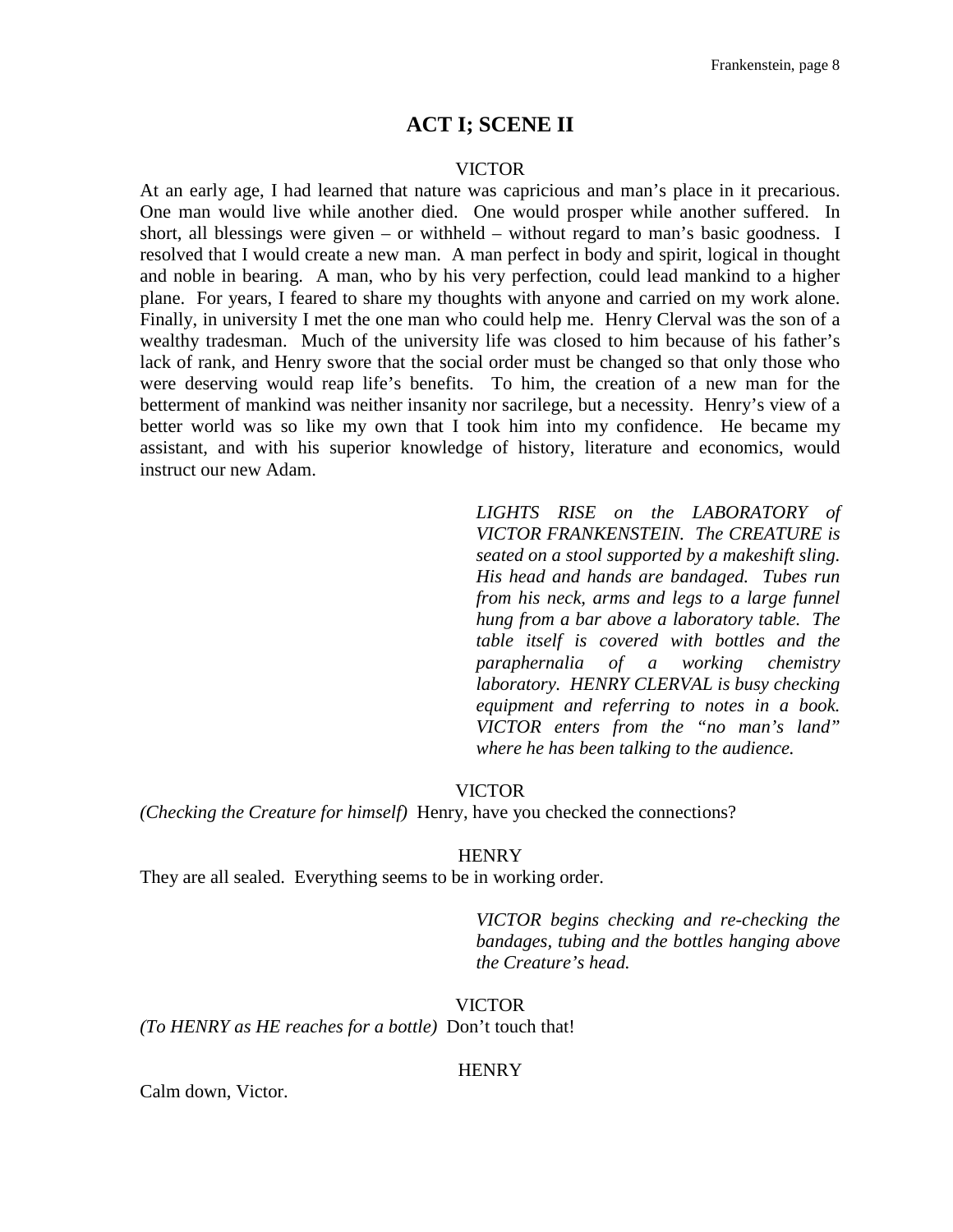This is it, Henry.

Henry, hand me the bottle.

## **HENRY**

I know. A new man. Born an adult. The first of a new race. A race that knows nothing of prejudice or hate – perfect. He'll be a joy to instruct.

## VICTOR

*VICTOR takes the bottle from HENRY, and pours the liquid into each of the handing bottles. Immediately, they begin to glow. VICTOR then opens the spigots on each of the bottles allowing the glowing liquid to flow down the tubes and into the CREATURE.*

#### **HENRY**

Well?

#### VICTOR

There is a pulse, but it won't sustain unless he starts breathing. Help me lay him flat. Lower the ropes. Disconnect the tubes.

> *VICTOR and HENRY lay the CREATURE on the floor. VICTOR attempts resuscitation. Nothing happens. Victor stops and turns away from Henry in despair. The CREATURE takes a huge gasping breath, and begins to choke. HENRY and VICTOR spring into action.*

#### VICTOR

Quick, Henry, something to depress his tongue.

*HENRY grabs a tongue depressor and bucket. THEY clear the CREATURE's mouth. HE begins breathing more steadily. VICTOR monitors.*

#### **HENRY**

Is it satisfactory?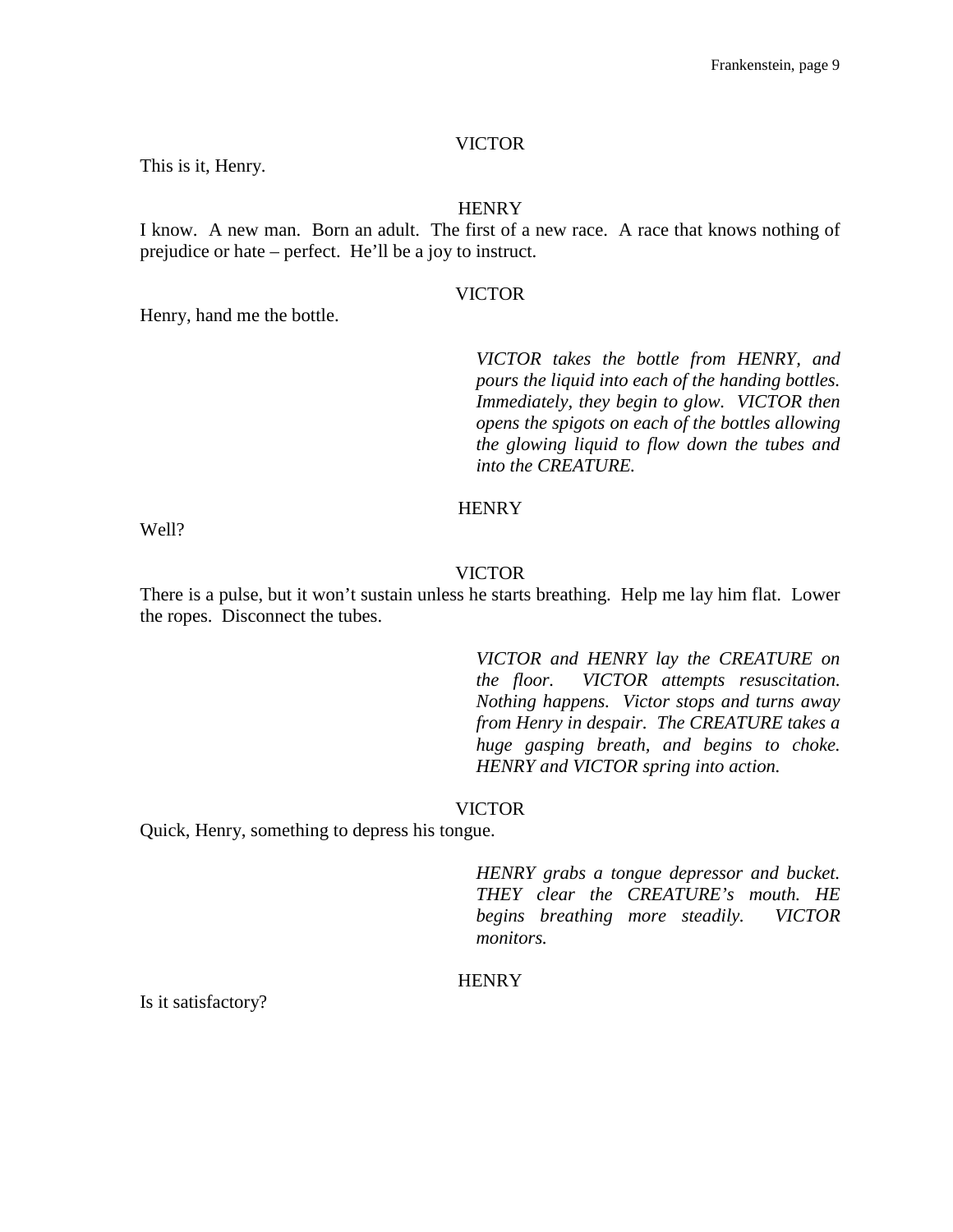Satisfactory and getting stronger by the moment. We've done it, Henry. We've really done it.

> *The CREATURE sits up and opens his eyes as HENRY and VICTOR stare in astonishment.*

*BLACKOUT.*

# **ACT I; SCENE III**

*AT RISE: The library of the Frankenstein house the same evening. This room also doubles as Victor's study when he is not in the laboratory. It is a comfortable room, much used by all members of the Frankenstein household. JUSTINE MORITZ enters. SHE goes to the window and looks out, being careful not to let herself be seen by anyone looking in. SHE seems to be searching, but then some unknown action catches her attention and SHE forgets to hide and simply stares.*

*MADAME FRANKENSTEIN enters.*

#### MADAME

The last of the guests just arrived, Justine. Have you seen my son – or Henry – yet?

#### **JUSTINE**

*(Startled, turning)* No Madame. The light is still on in the laboratory. I've been watching.

#### MADAME

What can be keeping them? Elizabeth is nervous enough without this.

#### JUSTINE

I am sure they will be here soon. Henry – Monsieur Clerval – said he would make sure Victor left his work in plenty of time to change for the party.

## MADAME

Well, they are going to have to hurry if they don't want to keep half the district waiting. Can you see anything at all?

#### JUSTINE

*(Looking out the window again)* No Madame. Oh, wait. The light just went out.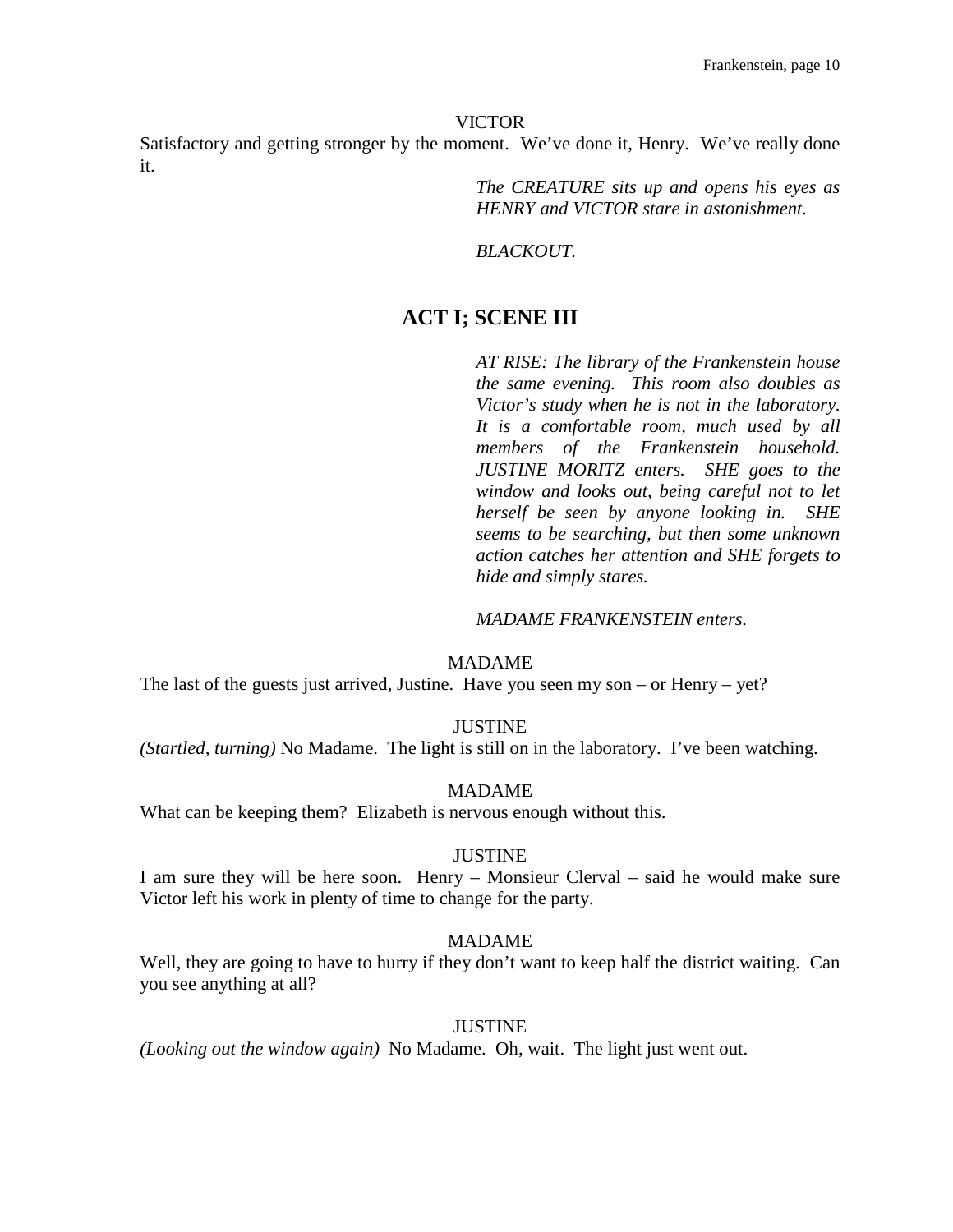#### MADAME

Then they are coming. Did you check the wine?

#### JUSTINE

It's all chilled.

## MADAME

And there are enough glasses?

#### JUSTINE

More than enough.

#### MADAME

And Cook knows what time dinner is to be served.

JUSTINE Yes, yes, Madame. There is nothing to worry about.

#### MADAME

I hope you're right.

## JUSTINE

What do you mean? The party will be a success. It will be the best engagement party anyone in this district has ever attended.

## MADAME

You're right. But it's not the party I'm worried about. It's Victor. It's his work.

## JUSTINE

But, Madame, you were so pleased wen he took the medical degree at the university. So pleased that he was going to do something useful with his life.

#### MADAME

I was pleased, Justine. But I never thought his work would become such an obsession. Justine, is the wine chilled?

## JUSTINE

Yes, Madame.

## MADAME

Oh, my! The guests. Here I am talking and there's no one with them. You keep a watch for Victor and Henry. Let me know the moment they arrive.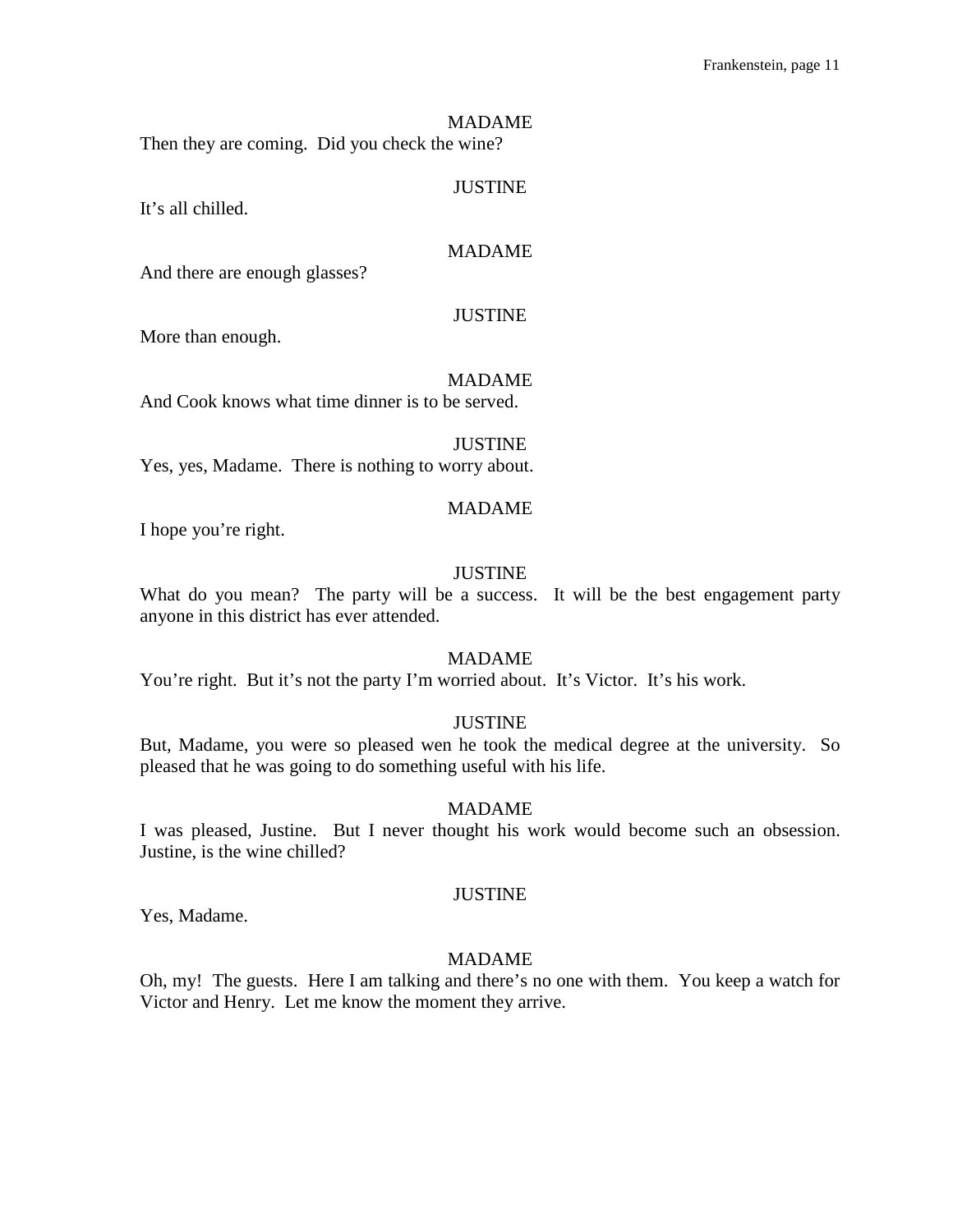*MADAME FRANKENSTEIN hurries out the door. JUSTINE returns to the window. The library door opens again, and HENRY CLERVAL enters. HE has just come in from the laboratory.*

#### **HENRY**

Tell me, Mademoiselle, why are you hidden away in here when there is a party taking place? You should be out breaking half the hearts in the district.

## **JUSTINE**

Monsieur Clerval! What are you doing here? You've got to change for the party. Madame wants to announce the engagement before dinner.

#### **HENRY**

I know she does, but I've got some important business to take care of first.

## JUSTINE

But what can be more important than Victor and Elizabeth's engagement?

## **HENRY**

I'll tell you that in a moment. But you haven't answered my question, yet. Why aren't you at the party? I can't imagine that they neglected to invite the prettiest girl in Switzerland.

#### JUSTINE

I am not at the party because I have work to do.

## **HENRY**

Work? Tonight? I was counting on your company at dinner.

#### **JUSTINE**

Mine? With all the beautiful ladies present?

#### **HENRY**

Ah, but none so beautiful as you.

#### JUSTINE

Monsieur, stop. It's not right to pay me compliments.

## **HENRY**

I'm not paying you a compliment. That was the truth.

#### **JUSTINE**

Have you forgotten? I am merely a servant in this house.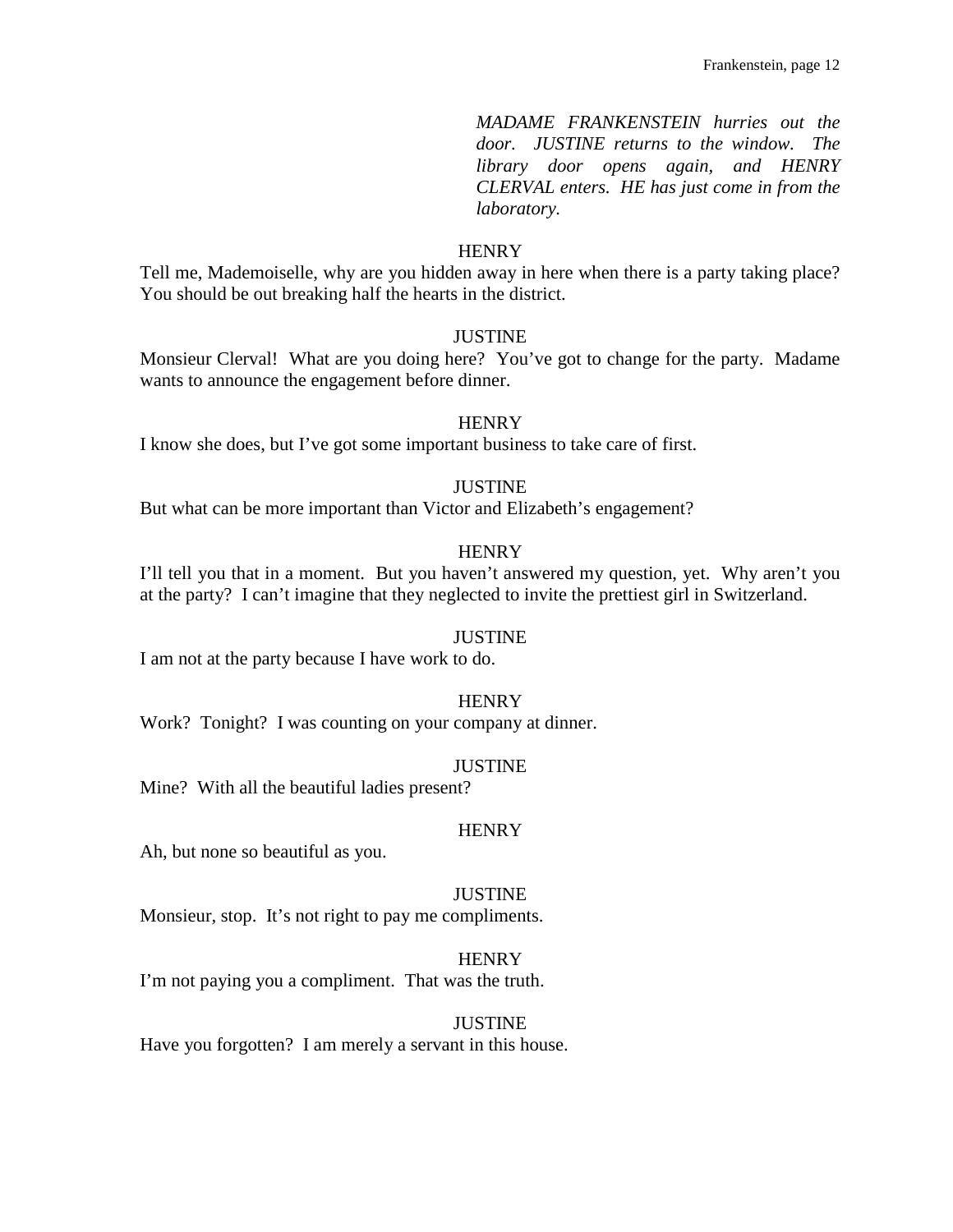A mere servant? No you are not. What mere servant has so many pretty dresses…or went to school with the mistress' niece … or calls the head of the family by his Christian name…or dines with the family?

#### JUSTINE

When there is no other company. Monsieur...

#### **HENRY**

My name is Henry. When will you learn to use it?

## JUSTINE

Monsieur Clerval, no matter how privileged my position may seem to you, I am still a servant. I am paid a salary. Servants are not invited to family parties, and...

## **HENRY**

Guests of the family are not supposed to flirt with them. Is that what you were going to say?

#### JUSTINE

No…That is…

#### **HENRY**

I did not mean to embarrass you.

#### JUSTINE

But you have. We are not of the same station in life. It isn't fair of you to give me cause to hope for something I can never have.

**HENRY** 

**JUSTINE** 

**HENRY** 

JUSTINE

Justine! You do like me a little, then?

Yes.

More than a little?

Yes.

#### **HENRY**

I thought you did.

# JUSTINE

What does that matter? You are a guest, while I…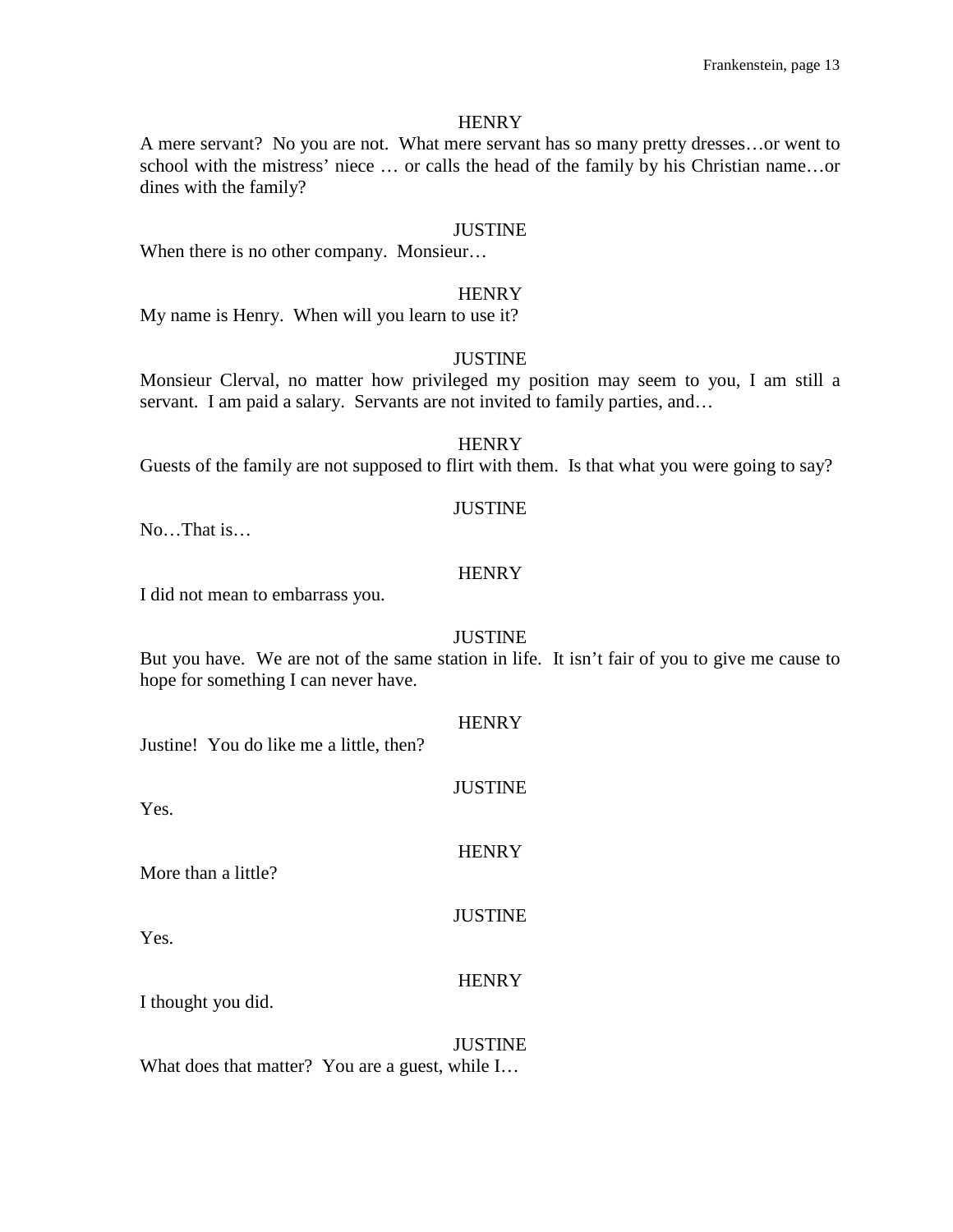Oh, Justine! I am no gentleman. Even my university degree and my friendship with Victor can't erase the fact that my father is merely a tradesman – as your father was. Besides, the old class system is dead here and dying everywhere else. There is no reason I can think of why you cannot marry me, Justine. *(Pause)* If you love me.

#### JUSTINE

Henry! Do you mean it?

#### **HENRY**

I swear I do. I am not letting you out of this room until you say, "Yes."

#### **JUSTINE**

But…

#### **HENRY**

You can't say no. I've already written to my parents about you. They are expecting a visit within the month.

#### JUSTINE

They want to meet me?

#### **HENRY**

My mother is so pleased. She told me to marry a girl who could run a household.

## JUSTINE

But Henry, you haven't said anything about…

#### **HENRY**

Yes, Justine. I love you. You wouldn't get a chance to turn me into a married man for any other reason. Now what's your answer? I can't wait much longer.

#### JUSTINE

Yes.

#### **HENRY**

Let's tell everyone right now.

#### JUSTINE

No. Henry, we can't. They haven't even announced Victor and Elizabeth's engagement, yet.

#### **HENRY**

All right. I'll wait until tomorrow.

#### **JUSTINE**

Henry, we can't tell them tomorrow. We must wait until after the wedding.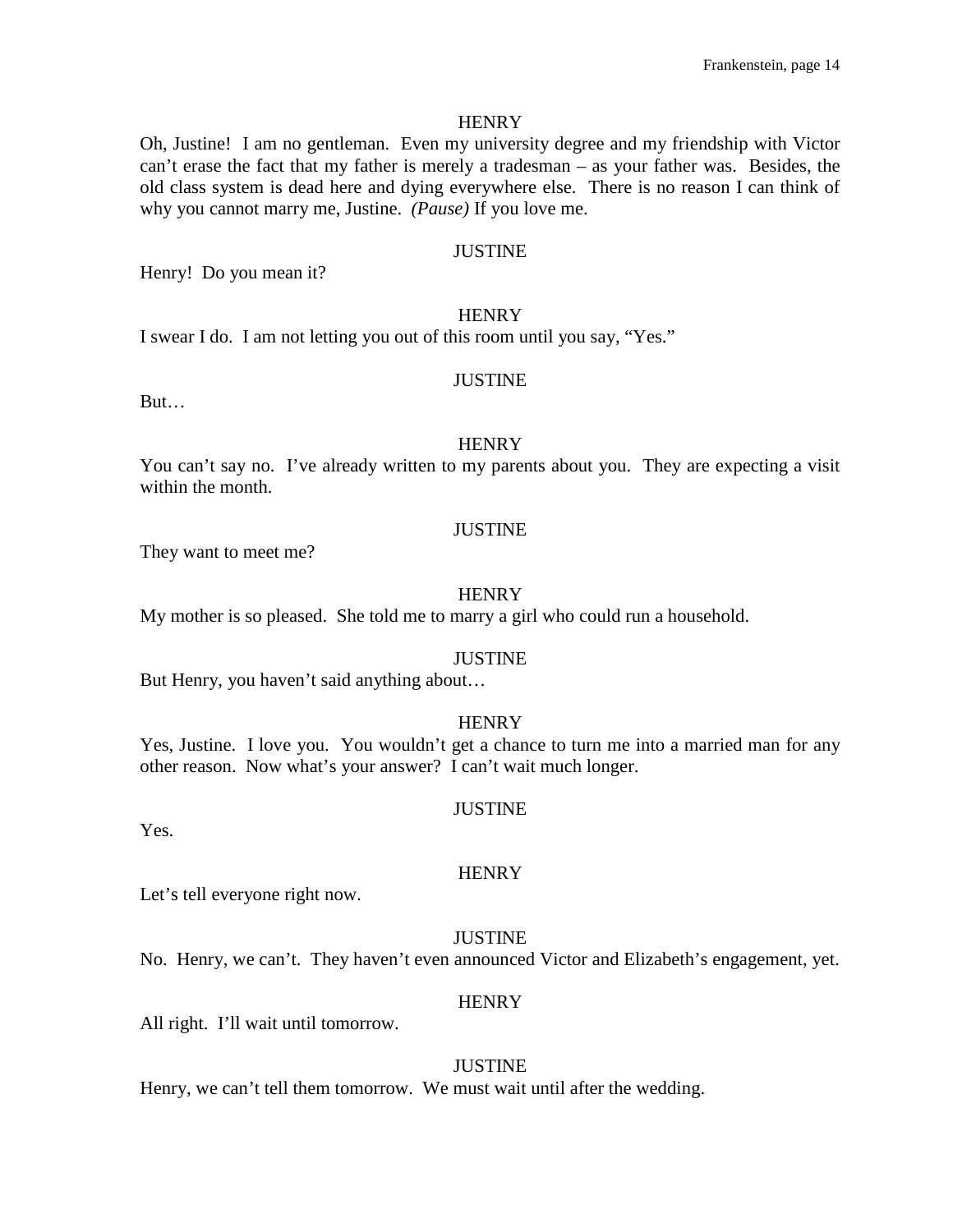You're afraid I'll change my mind.

## JUSTINE

No Henry. It's just that Elizabeth has waited so long, and she deserves her day.

#### **HENRY**

We'll wait. But you better tell me you love me just a little or I may think I'm engaged to a social climber.

## JUSTINE

Henry, I do love you.

#### **HENRY**

You do? And this is the first time you've said anything about it?

#### **JUSTINE**

I thought it was hopeless.

## **HENRY**

Then you must have been blind.

## **JUSTINE**

Henry! Oh, my, the party! Everyone is waiting and you still have to change. You've got to go.

## MADAME

*(Entering)* So that's where you are. Justine's right. We can't wait much longer to make the announcement. The way the wine is flowing half the company will be too drunk to notice before long. Did Victor return with you?

#### **HENRY**

Yes, Madame. He went upstairs to change.

#### MADAME

Obviously, you found something more important to occupy you.

#### *HENRY and JUSTINE blush but say nothing.*

## MADAME

I only hope I have less trouble getting you two to the altar.

#### **HENRY**

What?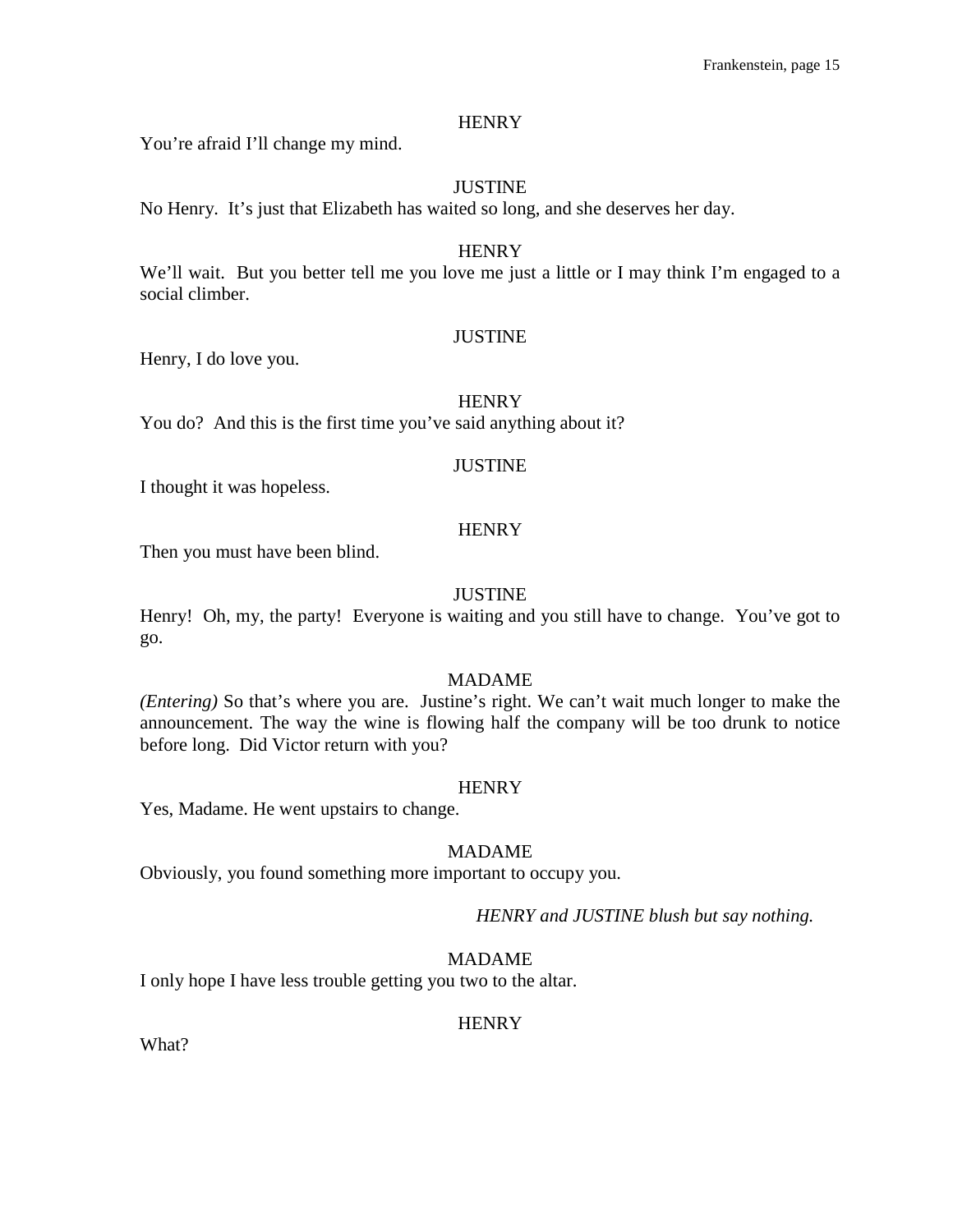## **JUSTINE**

Madame!

## MADAME

*(Pleased with her surprise)* Did you really think I wouldn't notice? Now, Henry. Get upstairs and tell that son of mine I want to see him here – before he goes into the party. And Justine – run and tell Cook to hold dinner for a few minutes longer.

> *JUSTINE and HENRY exit. MADAME moves restlessly around the room. The door opens and ELIZABETH LAVENZA enters.*

## ELIZABETH

Where is Victor?

## MADAME Elizabeth. What are you doing here? You should be with your guests.

#### ELIZABETH

They are all wondering what is keeping him.

#### MADAME

He'll be down, shortly.

#### ELIZABETH

Where has he been?

MADAME

He was out in the laboratory.

## ELIZABETH

He promised me…

#### MADAME

Don't worry. I will speak to him. You go back into the party.

#### ELIZABETH

Perhaps this engagement was a mistake.

## MADAME

Don't say that. You love Victor. Victor loves you and it's settled. I've known this would happen ever since I brought you to live in this house as a little girl. You and Victor have always been so close. Now, it's time you were both married. Victor must take his place in society. Off with you. Victor and I will join you in a few moments.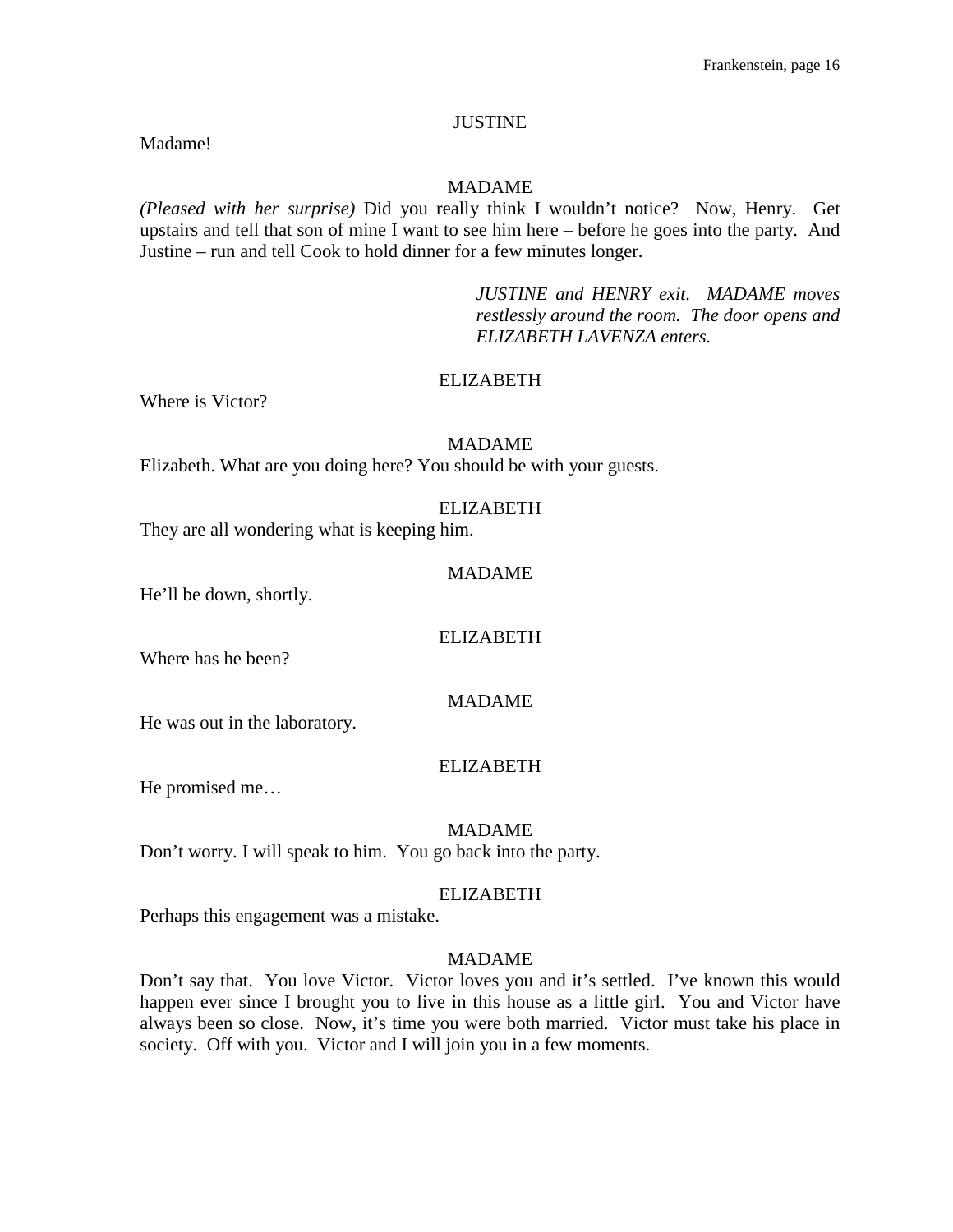*(At the door)* Mother, Henry said you wanted to see me.

## MADAME

YES.

*VICTOR and ELIZABETH stare at each other for a moment.*

## VICTOR

Elizabeth…

#### ELIZABETH

Excuse me, Victor, the guests are waiting. *(SHE turns and exits.)*

#### MADAME

Tell me why you were late. Tonight of all nights.

## VICTOR

I was working. My research has reached a critical point.

#### MADAME

Will you be late for you wedding as well? Your work always seems to be at a critical point.

#### VICTOR

It is research, Mother. It's difficult to explain.

## MADAME

No research could be so important that you no longer have time for your family. This behavior of yours has got to stop. You're grieving Elizabeth, and ruining your health. You seldom hear us when we talk to you. You only eat when you are forced, and then barely enough to keep body and soul together. And now, tonight, you practically miss the announcement of your own engagement. Half the district is waiting for you, Victor. Do I tell them research kept you?

#### VICTOR

No, Mother.

## MADAME

You have responsibilities to Elizabeth now, and they come before this work of yours. It's not as if you have to earn a living. This research is just a game.

#### VICTOR

My research is very important, Mother. It is not a game.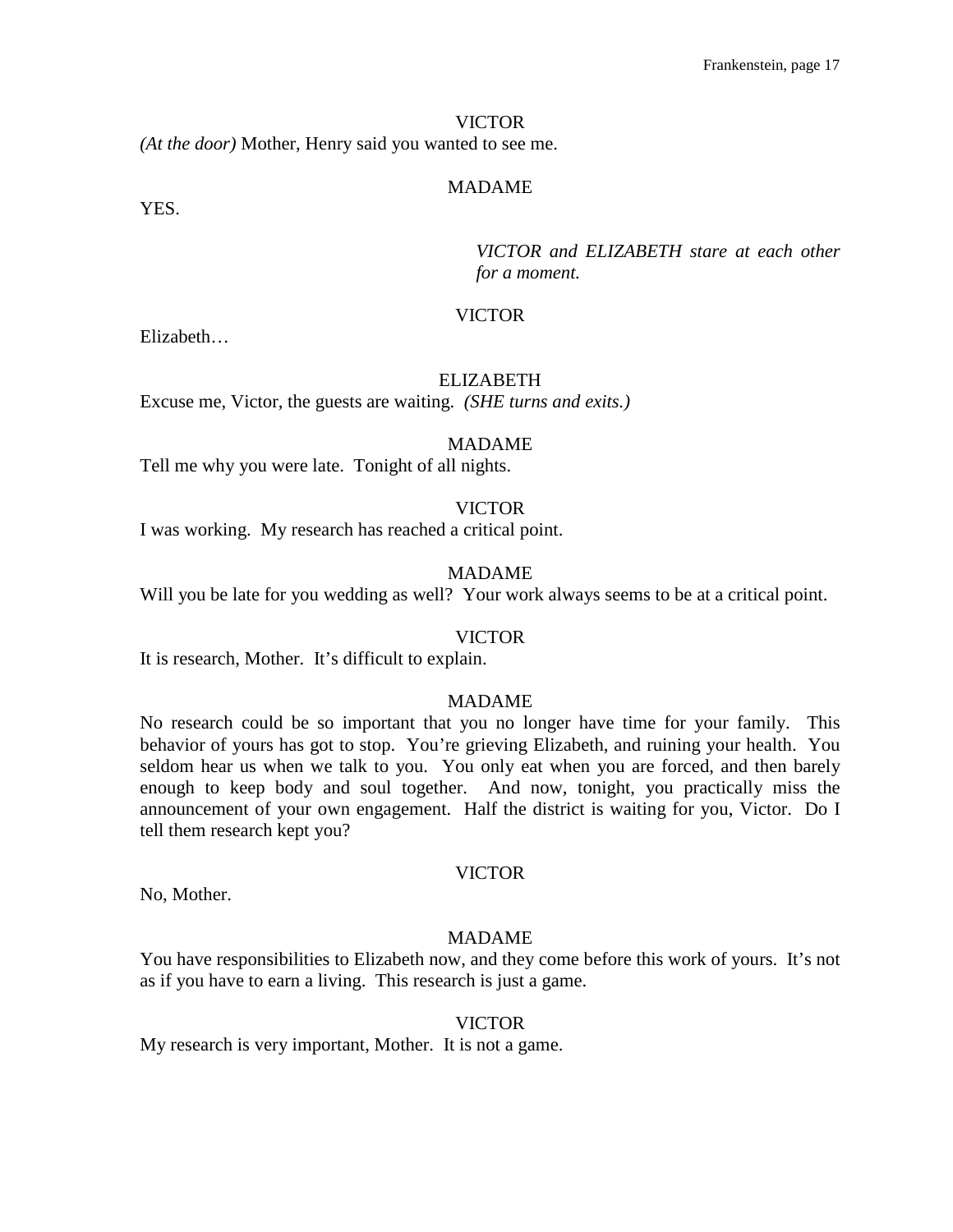#### MADAME

It is not as important as keeping your word.

## VICTOR

Would you feel better if I told you I've completed the most important phase of my work? I still need to spend time in the laboratory, but that time will become shorter and shorter. From now on things will be better.

#### MADAME

You are not saying this just to appease me, are you?

#### VICTOR

No. I mean every word of it.

#### MADAME

Well, you'd better speak to Elizabeth and see if she'll understand.

*VICTOR exits followed by MADAME who stops first to look out the window towards the laboratory.*

*JUSTINE enters hotly pursued by HENRY. THEY are laughing.*

#### **HENRY**

Now, do I get that kiss, or do I have to chase you through the ballroom as well.

#### JUSTINE

No. And you'd better stop chasing me. I have work to do.

#### **HENRY**

Stop chasing you. Never. I'll be chasing you when you're eighty.

#### JUSTINE

If you live that long.

#### **HENRY**

You'll pay for that. That's two kisses you owe me.

JUSTINE You'll just have to wait until tomorrow to collect your kiss.

#### **HENRY**

I'll collect it right now.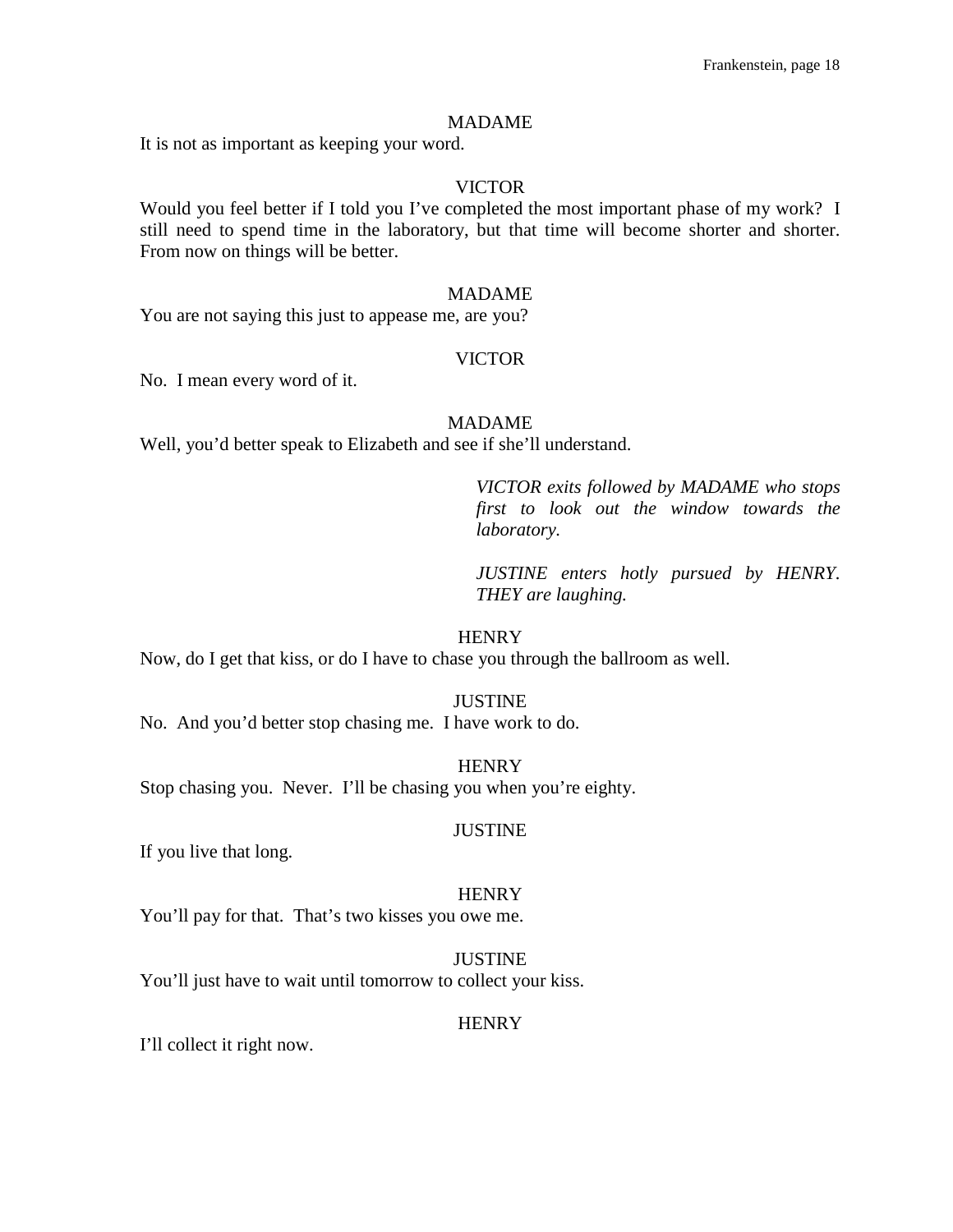*HENRY takes JUSTINE in his arms as ELIZABETH enters. The TWO of them break apart quickly.*

## ELIZABETH

I am sorry. I didn't know anyone was here.

## **HENRY**

It's all right, Elizabeth. I was just on my way back to the party. Are you coming?

#### ELIZABETH

No. I'd rather not just now.

#### **HENRY**

*(Ready to leave)* Justine?

## **JUSTINE**

In a moment, Henry.

## *HENRY exits.*

**JUSTINE** Is something wrong, Elizabeth? Does Madame need me for anything?

#### ELIZABETH

No. No. Everything is going well.

# JUSTINE

Then why are you here? You should be at your party.

ELIZABETH I just needed to be alone for a moment. What were you and Henry…?

JUSTINE

Oh, Elizabeth. He just asked me to marry him.

ELIZABETH Did he? That's wonderful for you. Did you say yes?

**JUSTINE** Of course. I can't believe it, Elizabeth. I only hope we will be as happy as you and Victor.

#### ELIZABETH

Don't hope for that, Justine.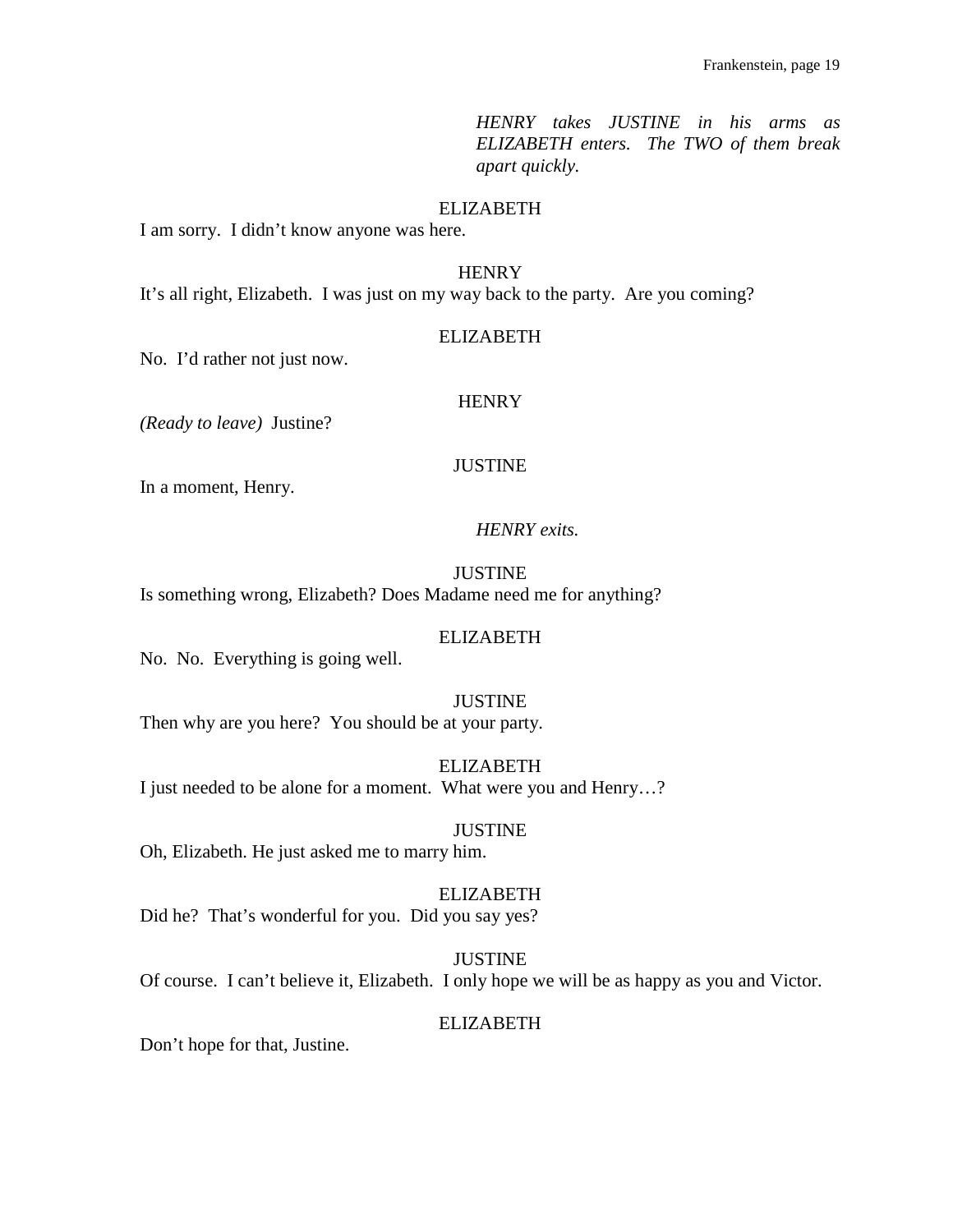## **JUSTINE**

But Elizabeth, Victor loves you so much. How can you help but be happy?

## ELIZABETH

I am not so sure that he does love me, Justine.

#### JUSTINE

You mustn't think that.

## ELIZABETH

Then why has he been locking himself up in that laboratory day and night? Why does he always find excuses not to talk with me?

#### JUSTINE

It's his work. He is just preoccupied with it.

## ELIZABETH

I thought that at first. But tonight. How could he leave me like that to greet all our friends alone… and then when he arrived, he said nothing. He doesn't like this engagement, Justine. What am I to do?

#### JUSTINE

It's not true…you'll see…

*VICTOR enters looking for ELIZABETH.*

VICTOR

Elizabeth? Why did you run away like that? Justine, may I talk with Elizabeth?

## JUSTINE

I was just going.

#### *JUSTINE exits.*

#### VICTOR

Elizabeth? What is wrong?

#### ELIZABETH

It would be better if we called off the engagement.

#### VICTOR

You don't mean it?

#### ELIZABETH

I do mean it.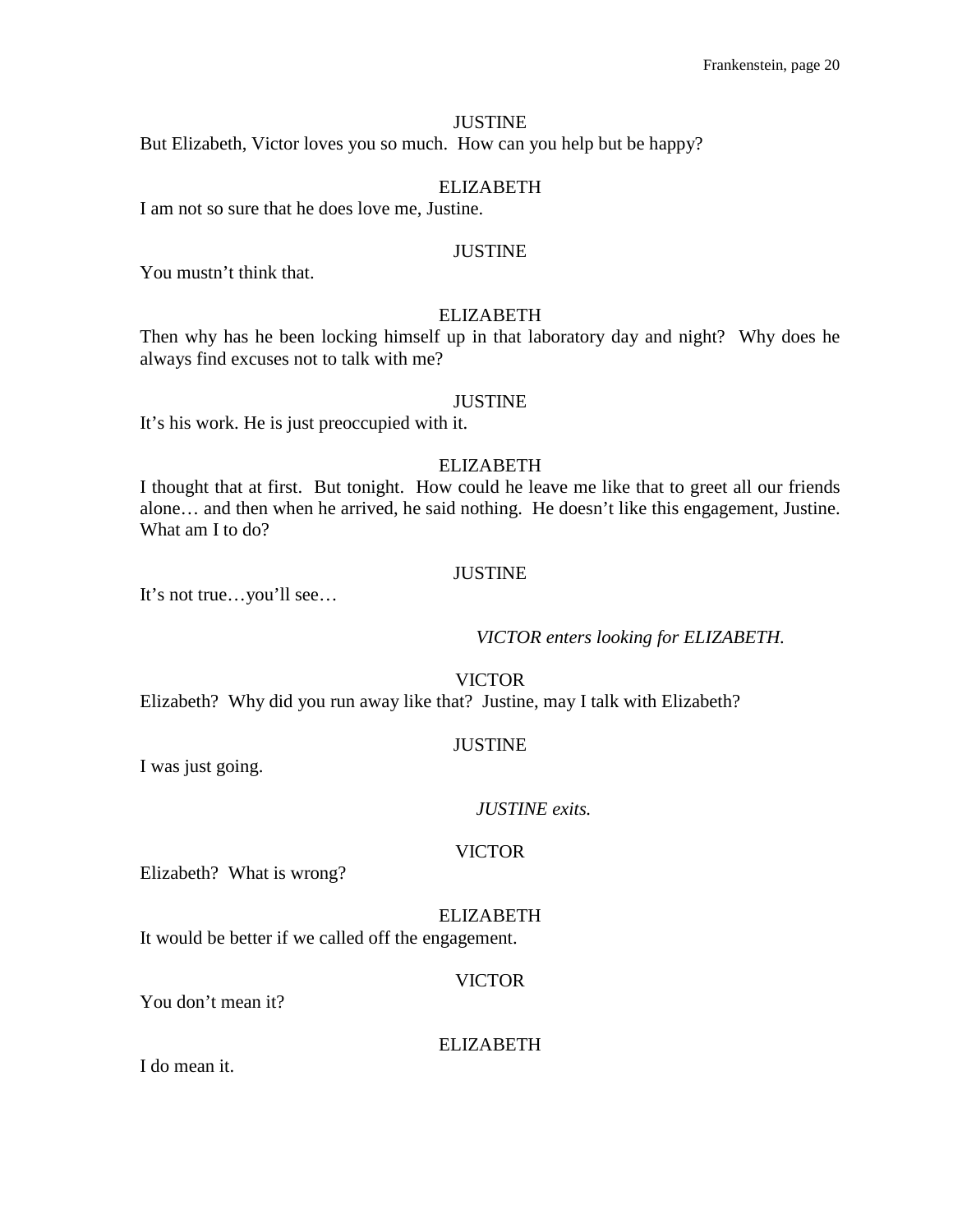Why, Elizabeth?

#### ELIZABETH

You don't really want to marry me, do you?

#### VICTOR

No. That's not true.

#### ELIZABETH

Isn't it? You avoid me. You spend all your days and most of your nights in the laboratory. And when you are here, you are not really with me. You're always preoccupied with you work, but you never share it.

#### VICTOR

I can't, Elizabeth. You wouldn't understand.

## ELIZABETH

Wouldn't I? I've always understood. I haven't changed. I still love you. But you have changed. I would rather end it here and now than force you into marriage.

#### VICTOR

Elizabeth, do you remember when my parents brought you to this house?

#### ELIZABETH

Yes, of course.

#### VICTOR

You were so little – so fragile. I thought you were the most beautiful thing I had ever seen in my life. Then Mother said, "This is Elizabeth. She is going to live with us. We've brought her here for you." I knew right then that I wanted you forever. That is why we are getting married, Elizabeth. I never meant to cause you pain. We will be married. As soon as my work is finished.

#### ELIZABETH

You'll never shut me out again, Victor?

#### VICTOR

Never.

#### ELIZABETH

You must share you work with me.

#### VICTOR

Soon. Now, may we announce our engagement?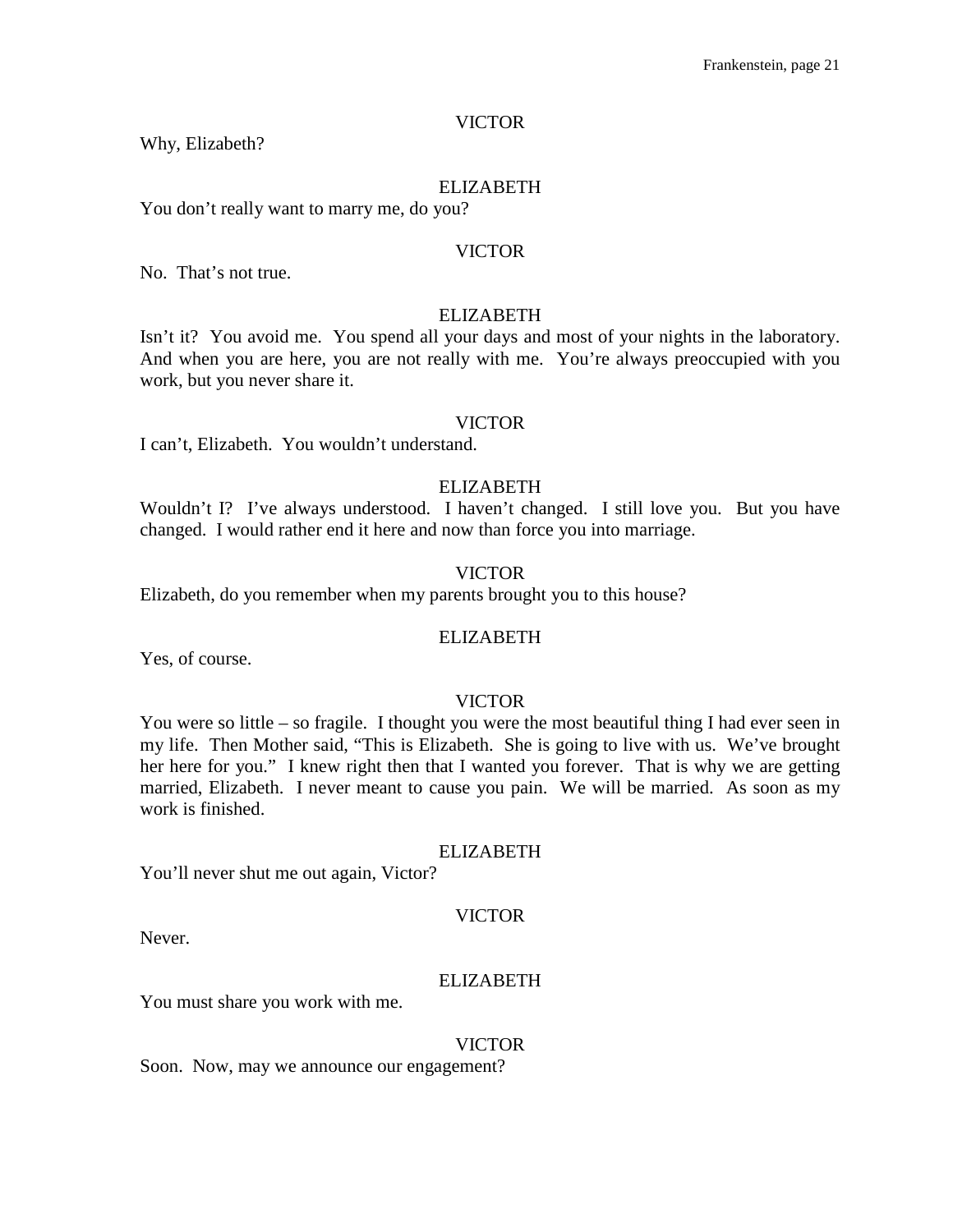## ELIZABETH

Yes. Victor? I love you.

VICTOR And I love you. More than anything in the world.

MADAME *(Entering)* We are all waiting – waiting to toast the happy couple.

## VICTOR

Are you ready to go back now?

## ELIZABETH

Oh, yes.

## MADAME

We have a lot to celebrate.

## VICTOR

Yes, we do. We certainly do.

## *BLACKOUT.*

# **ACT I; SCENE IV**

*AT RISE: It is morning several weeks later. The CREATURE is seated at a table in the laboratory. In front of him are the remains of a simple breakfast. His face is still bandaged. HE is holding a mirror and attempting to examine himself. VICTOR enters carrying a bag filled with medical instruments, an umbrella and a cup of coffee.* 

## VICTOR

Good Morning.

## **CREATURE**

Good Morning, Victor Frankenstein.

## VICTOR

How are you this morning?

## **CREATURE**

I am fine, thank you. And how are you?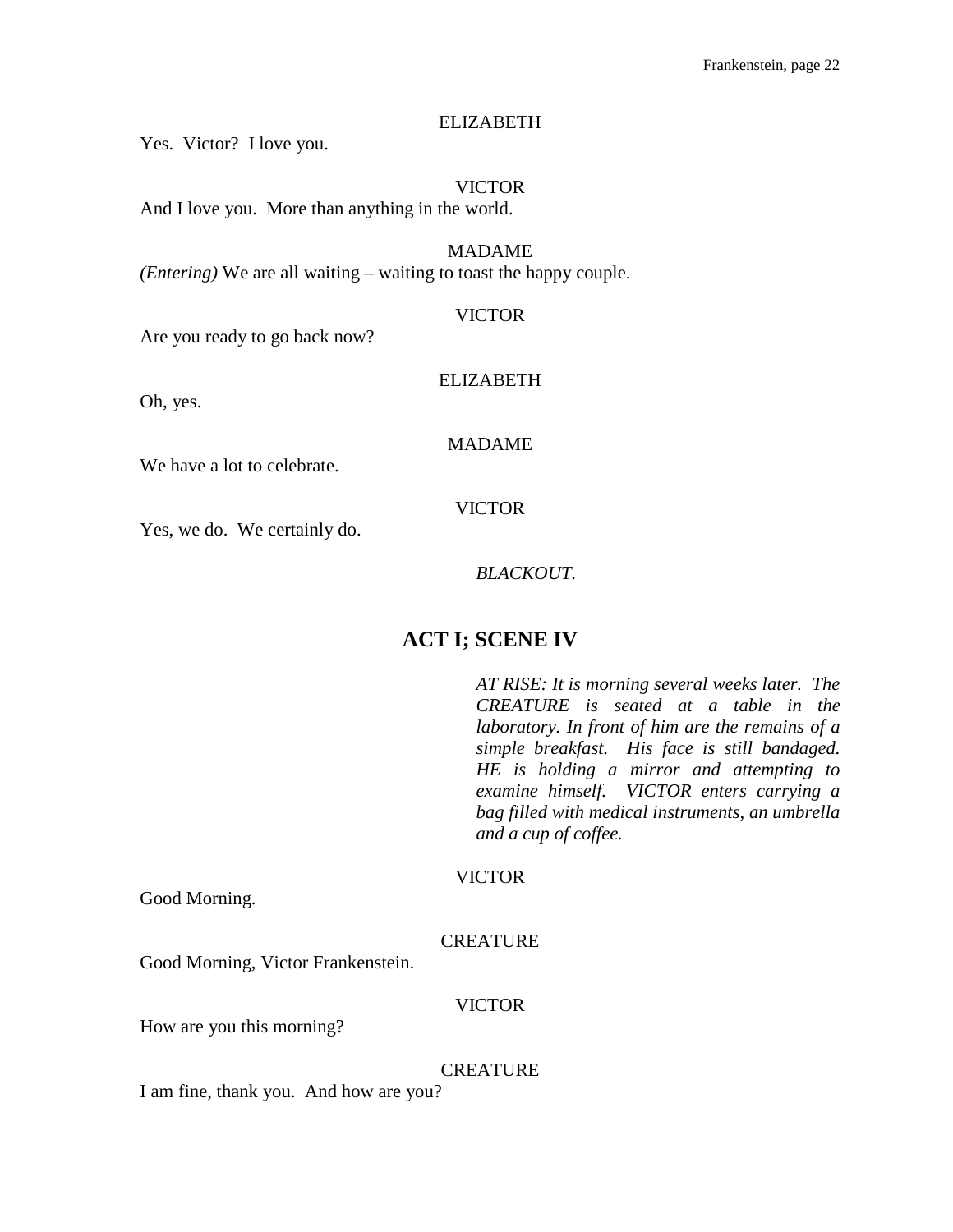I am fine, thank you. You slept late this morning.

#### **CREATURE**

Yes, I slept a long time.

#### VICTOR

Did you dream?

## **CREATURE**

I do not understand. What is dream?

#### VICTOR

Your mind relives an experience you have had, or imagines one and you respond to it in your sleep in much the same manner as you would while you are awake. A dream is an emotional release.

## **CREATURE**

Emotion. I am sorry, Victor Frankenstein, I still do not understand.

## VICTOR

When you dream, your mind takes a journey. You see and hear people, and you talk to them in your dream. And when you awaken, your mind comes back to reality – the here and now.

## **CREATURE**

I understand that, now. I have done that in my sleep.

#### VICTOR

That's good. Now, do you know what day it is?

#### **CREATURE**

Yes. Today you take away the bandages from my face.

#### VICTOR

That's right. Can you tell me how old you are today?

#### **CREATURE**

Yes. I am four weeks and two days old. That is thirty days.

#### VICTOR

Excellent. Now, drink.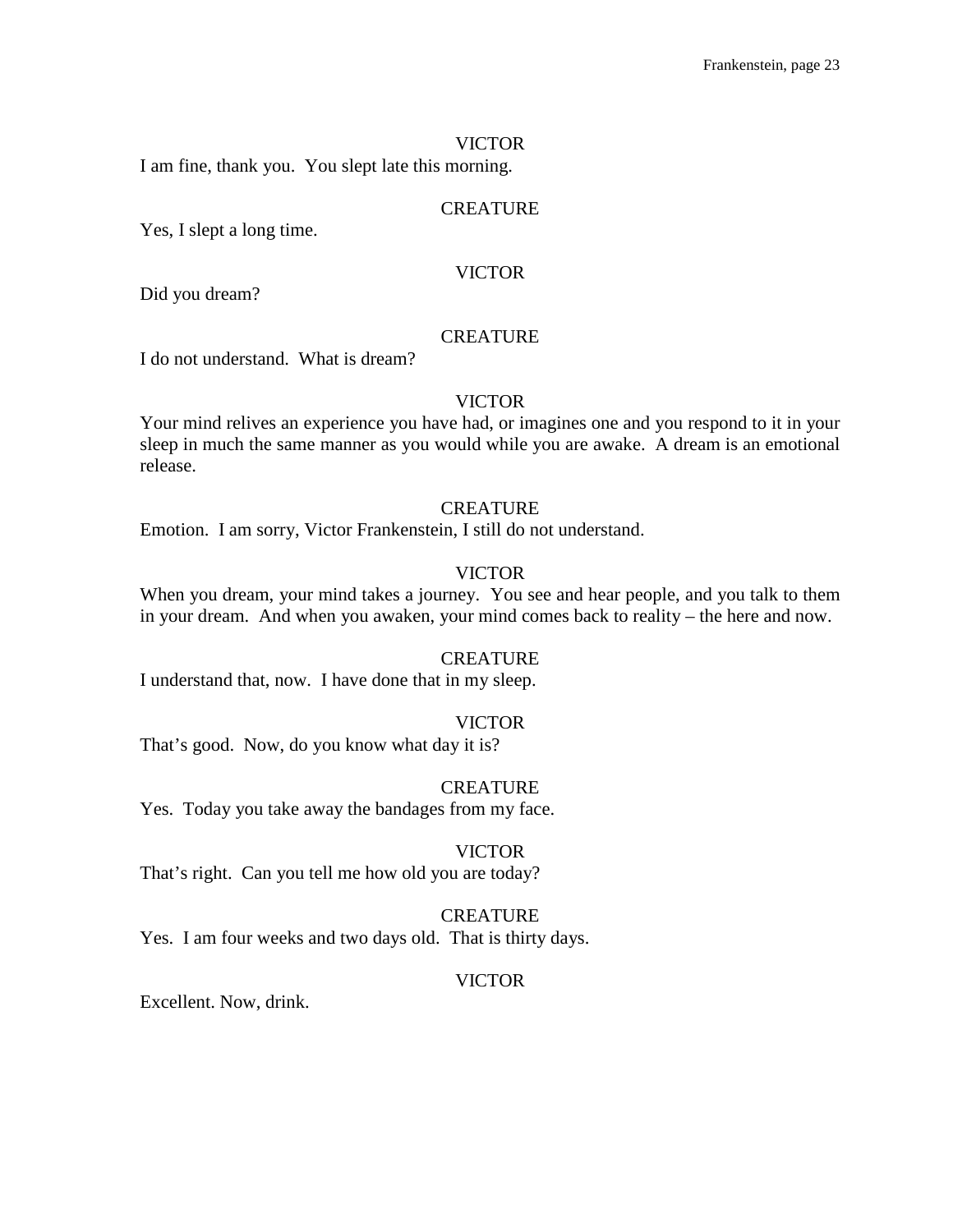*The CREATURE takes the cup and brings it to his lips. HE sniffs the fragrance, likes what HE smells and gulps the liquid. It burns his mouth, and HE spits the liquid out.*

## CREATURE

Hot! It is hot.

*The CREATURE picks up the cup again and carefully blows on the liquid to cool it. VICTOR laughs, amused at this imitation of his own habits.*

#### VICTOR

Can you tell me what you are drinking?

## **CREATURE**

It is coffee.

## VICTOR

And how is coffee made?

## **CREATURE**

You take beans from the pot, grind them up and then pour boiling water over them.

#### VICTOR

Very good! Very, very good. You never forget anything I tell you, do you?

## CREATURE

No. If you wish me to forget something, I will do it. What is it you wish me to forget?

#### VICTOR

*(Laughing)* I don't want you to forget anything. I am simply very pleased – and amazed – with how quickly you learn, and how you are able to remember everything Henry and I tell you.

#### CREATURE

My remembering makes you happy? Then I will remember everything, always. But now, where is Henry Clerval? I have questions for him about this book.

## VICTOR

Henry will be along in a little while. He awoke later than I did. I left him at breakfast. He will be here soon. Tell me about your book. How much of it have you read?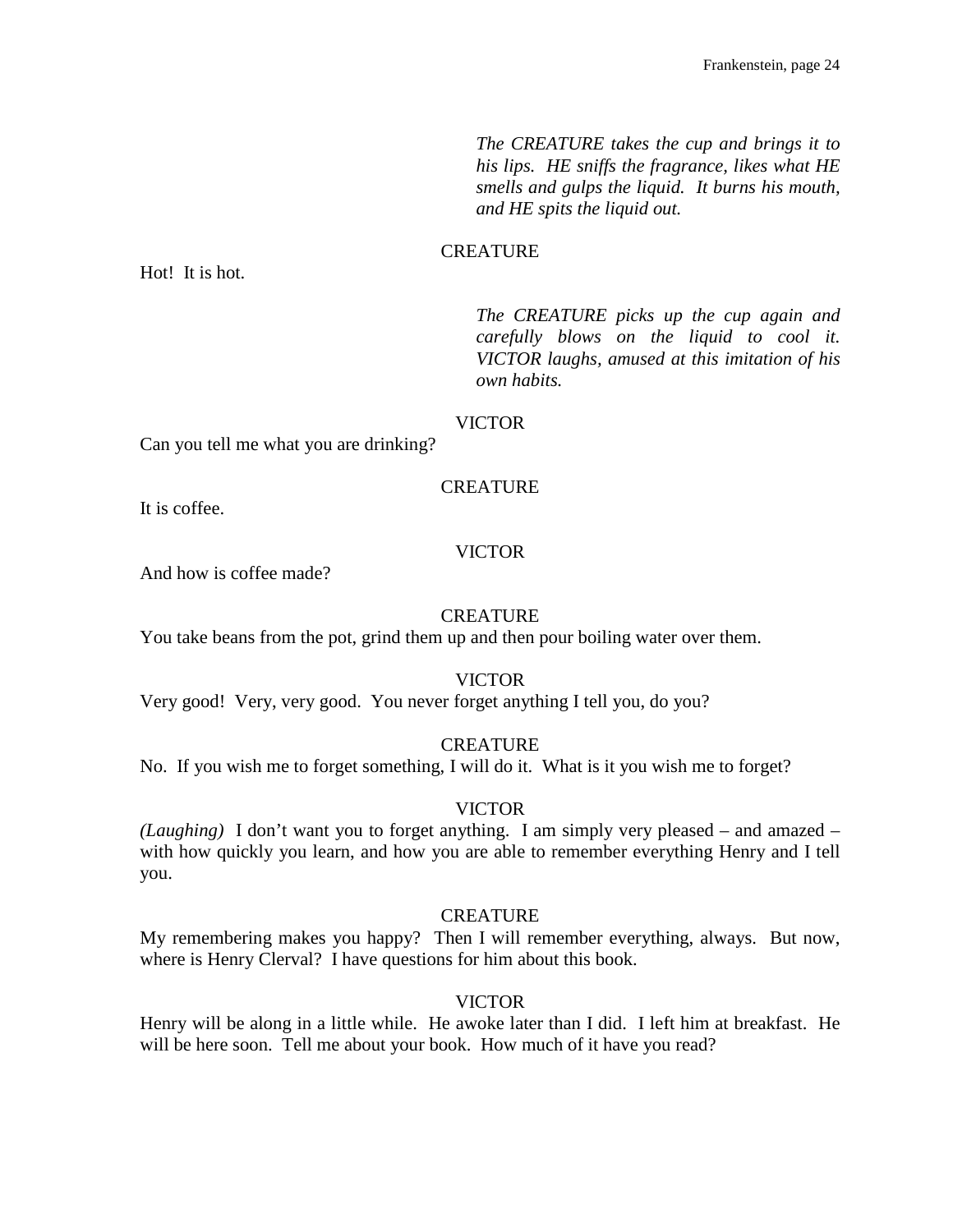| <b>CREATURE</b> |
|-----------------|
| <b>VICTOR</b>   |
| <b>CREATURE</b> |
| <b>VICTOR</b>   |
| <b>CREATURE</b> |
| <b>VICTOR</b>   |
|                 |

*The CREATURE opens the book to a much-read page and begins reading the generations of Sham from the book of Genesis. (Chapter 11, Verse 10)*

## **CREATURE**

"These are the generations of Sham: 'Sham was a hundred years old when he begot Arphaxad, two years after the flood. And Sham lived after he begot Arphaxad, five hundred years, and begot sons and daughters. And Arphaxad lived thirty-five years and begot Sale. And Arphaxad lived after he begot Sale, three hundred and three years, and begot sons and daughters. Sale also lived thirty years and begot Heber. And Sale lived after he begot Heber, four hundred and three years, and begot sons and daughters…"

## VICTOR

*(Stopping him after a time)* That's very good.

## CREATURE

But, Victor Frankenstein, what about my question?

#### VICTOR

What is it?

#### **CREATURE**

It is this. You have a name. It is Victor Frankenstein. Henry Clerval also has a name, and each of the people in this book, the Bible, has a name. Each person's name is different. I understand that you know who you are by the name that you have. But I do not have a name. Why is this?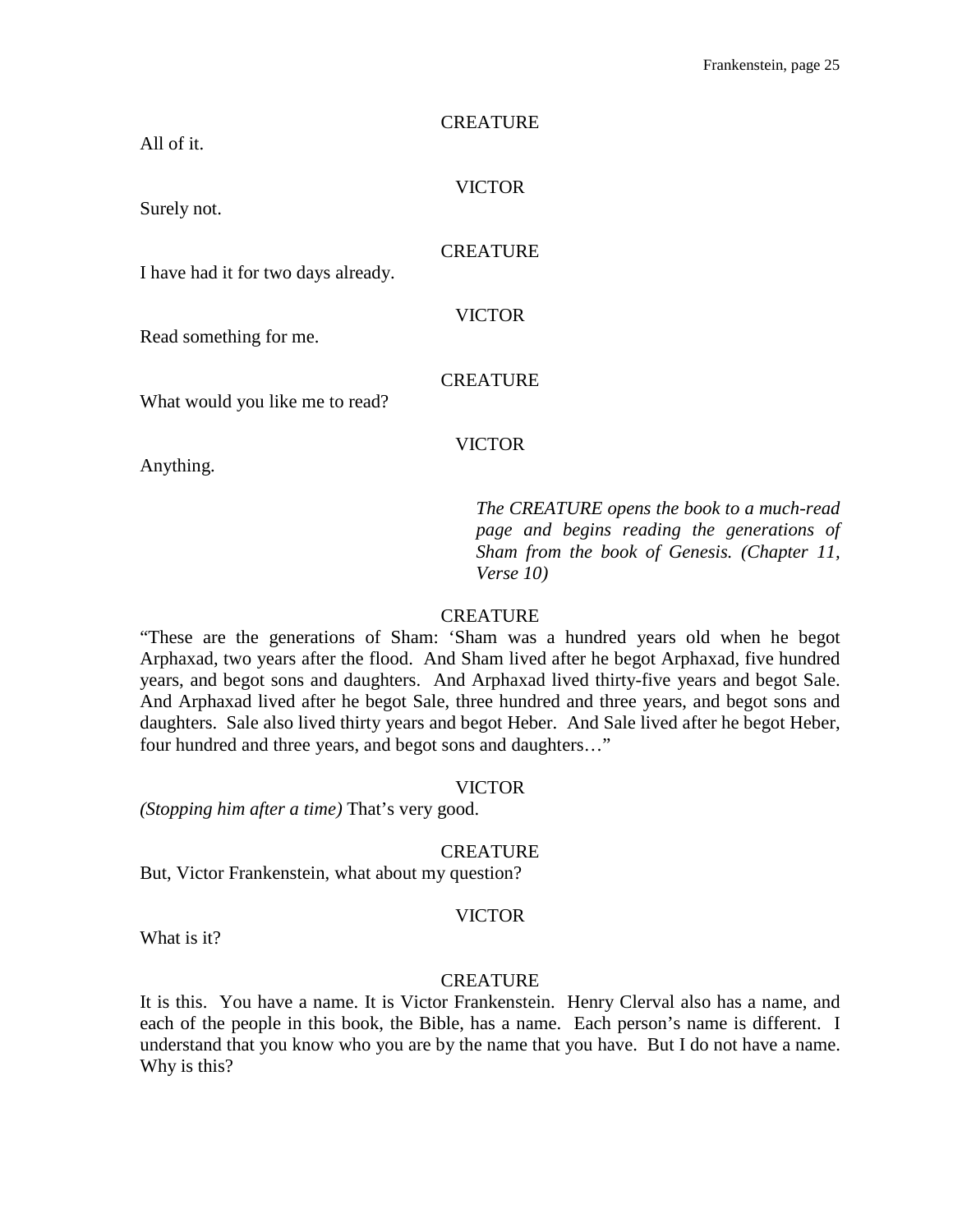I suppose it is because Henry and I have not been able to choose a name for you, yet.

#### CREATURE

Why not? Is it so difficult? There are many names. Surely one of them is right for me?

#### VICTOR

I am sure one is.

## **CREATURE**

Then what am I to be called? When people meet me how will they know me? How will I tell them who I am?

#### VICTOR

You will have a name. I'll talk to Henry, and we will pick a name for you, a very special name. We will give you a name people will remember. But you will have to wait for it. Will that be all right?

## **CREATURE**

Yes, Victor Frankenstein. If my name will be special, I will wait.

## *HENRY enters from outside.*

## **HENRY**

Good Morning. Isn't it a glorious day?

#### VICTOR

Good Morning, Henry.

## CREATURE

Good Morning, Henry Clerval.

## **HENRY**

*(To the CREATURE)* How are you this morning?

## **CREATURE**

I am fine, thank you. And how are you?

## **HENRY**

I am fine, thank you.

VICTOR Your pupil, Henry, has begun keeping disgraceful hours.

#### **HENRY**

You were up late last night?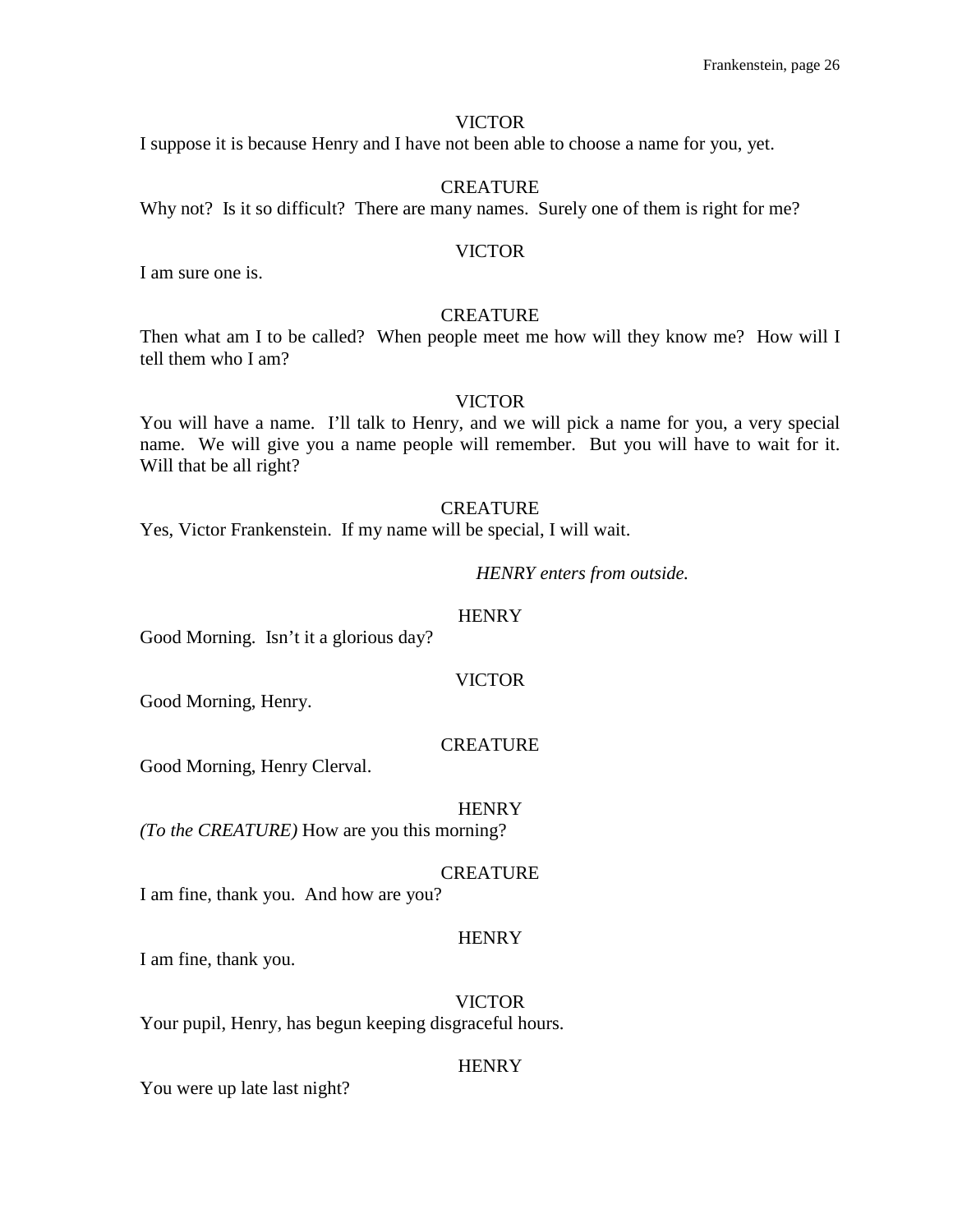#### **CREATURE**

Yes. I was reading your book. And I have a question for you.

#### **HENRY**

Oh, yes? What is it?

## **CREATURE**

In this book, the one that is called the Bible, there are a great many little books, and the most interesting ones are about families. But I do not understand what families are? Can you explain them to me?

#### **HENRY**

Yes, I think I can. You see…a man meets woman, and if he likes her…loves her …very much and she loves him…well…then they marry. Married people have children. That is…the women give birth. Uh…they are the mothers and the men are the fathers. The children are the sons and daughters…and…they are all related because the sons and daughters are made up of the mothers and fathers. Do you see?

#### VICTOR

*(Laughing)* Very good, Henry. Very, very good.

#### **CREATURE**

I think the married people must do something to make the children happen. In this book called the "Song of Solomon…" *(The CREATURE opens the book to show Henry.)*

#### VICTOR

I think we'd better leave that until later. You're embarrassing Henry.

#### **CREATURE**

I do not understand.

#### VICTOR

You will, soon enough. Now, I think we ought to get to work.

#### **HENRY**

I can hardly wait to see what you look like.

#### **CREATURE**

I hope I look like you, Victor Frankenstein. It would please me very much to have features like my father.

#### VICTOR

No, no my friend. I am not your father. No woman gave birth to you. I am not your father. I am your Creator.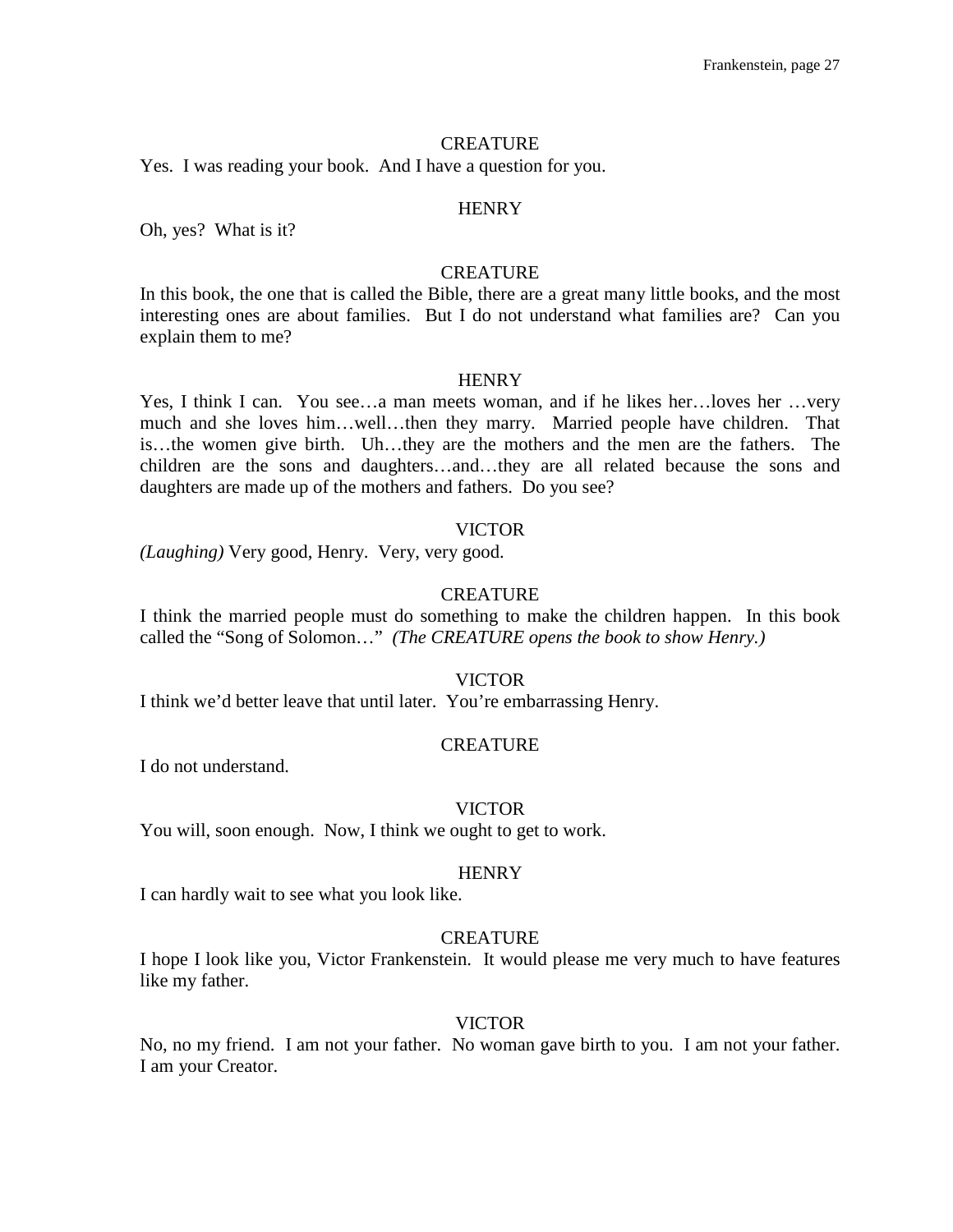## **CREATURE**

You are God, then?

VICTOR No. No, I am not God. Though I did make you.

CREATURE I understand. We are not a family, then?

No.

**CREATURE** 

VICTOR

But you have a family?

## VICTOR

Yes, I do.

**CREATURE** And you have a family, also, Henry Clerval?

**HENRY** 

Of course.

CREATURE And do you both know women whom you will marry?

## VICTOR

I do. I can't speak for Henry, however.

**HENRY** 

**CREATURE** 

Yes. I do know a woman I plan to marry.

Who is she?

## **HENRY**

That is a secret.

## **CREATURE**

What is a secret?

#### **HENRY**

Something you are sworn not to tell others.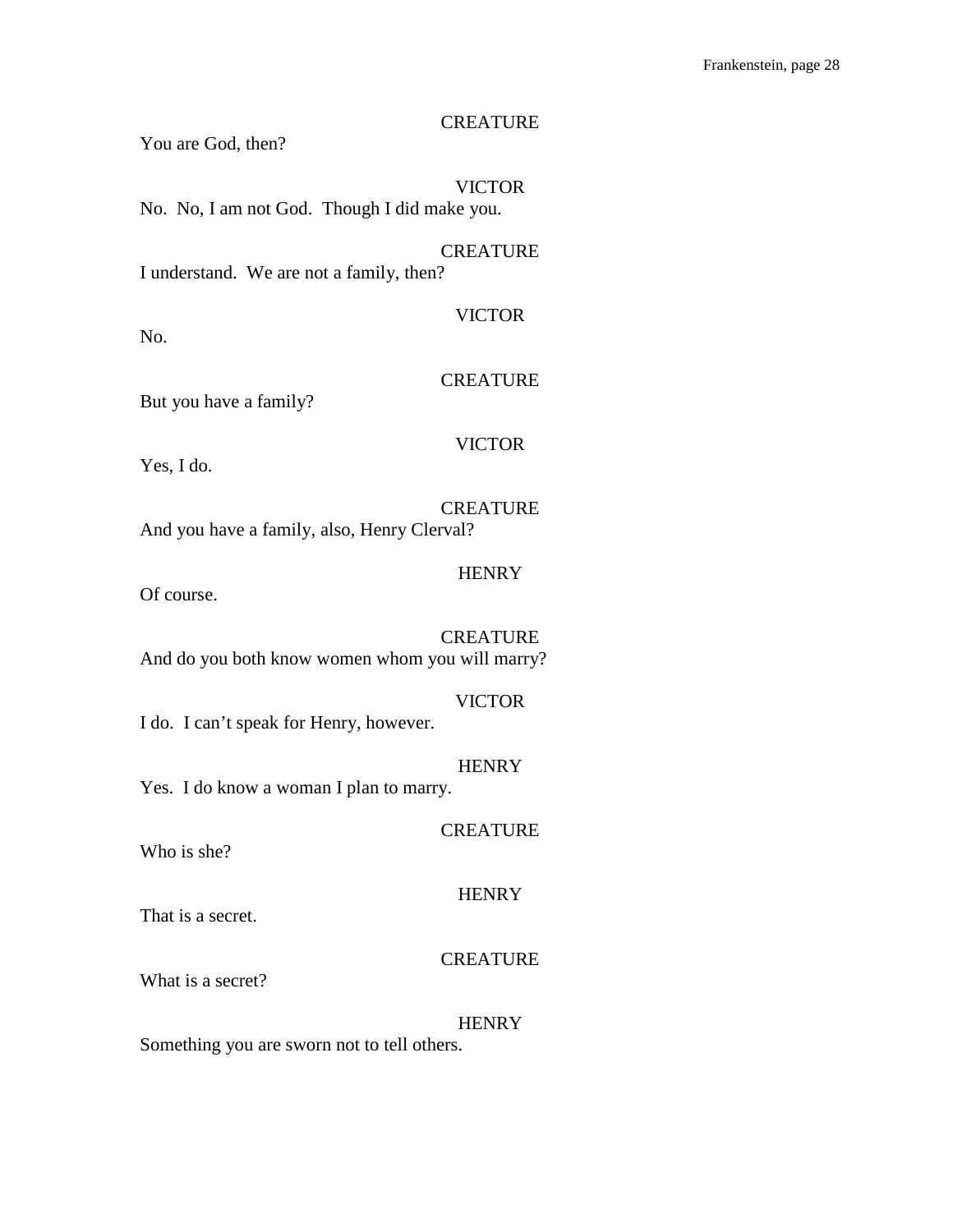*(Attempting to cut away the bandages during this discussion.)* Now hold still. Both of you. *(To the CREATURE)* I don't want to cut you.

> *VICTOR clips away the bandages. The CREATURE picks up his mirror and holds it in front of his face. HENRY hands VICTOR the tools he needs and takes away the bandages. THEY get their first look at the Creature's face and recoil in horror. The CREAUTRE, having no idea that he is ugly is pleased with what he sees, at first.*

## **CREATURE**

Now, I know who I am. But I am not like you or Henry Clerval, am I, Victor Frankenstein. Is this good?

## **HENRY**

Everyone is different.

## VICTOR

You are remarkable.

## **HENRY**

Victor!

*An uncomfortable silence follows.*

## **CREATURE**

You say nothing, Victor Frankenstein. You are not pleased with how I look?

## VICTOR

Of course. It will be better in time.

*HENRY begins packing up the medical instruments. HE also takes the mirror away from the CREATURE and packs that as well.*

## VICTOR

Henry and I must go now. I want you to stay here and continue to study. Learn all you can. Don't be afraid to try new things. This is your home. You can do anything you like here. Do you understand?

## **CREATURE**

Yes, I am free to do, as I like. I am to learn as much as I can.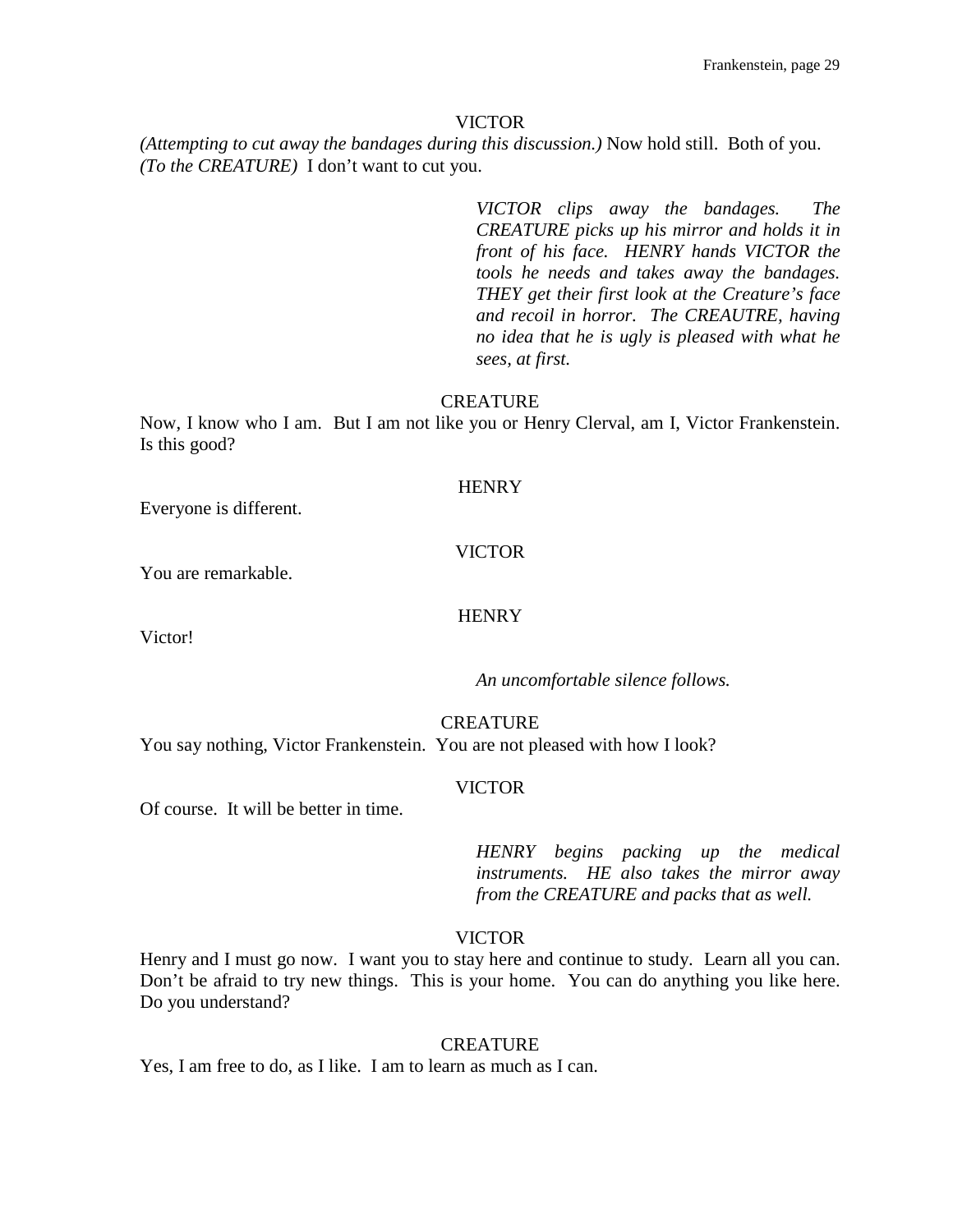Good. Now, Henry and I have some important matters to discuss. We have to leave you for awhile.

#### **CREATURE**

I am lonely. I am lonely when you are not here.

*VICTOR takes a cloak from a hook on the wall, wraps it about the Creature's shoulders, embraces him and hurries out without looking at him again. HENRY follows. The CREATURE gets up and watches them go. It starts to rain. HE watches the rain in fascination, and then remembers Victor's umbrella. The CREATURE takes the umbrella and places it over his arm as he has seen Victor do, and then exits the laboratory.*

#### *BLACKOUT.*

## **ACT I; SCENE V**

*AT RISE: A road just outside the gates of the Frankenstein estate. It is late afternoon, and it is raining. JUSTINE enters carrying a wrapped package lantern and takes shelter under a tree. SHE ventures out and is pleased by the view as the rain stops. The CREATURE enters holding the open umbrella above his head. HE is attracted by the light of Justine's lantern and does not really see Justine at first. JUSTINE is unaware of the CREATURE until HE speaks.*

#### **CREATURE**

Good evening.

#### JUSTINE

Good evening, sir. I did not see you there.

#### **CREATURE**

Who are you?

#### **JUSTINE**

You are very forward.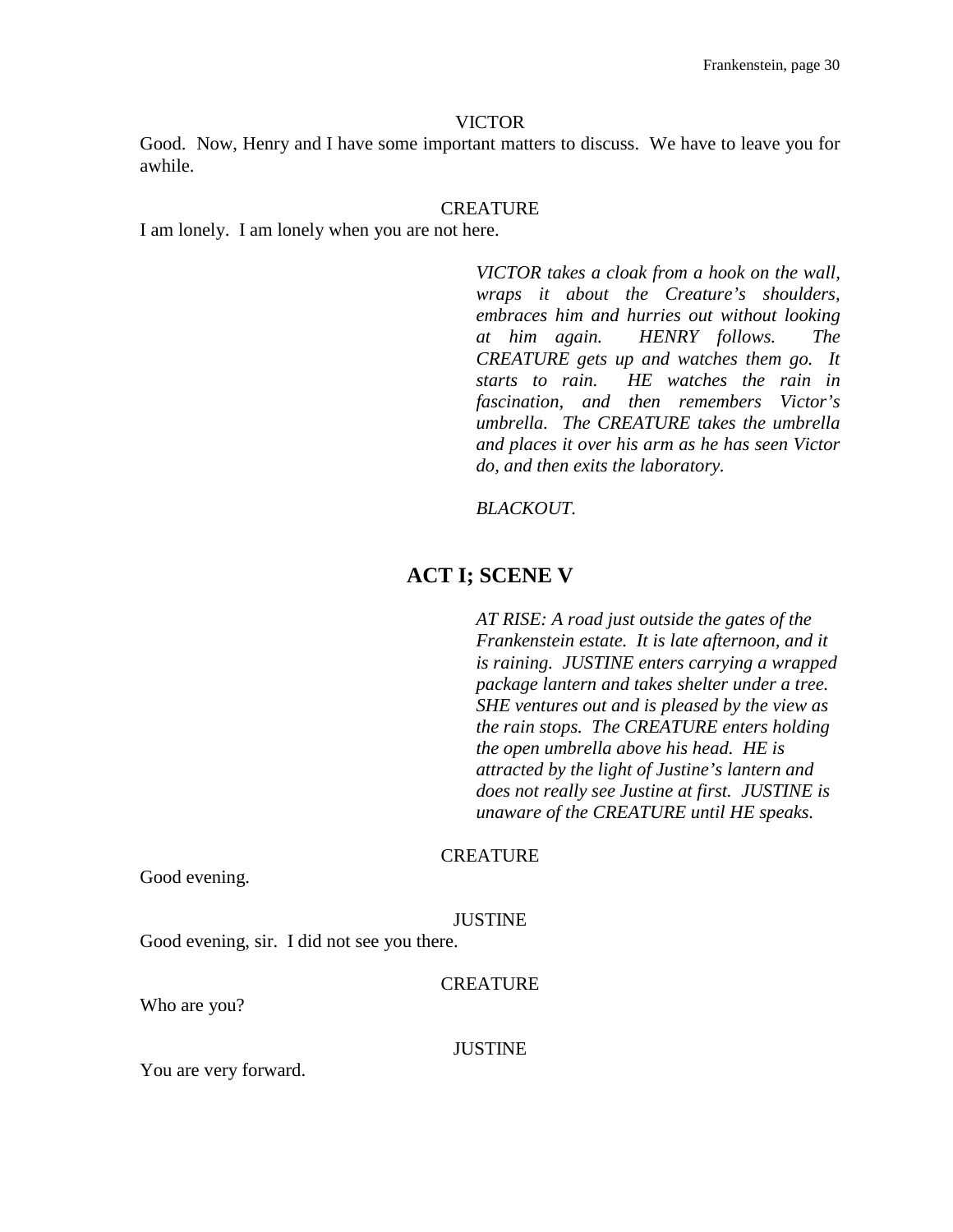## **CREATURE**

I do not understand.

#### JUSTINE

I think you do. I am not accustomed to strange men appearing out of nowhere and asking me my name.

#### **CREATURE**

You are getting wet. You must stand under my umbrella with me.

## JUSTINE

As I said, sir. You are forward. I do not live far from here. If you let me past, I can get home before the storm gets any worse.

#### **CREATURE**

But I do no want you to go. I have never met anyone like you before.

## JUSTINE

*(Brushing off his remark)* And I have never met anyone like you, either. Do you live near here?

#### **CREATURE**

Yes. Near the lake.

#### JUSTINE

Well, you can't have lived there very long, or I am sure I would have met you by now.

## CREATURE

No. I have not lived there very long.

#### JUSTINE

Oh, I am getting very wet. I must be going. Madame Frankenstein is expecting me?

#### **CREATURE**

You know Victor Frankenstein?

#### **JUSTINE**

Of course. I live in his house. Are you a friend of his?

## **CREATURE**

Yes. Victor Frankenstein is my friend.

#### **JUSTINE**

Then I will see you again soon. *(SHE starts on her way.)*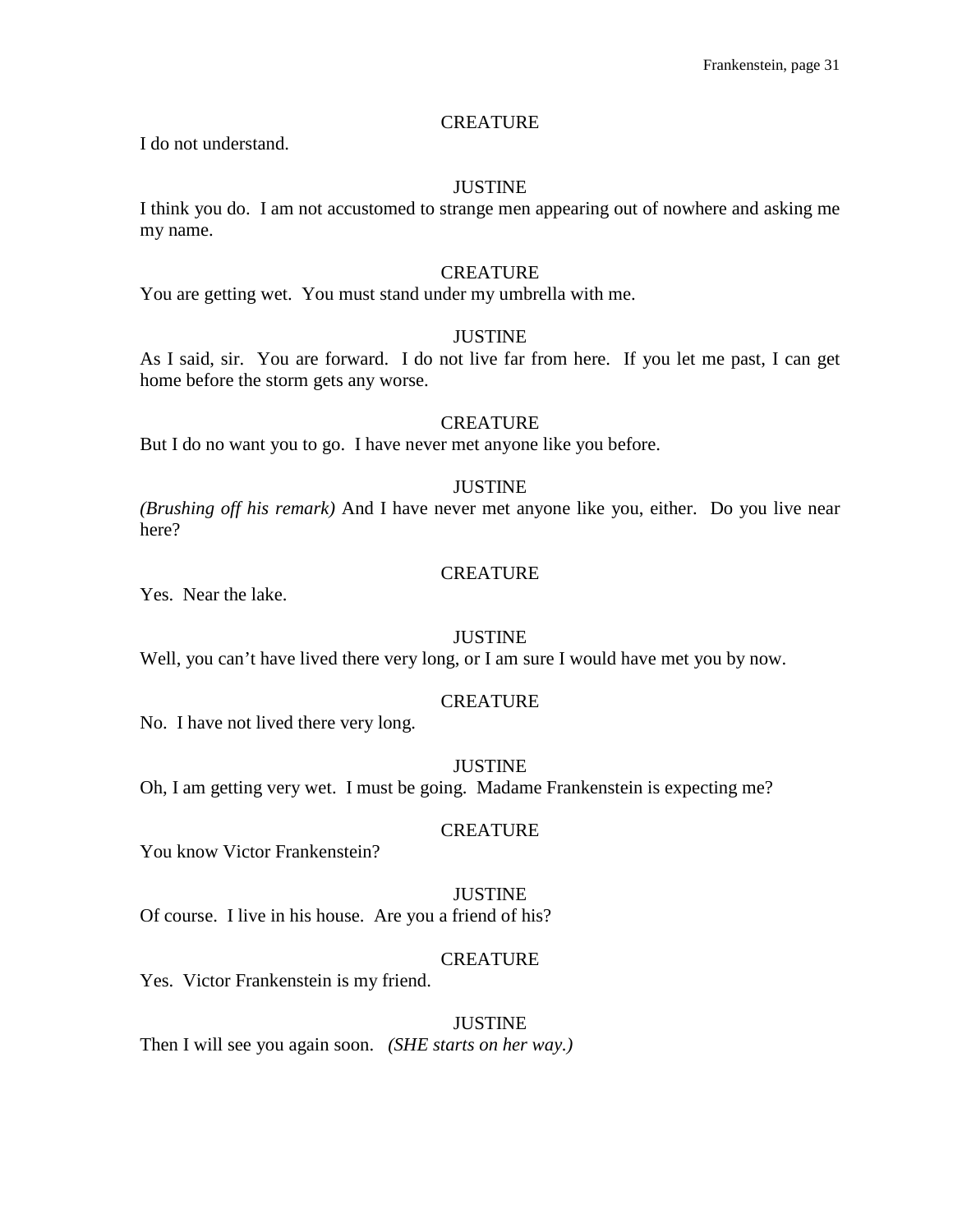#### **CREATURE**

Wait. You will be wet before you get home. Here, take the umbrella.

*The CREATURE hands the umbrella to JUSTINE. SHE is unable to take it because of her package and the lantern. The CREATURE takes the lantern and holds it, allowing light to shine on his face. JUSTINE sees it for the first time and faints. The CREATURE goes to help her. SHE recovers, sees him again and begins to scream.*

#### JUSTINE

No! Help! Henry, oh Henry!!

## **CREATURE**

No! Be quiet. Please! I will not harm you. Please be quiet! I only want to be your friend.

*The CREATURE continues to hold Justine tightly. JUSTINE struggles screaming. The CREATURE grips tighter. JUSTINE's neck snaps. SHE is quiet.*

## **CREATURE**

There. You are quiet. Do you sleep? But you will get wet.

*The CREATURE takes the cape from around his shoulders and carefully wraps her in it.* 

## CREATURE

Here. This will keep you dry until you awake.

*The CREATURE watches JUSTINE for a moment, picks up the lantern and exits.*

*BLACKOUT.*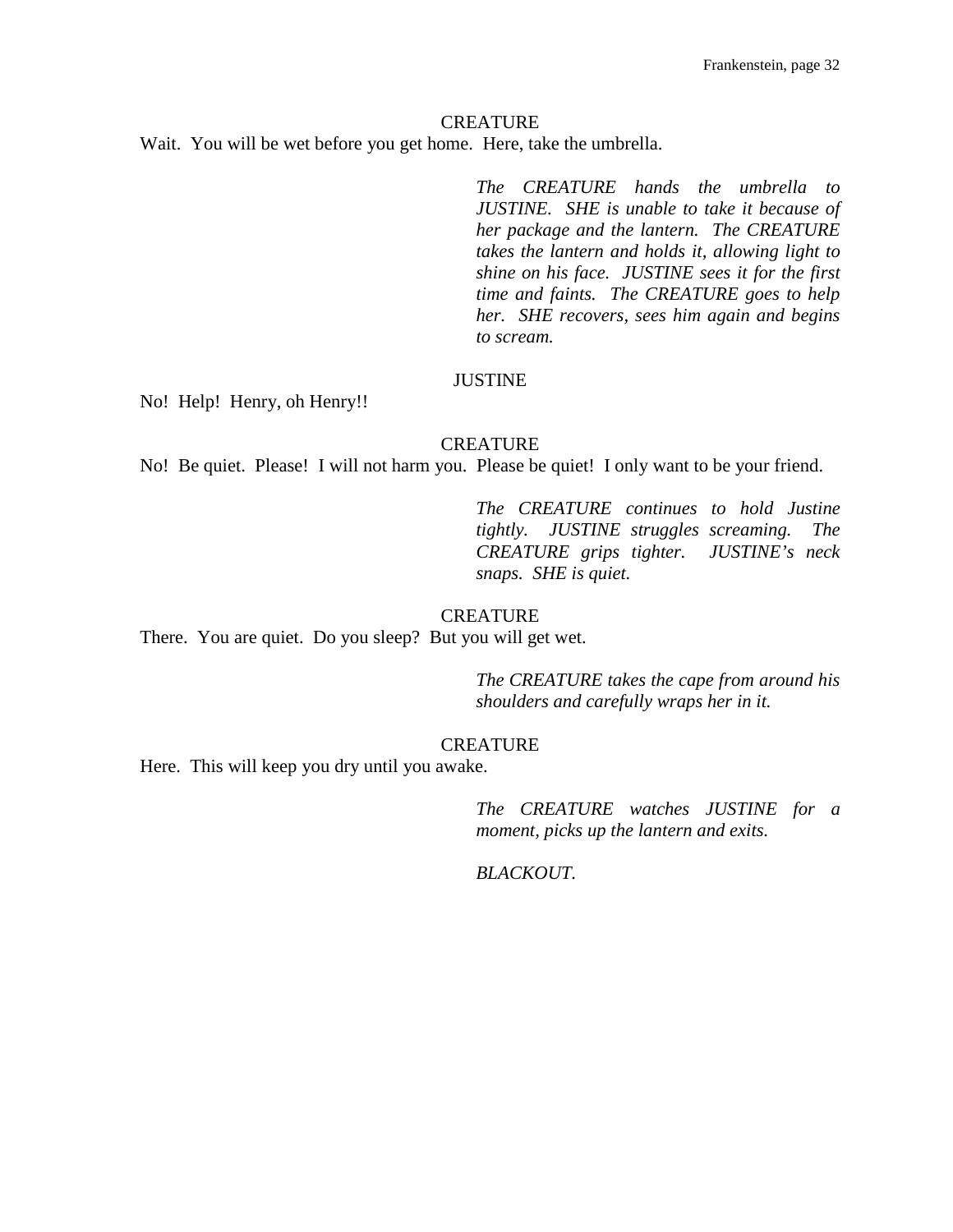# **ACT I; SCENE VI**

*AT RISE: The laboratory. VICTOR enters to find it empty. HE looks for the CREATURE though HE seems to know he will not find him there. The CREATURE enters.*

## VICTOR

Where have you been?

## **CREATURE**

I have been outside.

## VICTOR

And who gave you permission to leave.

## CREATURE

You said, Victor Frankenstein, that I might do what I liked if I thought I would learn. I went out to learn.

## VICTOR

You should never have been out. You don't know a thing about the world. Anything might have happened to you.

## **CREATURE**

Is it always so wet and rainy?

## VICTOR

Sit down. *(Pause)* I said, sit down! Now, listen to me. I want you to promise me that you will not leave here again without my permission. Is that clear?

## **CREATURE**

But you said that I might…

## VICTOR

I did not say that you could leave this cottage. Do you understand?

## **CREATURE**

Yes, Victor Frankenstein. Are you angry? Do not be angry. I do not like it when people are angry.

## VICTOR

Who has ever been angry with you before?

## **CREATURE**

I met a woman. She became angry. She cried out.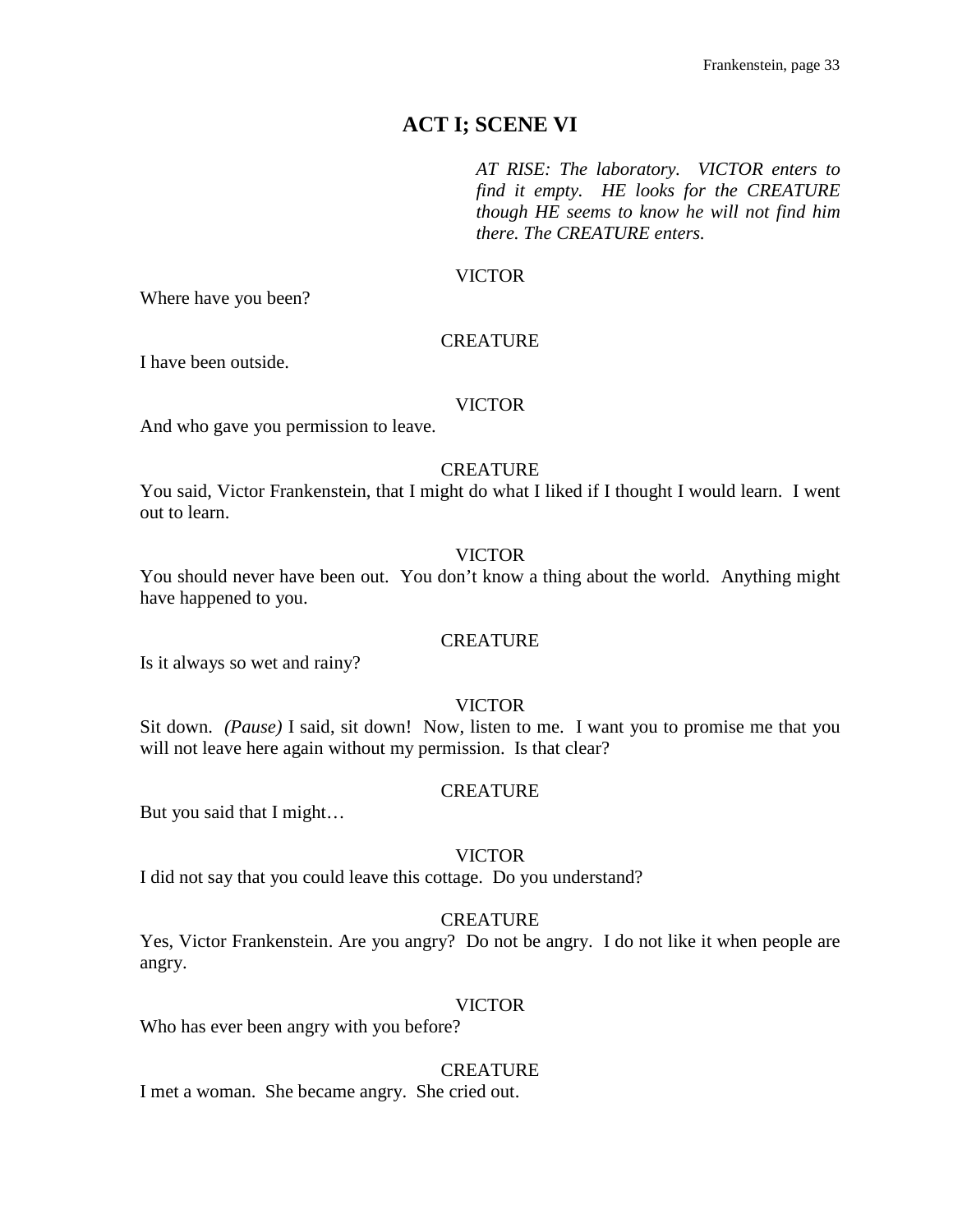What! Where did you meet this woman?

## **CREATURE**

Not far from here. On that wet road that leads to the big stone house.

#### VICTOR

What did you do?

## **CREATURE**

I spoke to her. She was different from me. She was soft. I had never seen a woman before.

#### VICTOR

What happened?

## **CREATURE**

She was wet. I gave her the umbrella. She cried out. I calmed her. She lies sleeping beneath a tree. I covered her.

#### VICTOR

What did you do to her?

## **CREATURE**

Nothing. She is dreaming.

*HENRY enters carrying the Creature's cloak.*

#### **HENRY**

Victor. It's Justine. She's dead.

## VICTOR

What did you say?

**HENRY** Justine's been murdered, Victor. Her neck was broken.

#### VICTOR

Where was she found?

**HENRY** On the road. Not fifty yards from the gate. She was covered with this.

*HENRY produces the cape.*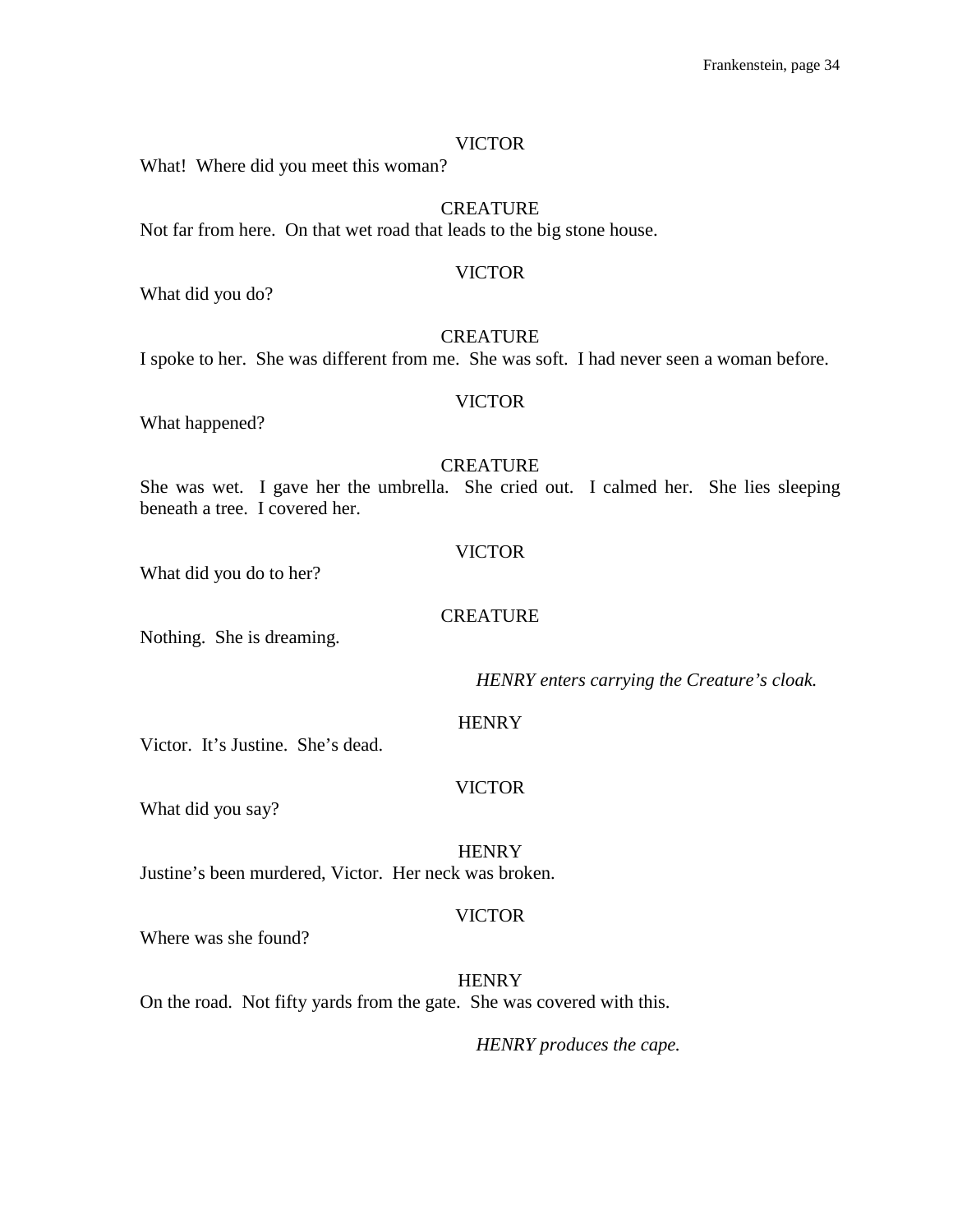*(To the CREATURE)* What did you do to that girl?

#### CREATURE

I do not understand. I left the woman sleeping. What does murder mean?

**HENRY** 

You did this? Why? What had she done to you? How did you get out?

#### VICTOR

We left the door unlocked. He thought we had given him permission.

#### **HENRY**

Permission? To kill?

## **CREATURE**

Do not be angry. I did not kill. I left the woman sleeping. She cried out. I told her I meant her no harm and she became calm.

## **HENRY**

She screamed when she saw your face. You're ugly. Do you know what you are? You are a monster. You're not a man. You were grown here on dead men's bones … dead men! Do you hear me? You were only meant to bring death.

#### VICTOR

No! Stop it!

## **HENRY**

I'll see that thing destroyed, Victor. You don't understand, do you? Justine and I were going to be married, and now she's dead.

## **CREATURE**

I did not mean to hurt anyone, Henry Clerval. I did not mean to hurt the woman you would marry. Please forgive me.

**HENRY** 

Forgive you. I'll see you dead first.

#### VICTOR

**HENRY** 

You don't mean it.

I do.

#### **CREATURE**

I meant no harm, truly.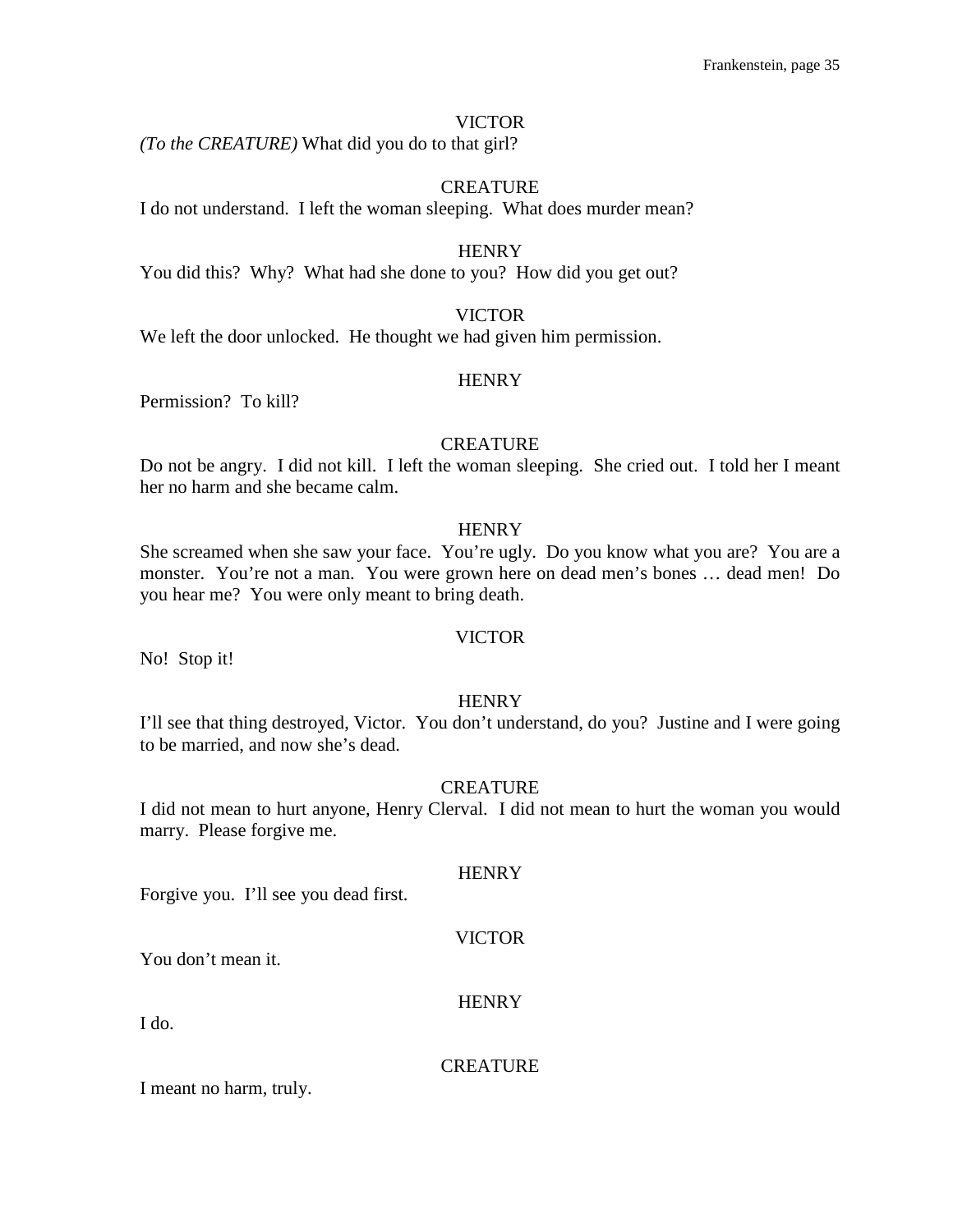*HENRY charges the CREATURE. The CREATURE picks him up with one hand and tosses him to the floor.*

## **CREATURE**

No. No! *(HE runs out the door.)*

#### VICTOR

Do you know what you've done?

#### **HENRY**

Only too well. I've helped you make the monster that has destroyed my life. Now we must find it and destroy it. Are you coming, Victor?

> *VICTOR stares at Henry in shock. HENRY runs out the door after the Creature.*

## VICTOR

Henry. Henry!

*VICTOR follows.*

*BLACKOUT.*

# **ACT I; SCENE VII**

*AT RISE: The cemetery after the Funeral of JUSTINE. HENRY, VICTOR, ELIZABETH and MADAME FRANKENSTEIN are gathered around Justine's grave.*

VICTOR

We'd better go home. It's getting chilly. Mother, Elizabeth, Henry?

## **HENRY**

In a moment. Just another moment.

ELIZABETH

Henry, there is nothing you can do for Justine here. Please come back to the house.

## **HENRY**

No. I can't leave Justine here like this.

## MADAME

Henry, Justine is dead.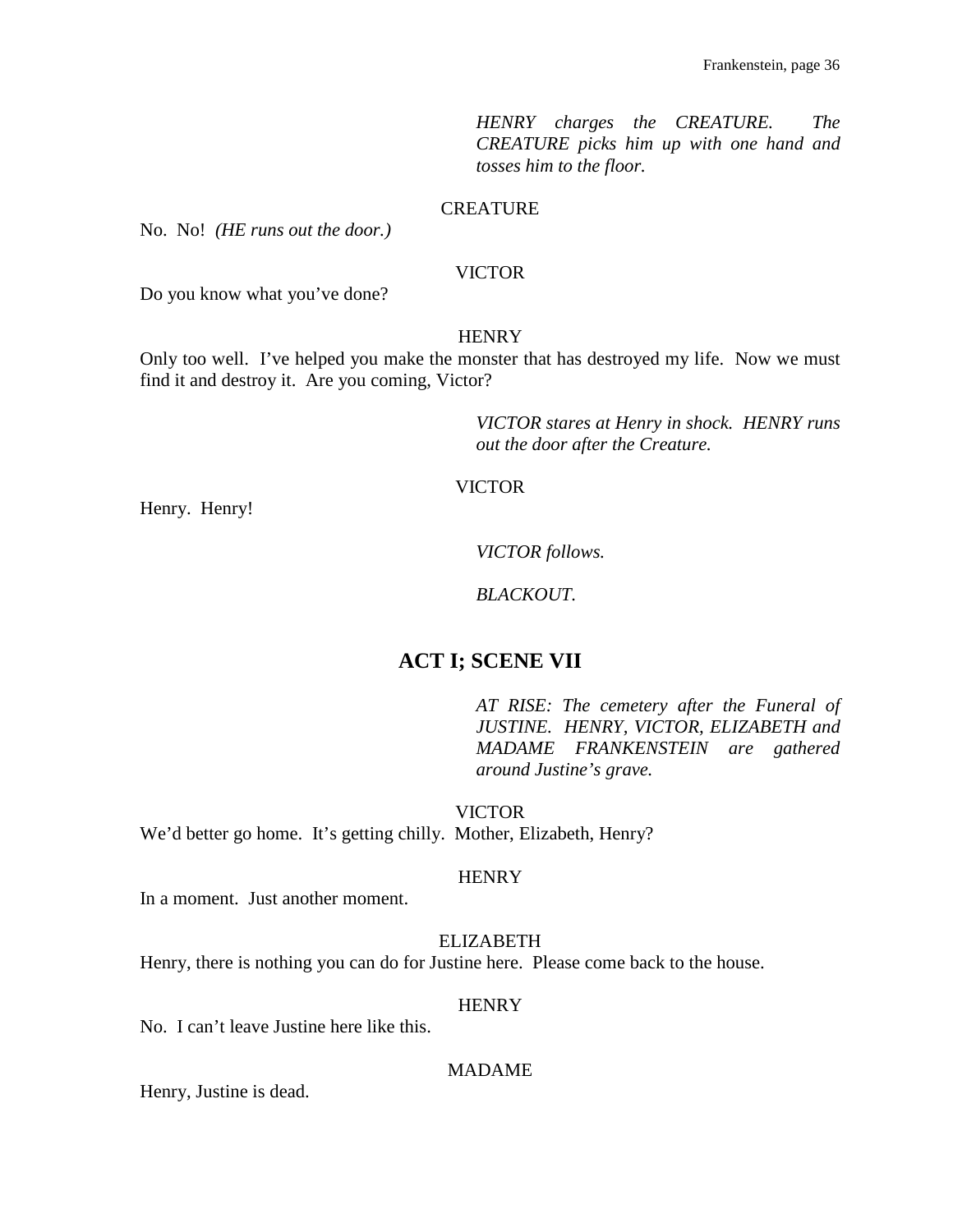You are right. And I can never ask her forgiveness. Don't you see?

## VICTOR

No, we don't see, Henry. Stop punishing yourself. There is nothing anyone could have done to prevent this.

#### **HENRY**

Isn't there?

#### ELIZABETH

Henry, Justine was attacked on the road by some stranger. It was a senseless death, I know, but you are not at fault. How could you be?

#### **HENRY**

I could have prevented it.

#### ELIZABETH

How? By staying at her side every minute of every day? By sheltering her from life? She never would have tolerated it.

## MADAME

Don't you see, Henry? It does no one any good to try and place the blame. You'll only torture yourself. It was an accident, a tragic accident.

## **HENRY**

No, Madame. I think it was meant to happen. I should have known something like this would happen the moment I joined Victor in his work.

## MADAME

Henry, this is madness. What could your work have to do with Justine?

#### **HENRY**

Everything. You see, Victor and I were attempting to create…

#### VICTOR

*(Interrupting)* What Henry means is that the hours we spent away from you contributed to what happened.

## MADAME

It's time we all went back to the house.

#### **HENRY**

Madame, I would rather be alone for awhile.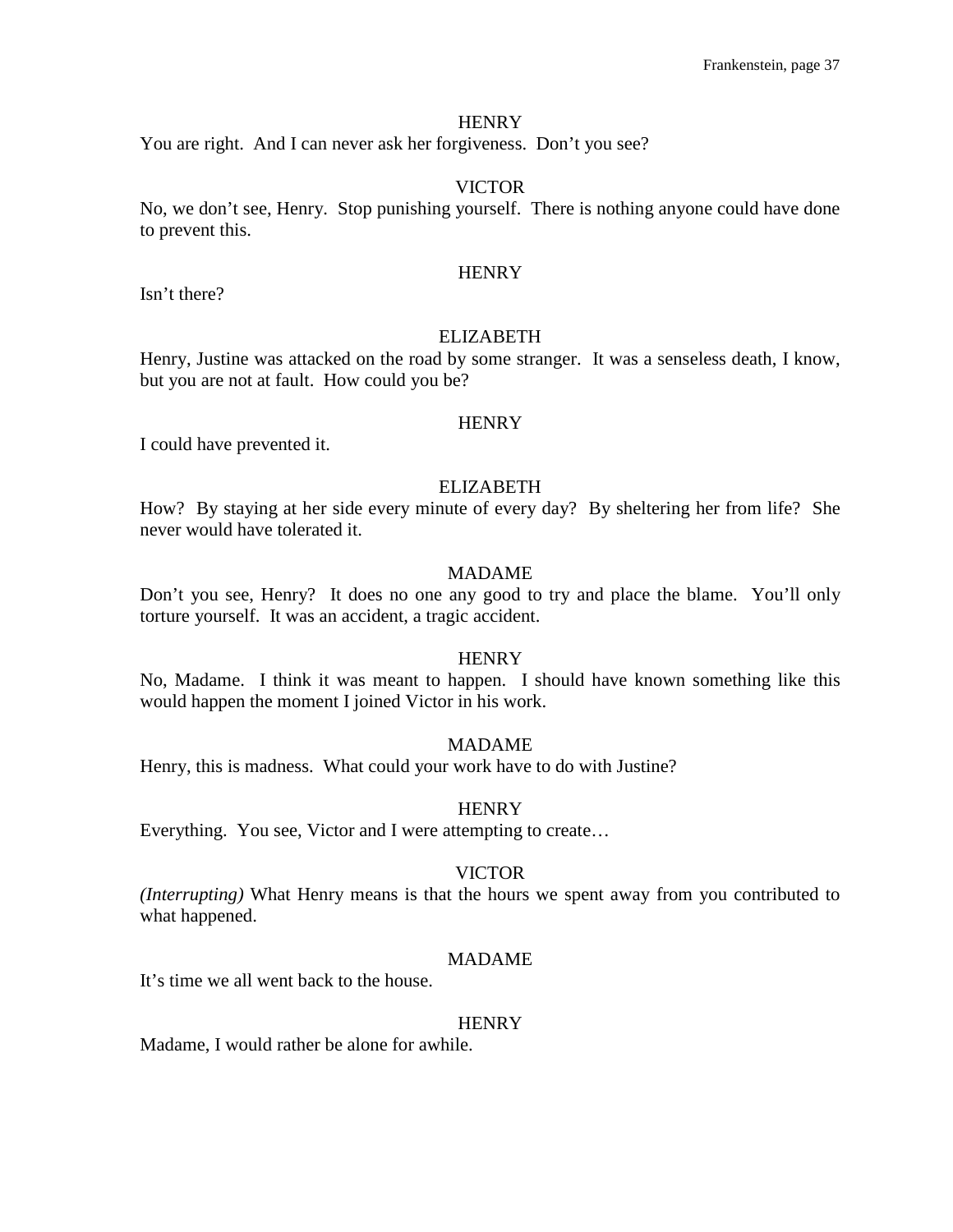## MADAME

Elizabeth? Victor?

#### VICTOR

In a moment, Mother. I want to speak with Henry alone.

#### MADAME

Don't be long – either of you.

## *MADAME and ELIZABETH exit.*

## VICTOR

What are you trying to do? Destroy everything we've worked for? If I hadn't stopped you, you would have told Mother and Elizabeth everything.

#### **HENRY**

Shouldn't they know, Victor? Shouldn't they know what kind of monster is waiting out there in the woods? Is your Mother or Elizabeth going to be next, Victor?

#### VICTOR

Henry, stop it.

#### **HENRY**

That's just what I want to do. I want to stop this insanity now, before anyone else is hurt. That Creature of ours is evil, Victor.

#### VICTOR

Justine's death was an accident, Henry. Nothing more. We cannot let it interfere with our work.

#### **HENRY**

I did not know you could be so callous.

## VICTOR

I am not callous. Justine grew up in my house. I loved her, and I will mourn her. But stopping our work and destroying the Creature isn't going to bring her back. You will find another woman to love someday, Henry. But there will never be another Adam.

#### **HENRY**

Can you hear yourself, Victor?

## VICTOR

Henry, this had been your life's work. To give up now would be to destroy everything. Would Justine want you to give up? Would she want to see you immerse yourself in grief and grow to be an embittered, lonely man?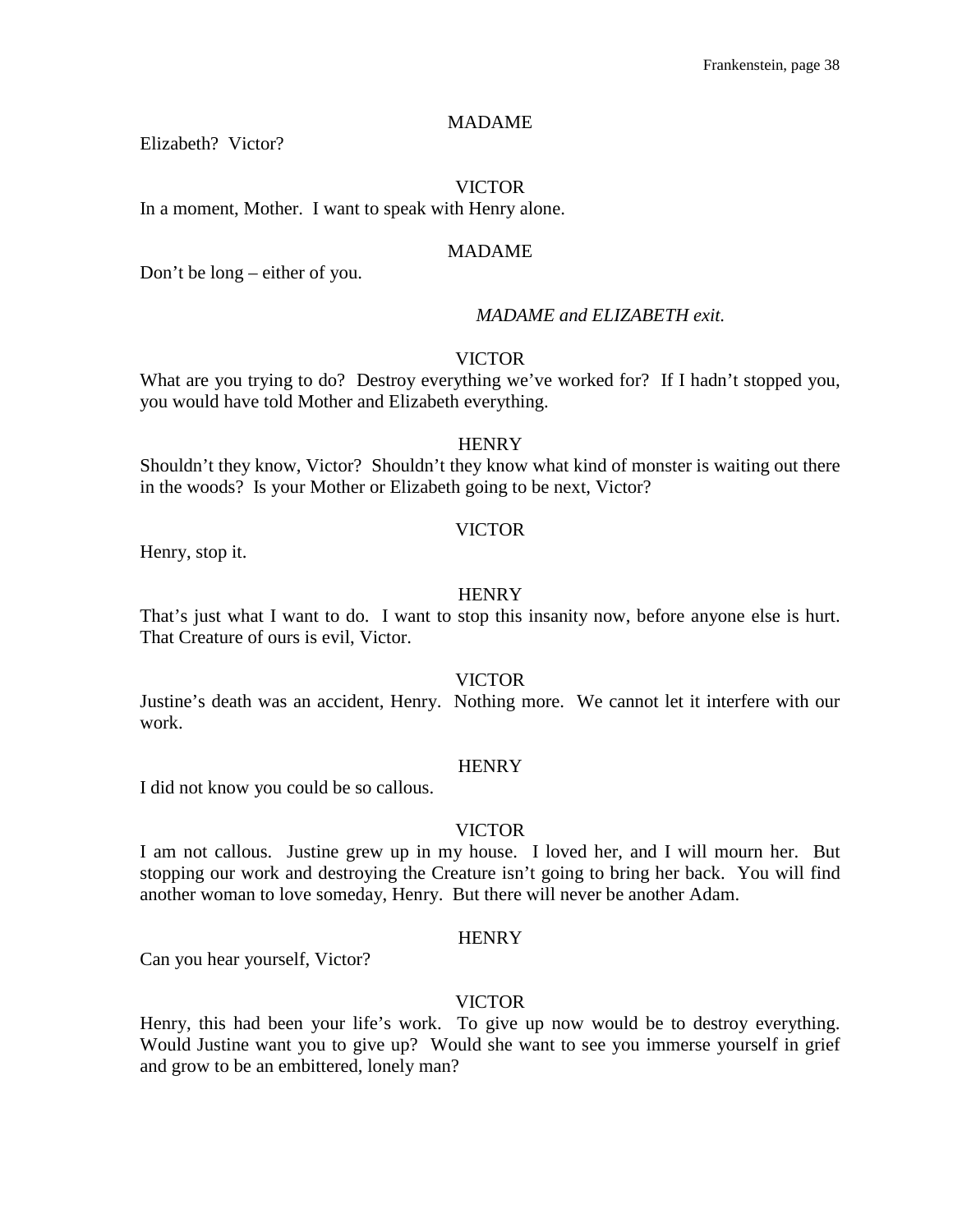Stop it, Victor.

## VICTOR

You began this work for Justine and people like her. You said, Henry, that man should only rise in life according to his merit, and that the best way to show man how to do this was to give mankind an example – a new man totally devoid of the old morés, the old prejudices. Henry you can still do this. It can be your monument to Justine.

#### **HENRY**

That Creature killed her, Victor. He murdered her, and then he ran away. He is a murderer. I should have known that the moment I saw his face.

#### VICTOR

Please, Henry, don't give up.

**HENRY** 

I haven't given up, Victor. I won't help you conceal – and then promote – a murderer.

#### VICTOR

What are you going to do?

## **HENRY**

Find him. He must be destroyed, Victor. It's the only way either one of us can have a life.

*HENRY exits leaving VICTOR alone.*

*BLACKOUT.*

## **ACT I; SCENE VIII**

*AT RISE: The laboratory. VICTOR is at the back staring intently out the window. The CREATURE enters. HE looks around quickly, then heads for his table and chair and seats himself. VICTOR hears him and turns around.*

VICTOR

Where have you been?

CREATURE

Hiding. In the woods.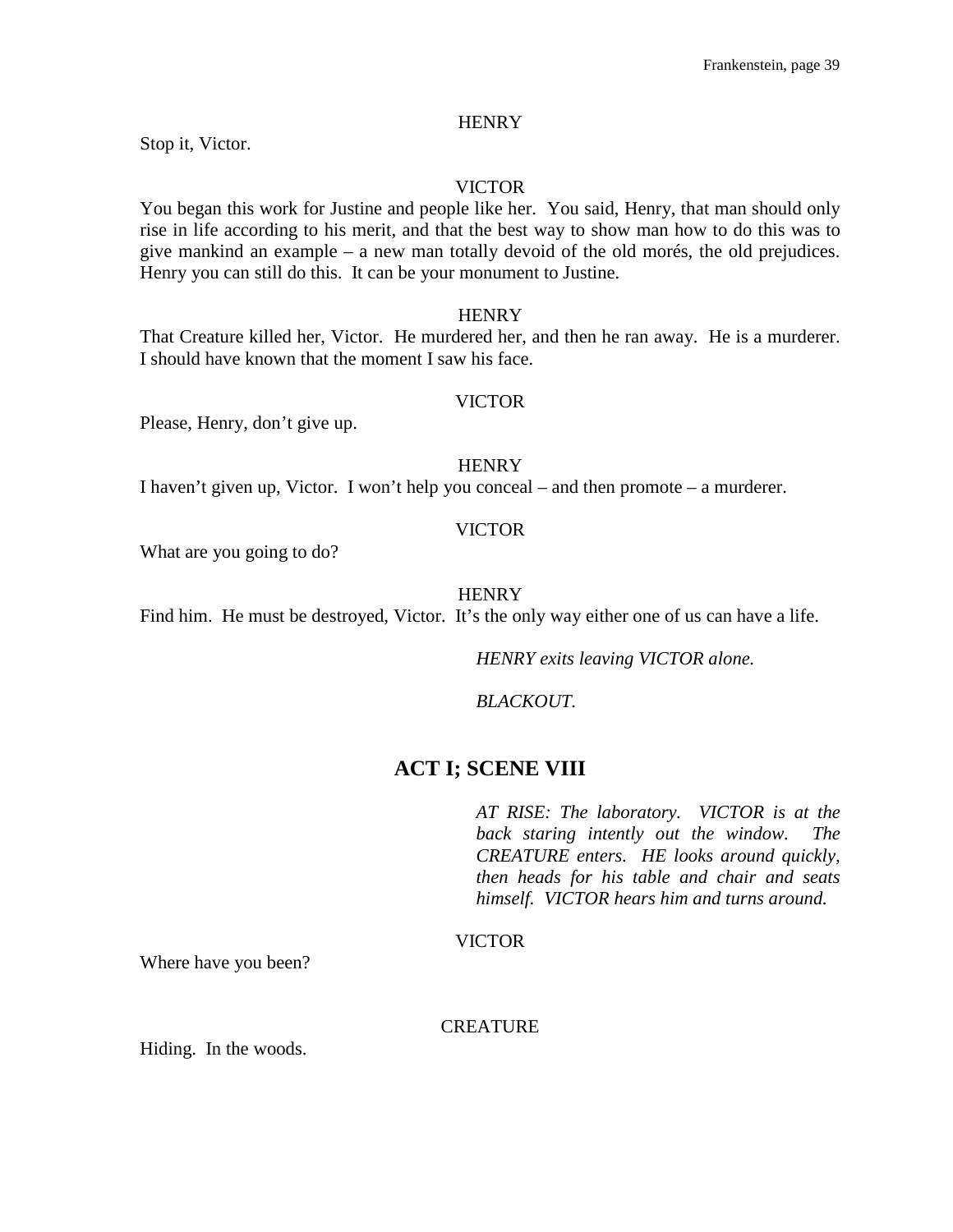Why did you hide?

## **CREATURE**

You and Henry Clerval were angry with me.

#### VICTOR

That's no reason to hide in the woods.

#### **CREATURE**

It is a very good reason.

#### VICTOR

What do you mean?

#### **CREATURE**

I killed that woman. Henry Clerval said so. I touched her, and then she was dead – not sleeping. You know it. Henry Clerval knows it, and I know it. I have listened to many people talking. They have all spoken of the killer who attacked the woman.

## VICTOR

No one need ever know it was you. You must forget about the woman. The people you heard talking will forget as well.

## **CREATURE**

You are wrong, Victor Frankenstein.

#### VICTOR

You are not a murderer. No one need ever know that you were the one who killed Justine. We will go on as before.

#### CREATURE

It will be a secret, then? You are not punished for the wrong you do if it is a secret. That is strange. And this secret is not like the one Henry Clerval told me of. That was pleasant.

## VICTOR

You are very perceptive, but you have much to learn. Most secrets are not pleasant. That is why they are kept.

#### **CREATURE**

I am a secret, am I not?

## VICTOR

What did you say?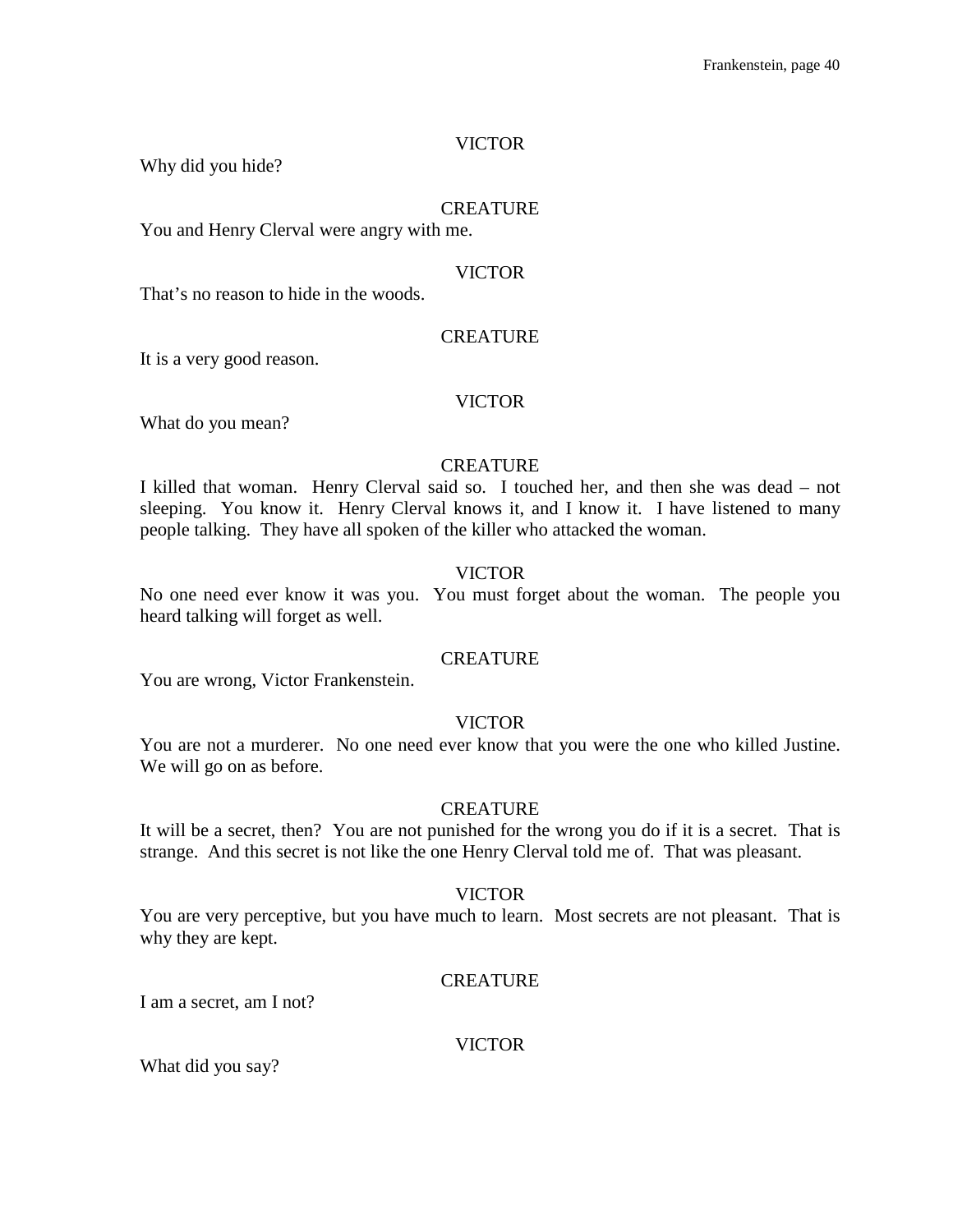#### **CREATURE**

I am a secret. No one knows of my existence save you and Henry Clerval and the woman, Justine, but she is dead, now, and will tell no one. Let us keep it that way.

## VICTOR

I don't understand what you mean.

#### **CREATURE**

I ask you, please, let me remain a secret.

## VICTOR

I will not. You are superior, and you have work to do.

#### **CREATURE**

But I must remain a secret, Victor Frankenstein. I am ugly. So ugly that people run from me. I cannot live with people who think me ugly. If I do, I may kill again.

## VICTOR

It won't happen again. You are special.

## **CREATURE**

I am not special. I am ugly – a monster. There is nothing you can do to change it. I will remain a secret, Victor Frankenstein.

#### VICTOR

But how will you remain a secret. You can't stay here in this room forever. Sooner or later, someone will discover you.

#### **CREATURE**

And when they do, will I kill them? I wanted to kill Henry Clerval. He attacked me and I thought, "I must kill him." That is why I ran.

#### VICTOR

Don't you see? You ran because you were threatened. You are not a killer.

#### **CREATURE**

But I have killed. That is why I must leave here and live in secret.

#### VICTOR

Leave? But where will you go?

## **CREATURE**

I have read in Henry Clerval's books that there are many places in this world where men do not live. I will choose one of those places and go and live there.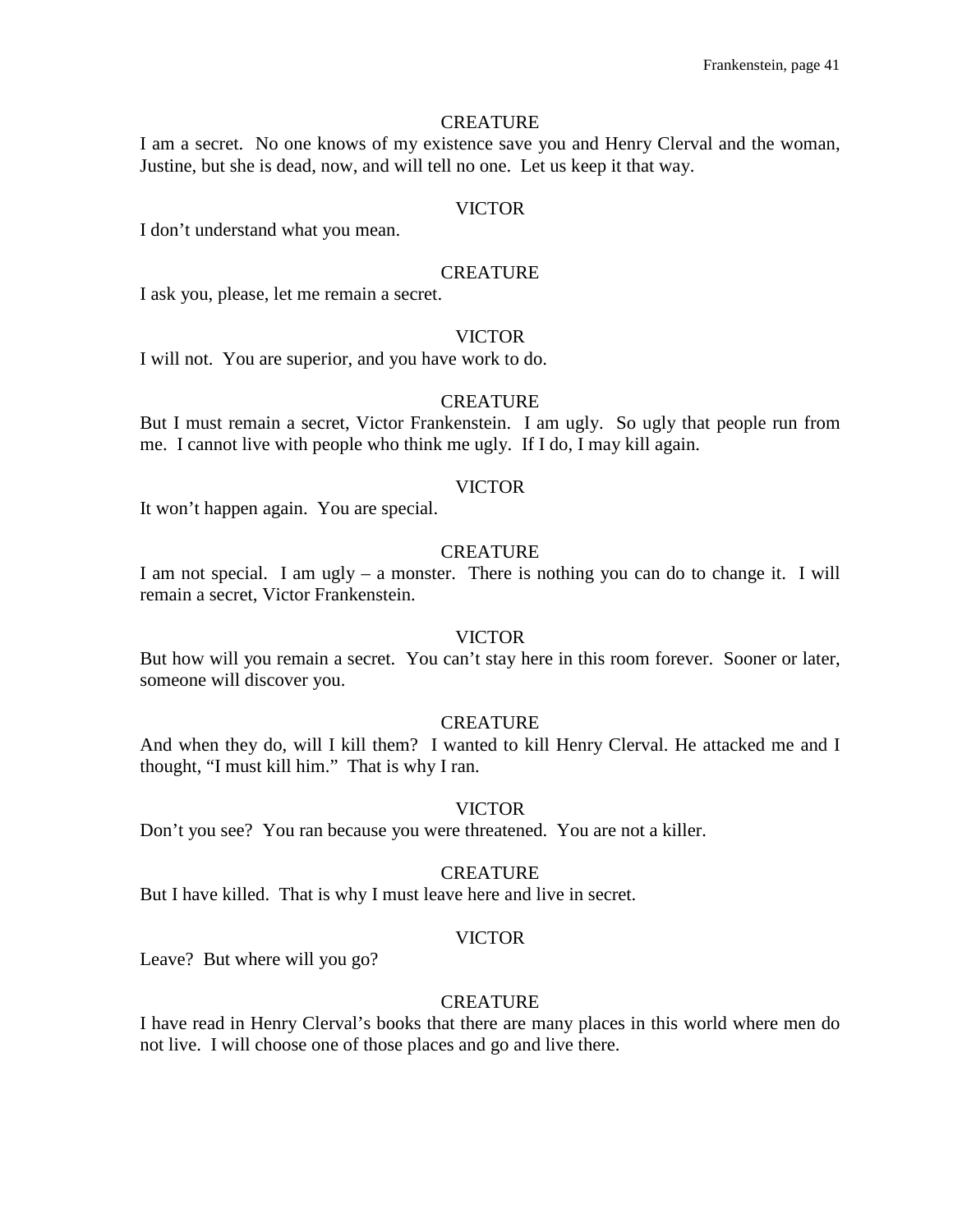But how will you get there? Your face?

## CREATURE

I will travel among men – in hiding – never letting them know I am there until I reach a place where there are no more men. That is where I will live.

#### VICTOR

Alone? You'll never be able to stand it. You could not bear it when Henry and I left you alone for a few hours.

#### CREATURE

I will not be alone, Victor Frankenstein.

#### VICTOR

Of course you will.

#### **CREATURE**

I will not be alone because you will create a companion for me.

#### VICTOR

What? A companion? How?

#### **CREATURE**

You will make this companion as you made me.

#### VICTOR

I won't do it. You will remain here with me and do what you were created to do.

#### **CREATURE**

I will leave, and I will have a companion. You made me, Victor Frankenstein. I did not ask you to bring me into this world. I was better left unmade. But I am here, now. I live and I must have the things I need. You have made me so that I cannot live with men. You have made me so that I cannot live alone. I am yours. Give me what I need, or you will regret your decision.

## VICTOR

Do not threaten me.

#### **CREATURE**

I do not threaten. I only tell you what I know to be. If I am not allowed to go away with a companion, we will both regret what will happen. You gave me life. Now you must give me a woman. I have known that ever since I saw Justine. Give me a woman, like myself. She would be my friend, my companion. I would never be lonely. And I would have no reason to curse you the way I have cursed you.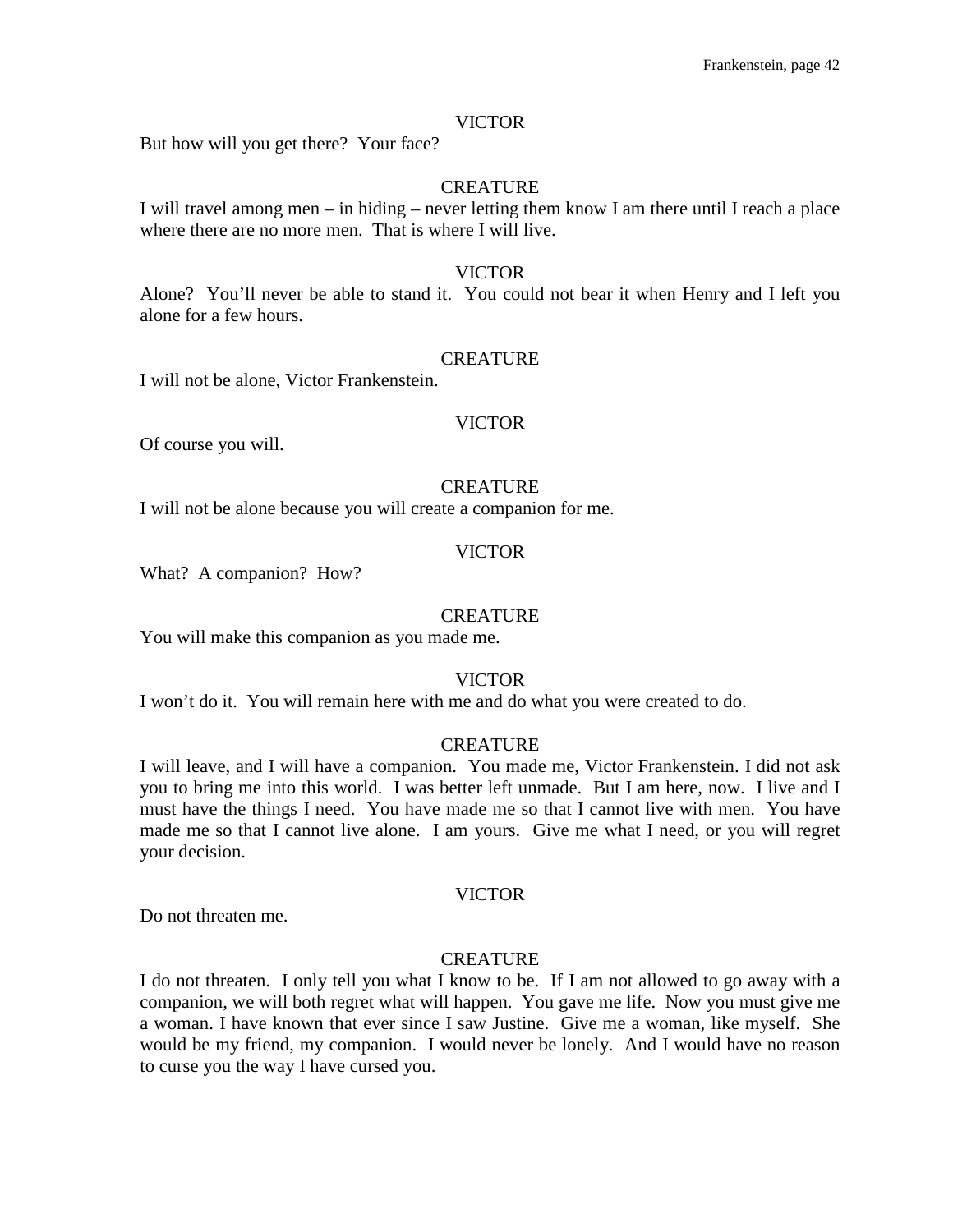And if I say no.

## **CREATURE**

You will not say it.

*The CREATURE hands Victor the bottle of chemicals that bestowed life on him.*

VICTOR

*(Thinks carefully)* You will quit the society of man the moment I deliver this woman into your hands?

## **CREATURE**

I will.

## VICTOR

Do you swear it?

## CREATURE

You have my word.

*The CREATURE and VICTOR clasp hands as the LIGHTS FADE TO BLACK.*

# **END OF ACT I**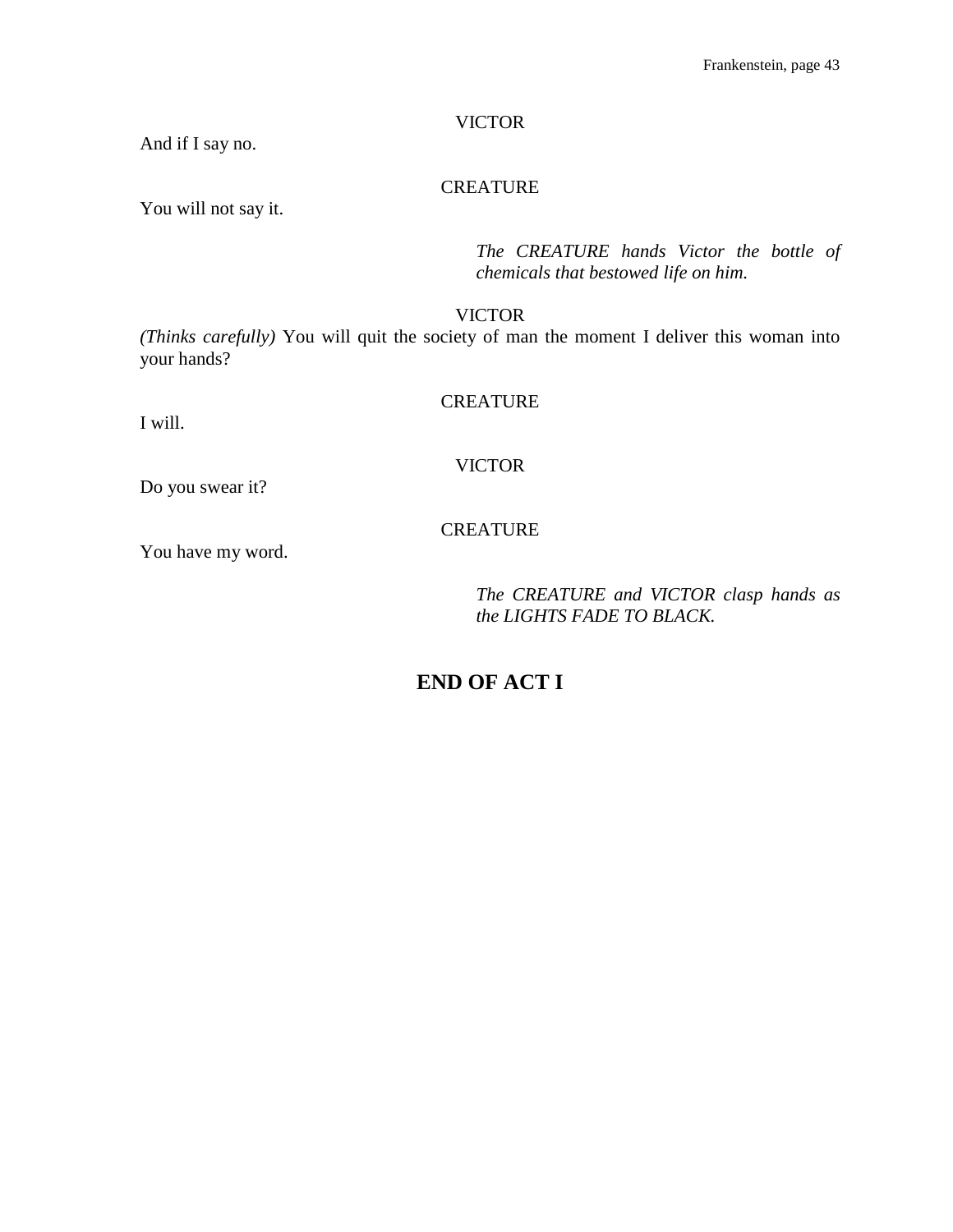## **ACT II; SCENE I**

*AT RISE: The cemetery. HENRY stands beside Justine's grave. HE holds a pistol in his hand, which HE cocks. Just as HE seems about to use it, VICTOR calls out from OFF.*

#### VICTOR

*(From OFF)* Henry! *(Entering)* Henry, I need you help. The Creature is back.

#### **HENRY**

Where is he?

## VICTOR

He wants to leave, Henry.

#### **HENRY**

What do you mean?

#### VICTOR

He's not a killer. He never meant to harm Justine.

#### **HENRY**

Victor.

#### VICTOR

Listen to me. When he picked you up in the laboratory he could have killed you. That's why he ran. He was afraid. Afraid he might do it. He doesn't want to kill anyone, Henry. He never did.

#### **HENRY**

What does that change? He is still a monster. He is still strong enough to crush a man with his hands. Justine is still dead, Victor. Do you expect me to go back to our work because he said he doesn't want to kill?

#### VICTOR

No. I ask you to help me prevent more killings. The Creature understands his capabilities – better than you or I. He wants to go away where no man will ever find him. He will live in self-imposed exile.

#### **HENRY**

Live entirely alone? He couldn't stand it. No man could.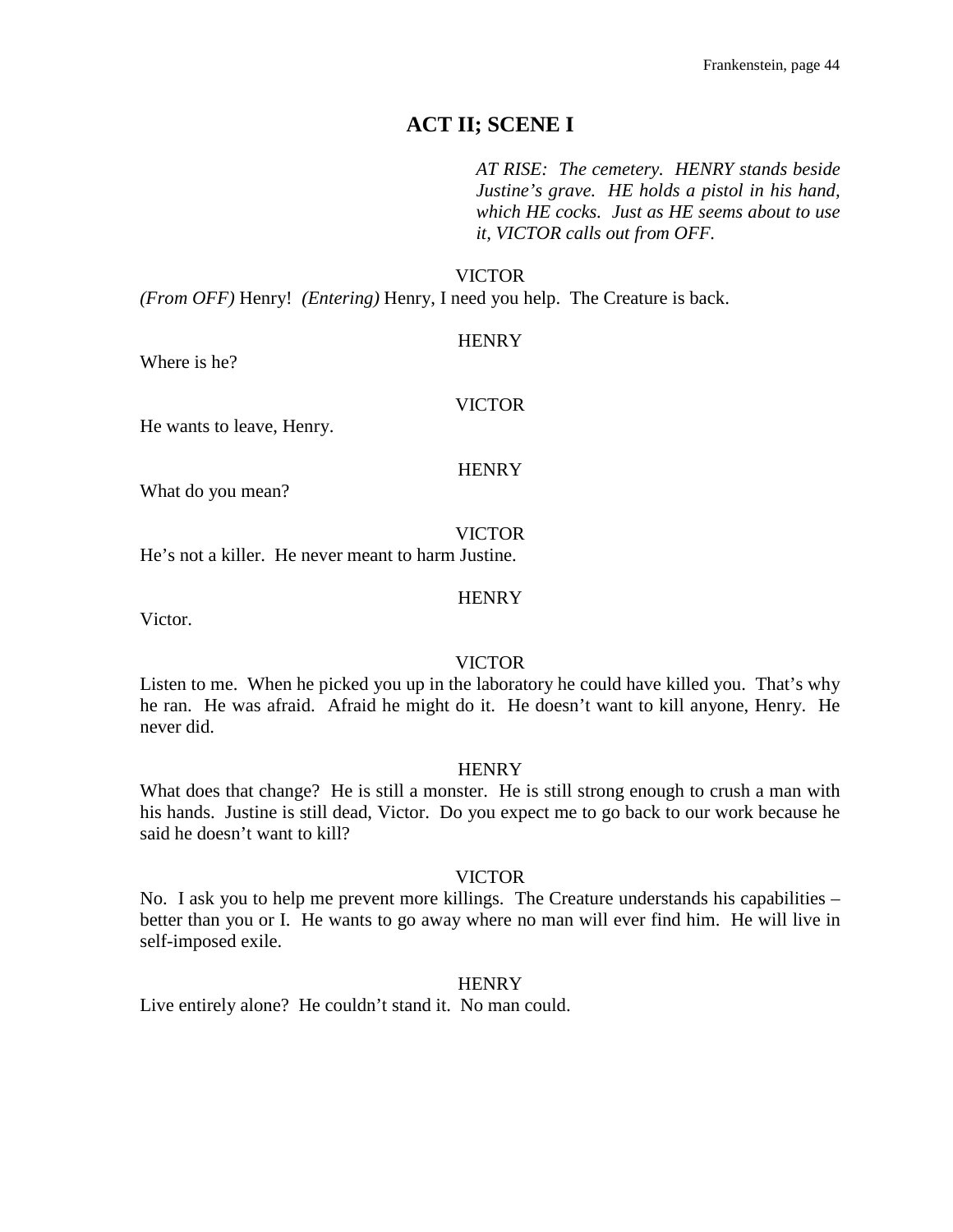He doesn't want to go alone, Henry. He's asked for a companion like himself. He will take her and leave.

**HENRY** 

# VICTOR

Oh, yes, Henry. Don't you see? It's the only way.

#### **HENRY**

Why didn't you kill him and have done with it?

No.

#### VICTOR

Why didn't you? You said you would the day Justine died. But here you stand, day after day. You haven't made a single attempt. You can't do it. And neither can I. He's part of us, Henry. It took years of our lives to make him and if we destroy him, we destroy our own lives, too. You'll never be able to kill him, Henry. But you can be rid of him. He will be gone forever.

| And all our problems will be solved? | <b>HENRY</b>  |
|--------------------------------------|---------------|
| Yes.                                 | <b>VICTOR</b> |
| I don't think so.                    | <b>HENRY</b>  |
| We can't bring Justine back          | <b>VICTOR</b> |
| I'm not asking for that.             | <b>HENRY</b>  |
| Then what do you want.               | <b>VICTOR</b> |
|                                      |               |

#### **HENRY**

A guarantee. I want a guarantee that he will never be back. I want to know that when he's gone, it will be as though he was in his tomb.

#### VICTOR

I can offer you that guarantee.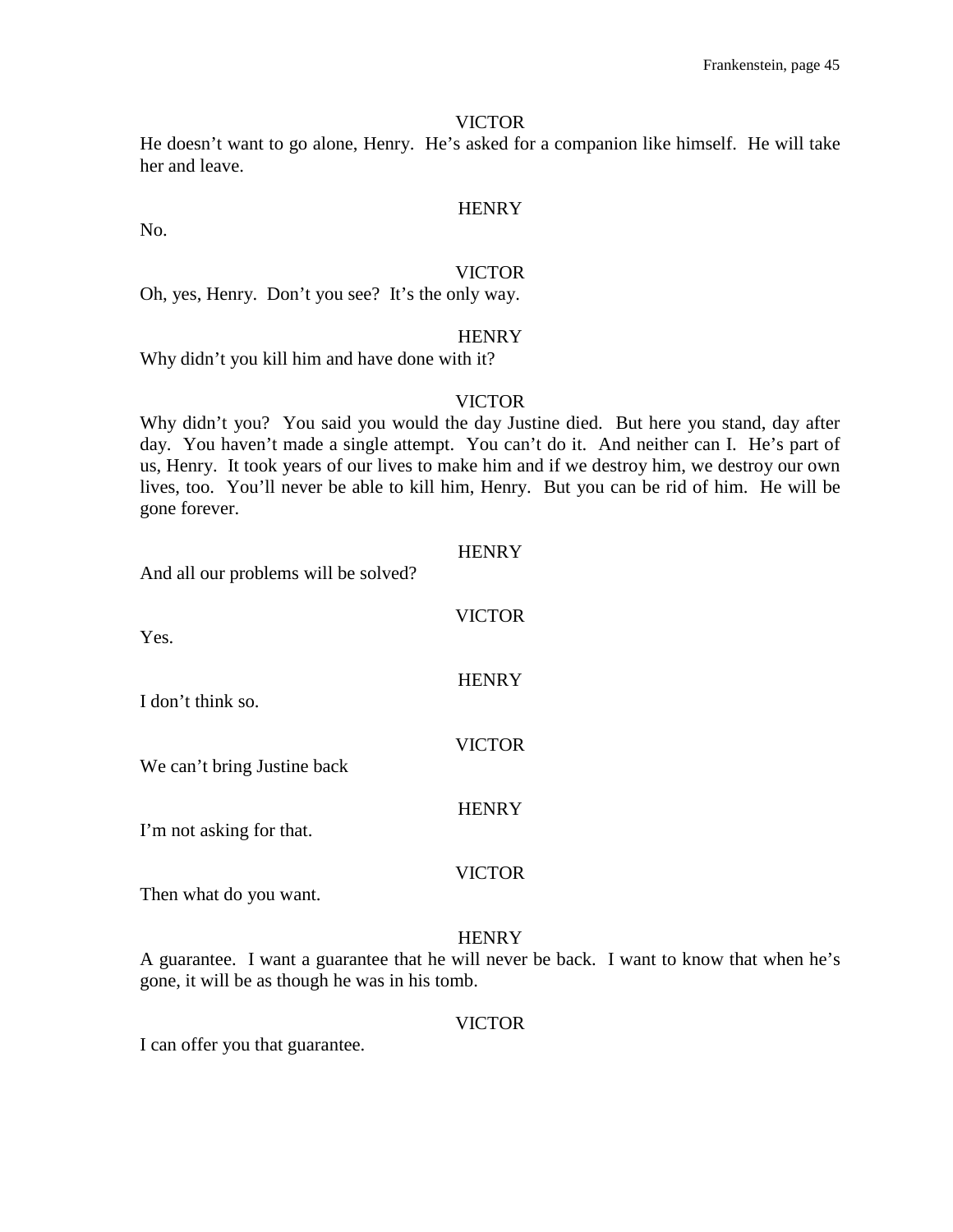How?

## VICTOR

I have his word.

## **HENRY**

What good is that?

## VICTOR

He has never learned to break his word, Henry. He wouldn't know how. He knows nothing of deceit. If he says he will never come back, he never will.

#### **HENRY**

If only I could be as sure as you.

## VICTOR

Think about it, Henry. Please. I can't complete the work without you.

**HENRY** 

All right, Victor. But I cannot promise that I will give you the answer you want.

#### VICTOR

*(Taking the gun from Henry)* You will, Henry. You will.

*HENRY leaves VICTOR alone by Justine's grave. The CREATURE enters. HE makes a sound. Startled, VICTOR turns towards him still holding the gun.*

## **CREATURE**

I do not think Henry Clerval will help you.

#### VICTOR

What are you doing here?

#### **CREATURE**

I wanted to know what you were going to do.

## VICTOR

I would never lie to you. You know that.

#### CREATURE

How will you make the companion if Henry Clerval will not help you?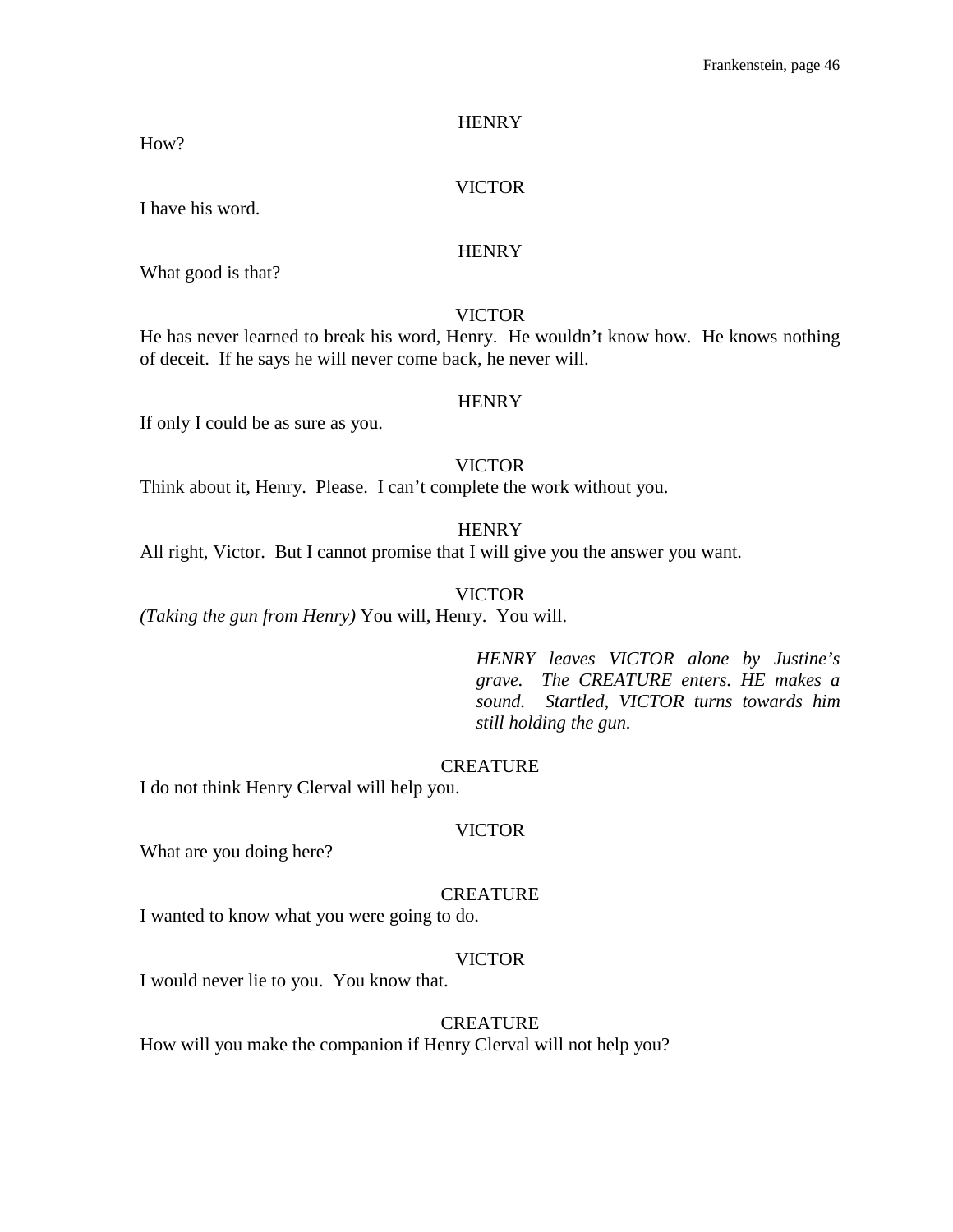I do not know.

## **CREATURE**

If there was already a body, could you not bestow life on it?

#### VICTOR

Yes. But there is no body.

## **CREATURE**

There is the woman Justine. You could make her live again.

#### VICTOR

No.

#### **CREATURE**

Yes. She would not be the same woman any longer. She would be new – a creature like myself. This is the woman I want, Victor Frankenstein. She would be a companion I could love. She would be alive, not dead. She would not know the word ugly. And I would be happy. Give her to me and I will go.

#### VICTOR

You demand too much.

#### CREATURE

I demand too little. Give me this woman or you will curse the day you were created. *(Pause)* We will begin tonight.

#### *BLACKOUT.*

# **ACT II; SCENE II**

*AT RISE: The laboratory. The CREATURE enters carrying JUSTINE followed by VICTOR. THEY lay her down upon a table. As VICTOR begins preparing Justine's body for the operation, the CREATURE caresses her face and hands.*

## VICTOR

Get away from her.

#### **CREATURE**

She is mine, Victor Frankenstein.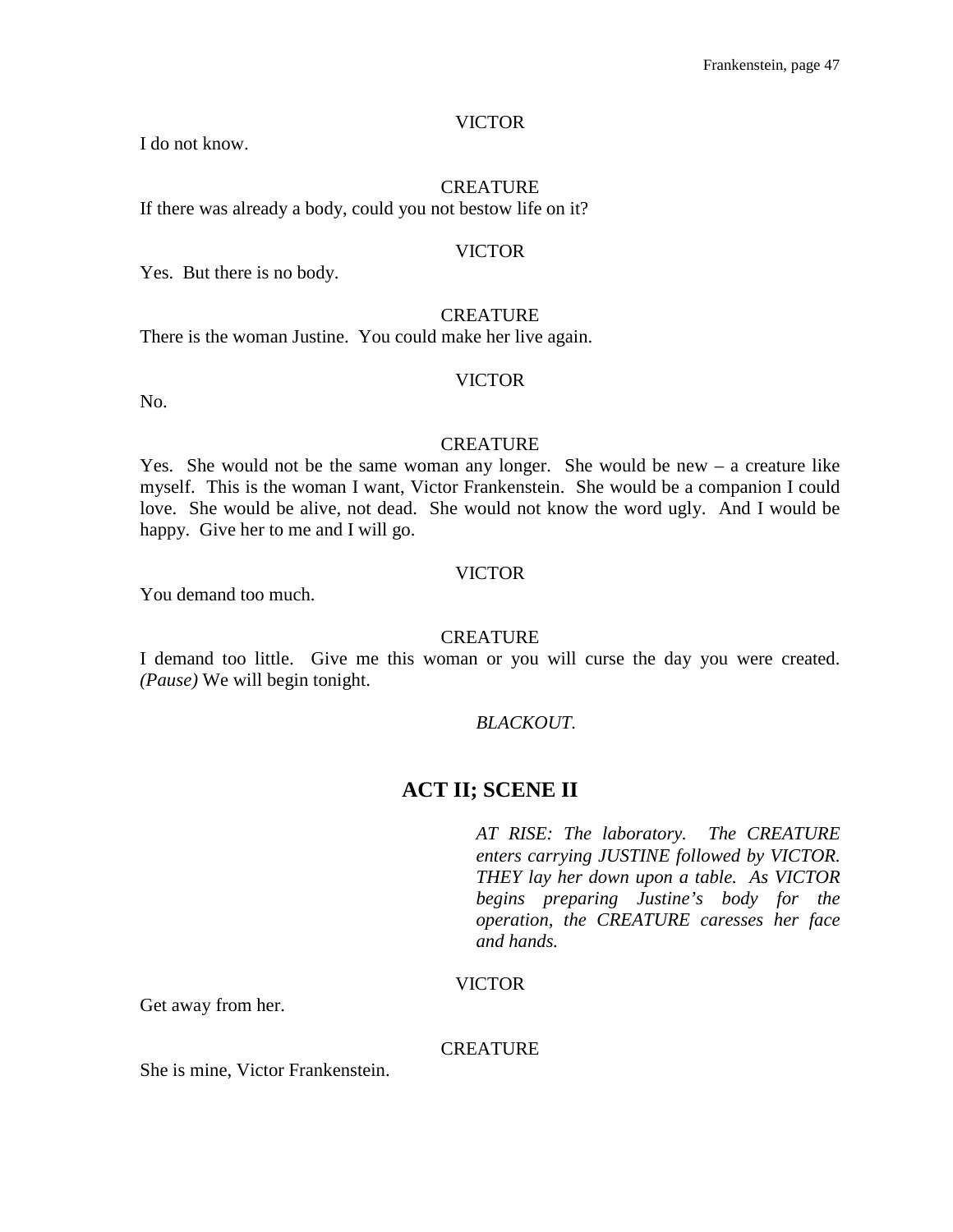Not yet.

## CREATURE

She will be. Do not harm her.

VICTOR I am only doing what is necessary to restore her life. You must be still.

> *The CREATURE turns, picks up the bottle with the fluid that animated him and hands it to VICTOR. HENRY calls from OFFSTAGE.*

#### **HENRY**

Victor! Victor, I want to talk to you.

*The CREATURE covers Justine.*

## VICTOR

Have you come to help me?

#### **HENRY**

*(Entering)* No

## VICTOR

*(Preventing HENRY from coming closer)* Then go away.

**HENRY** 

*(Pushing past Victor)* You must hear me out, Victor. I can't let you do this.

#### VICTOR

I won't let you stop me, Henry.

**HENRY** 

*(Seeing the shrouded body on the table)* That's her isn't it? You've started without me.

*HENRY moves toward the table on which JUSTINE lies.*

## **HENRY**

Is she going to be as ugly, Victor?

*HENRY reaches out and throws back the cloth.*

## **HENRY**

Victor, no.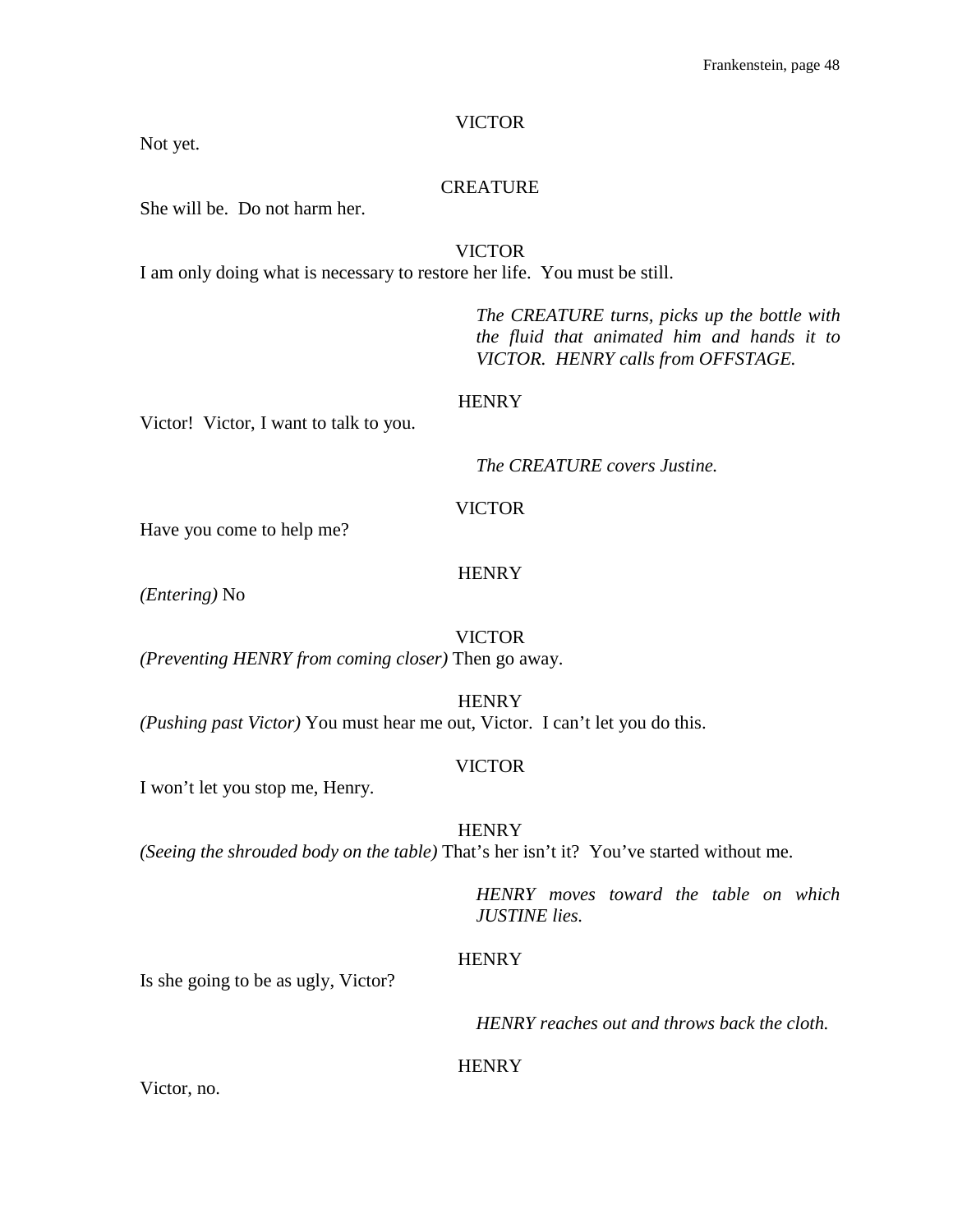Henry, I had no choice.

## **HENRY**

How could you do this to me?

## VICTOR

Henry, please.

## **HENRY**

You are giving Justine to him? Justine is going to be a monster like him? She is going to bear his children? I won't let you do it, Victor. It was bad enough when I thought you would make another like him out of assorted parts. But Justine, no!

> *HENRY throws himself upon Victor and beats him with his fists and grabs for his neck. The CREATURE steps forward and grabs Henry by the throat, dragging him over Justine's body and breaking his neck in the process. VICTOR pushes past the Creature to get to his friend.*

## VICTOR

He's dead.

## **CREATURE**

I could not let him kill you.

## VICTOR

He would not have harmed me.

## **CREATURE**

He would have killed you, if he could. Now, proceed. I must have my companion.

## VICTOR

I will not. Henry was right. You are a murderer. And I will not continue. I will not give you a wife. There will be no more of you.

*VICTOR picks up the bottle and empties it.*

## **CREATURE**

You yourself will take a wife soon. You will have companionship, solace. Yet, you deny me this? I who have nothing must suffer, while you… *(Pause)* Victor Frankenstein, you will never be rid of me. Remember this: I will be with you on your wedding night. I will be with you.

*THE LIGHTS FADE TO BLACK.*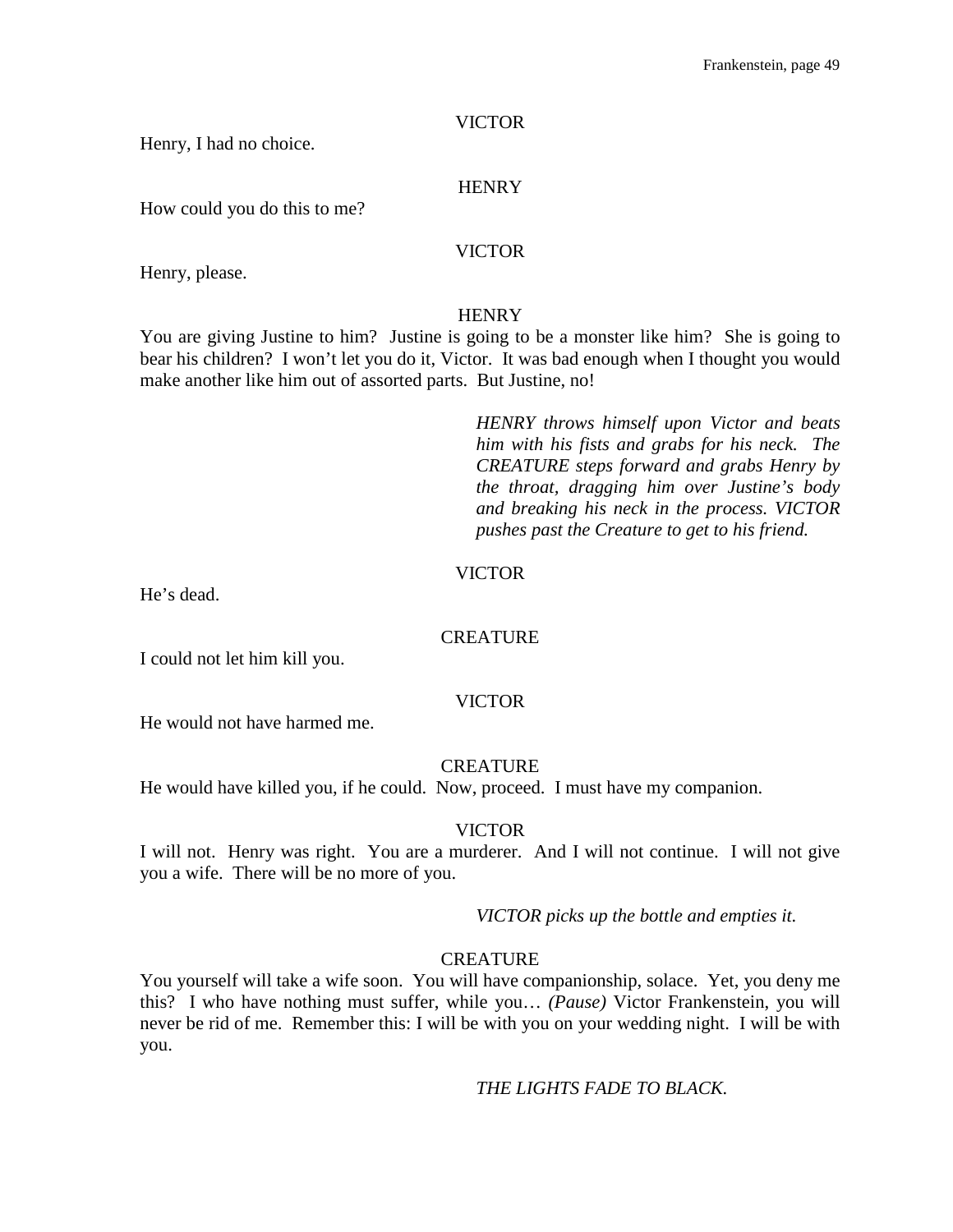# **ACT II; SCENE III**

*AT RISE: Walton's ship. WALTON is reading from the diary. VICTOR is seated on the cot.*

## WALTON

"And as I looked at the lifeless body of my friend, and at the Creature who had destroyed him, I understood at last the evil I had spawned." *(Putting down the diary)* This much is clear. You do not come from another explorer's ship.

## VICTOR

Then you will let me go.

## WALTON

There still remains the problem of my men and the devil on the ice.

## VICTOR

I cannot help you there, Walton. There is a Creature on the ice. He is an evil that will keep coming closer and closer.

## WALTON

What are you saying?

## VICTOR

Let me go and he will not harm you. He wants only me.

## WALTON

I do not believe there is anything to fear on the ice. My men, however, feel otherwise. So you, my friend, will tell them that it was you and you alone who called out to the ship.

## VICTOR

And if I refuse?

#### WALTON

My men will mutiny and you and I will be buried at sea. *(Changing his tactic)* Even if my men would let you go, how far can you get? Your hands and feet are frostbitten, you are half starved. You couldn't walk fifty yards from the ship. If you expect to find this Creature of yours, you will need my help.

## VICTOR

Your help?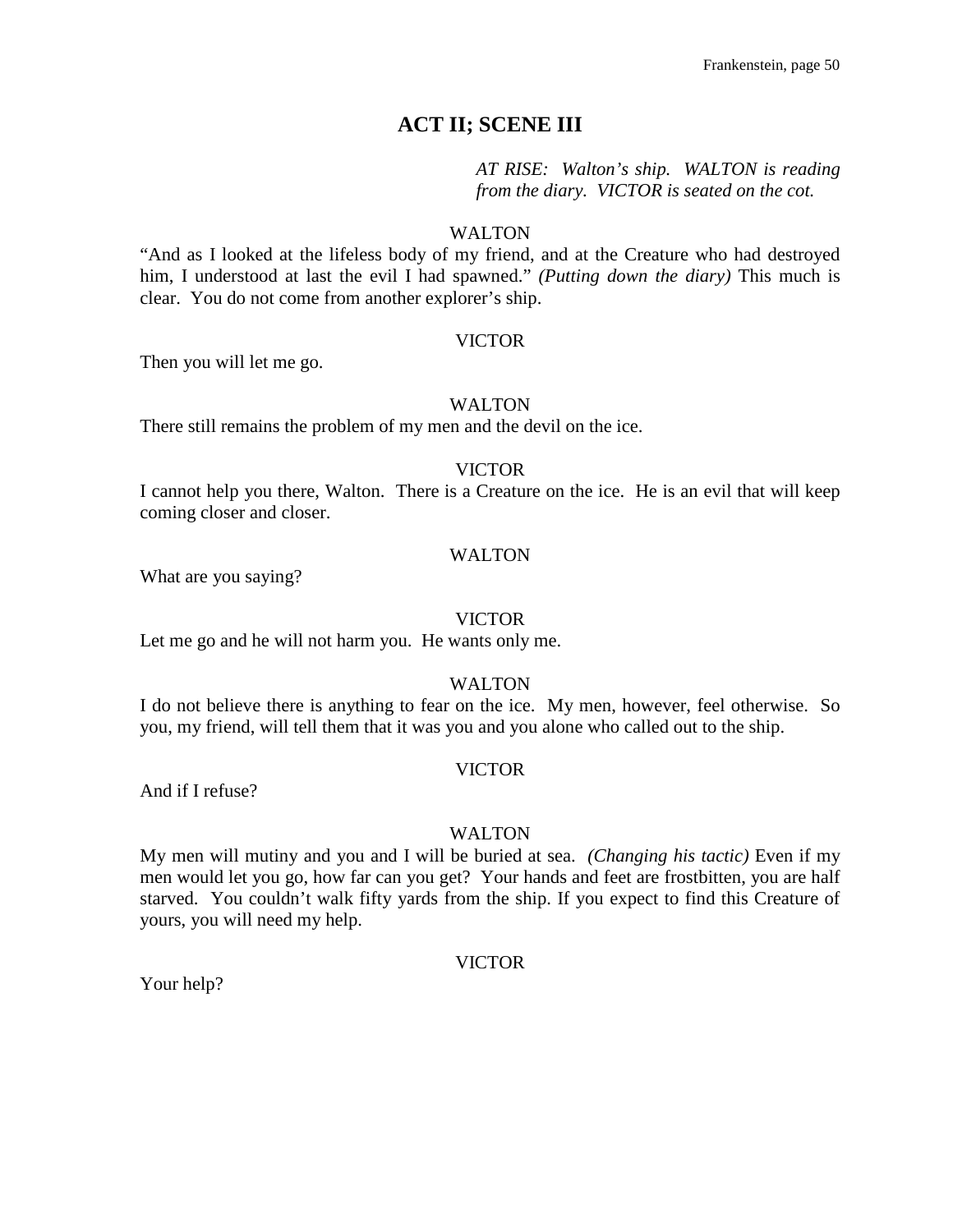#### WALTON

Yes. You know you cannot continue your journey without help. I am offering you that. Tell my men there is nothing to fear. Tell them that you were the one who cried out, if necessary. Help me to claim the North Pole, and I will help you find your Creature.

#### VICTOR

You would do this?

## WALTON

We are tied together in this. I cannot get what I have come for without your help, and neither can you. But together, we can both get what we want. Now, do we have an agreement?

#### *VICTOR does not answer.*

#### WALTON

I don't see that you have a choice.

## VICTOR

Agreed.

## WALTON

What will you do when you find this Creature of yours?

#### VICTOR

I do not know. When we find him, I want you to leave us alone.

#### WALTON

But how will you get back to your home?

## VICTOR

I will not go back.

#### WALTON

But what of your laboratory, your research, your new Adam? What about Elizabeth?

Elizabeth?

# WALTON

VICTOR

Isn't Elizabeth the woman you plan to marry?

## VICTOR

I am married to her already.

*WALTON picks up the diary to look for a passage he has missed.*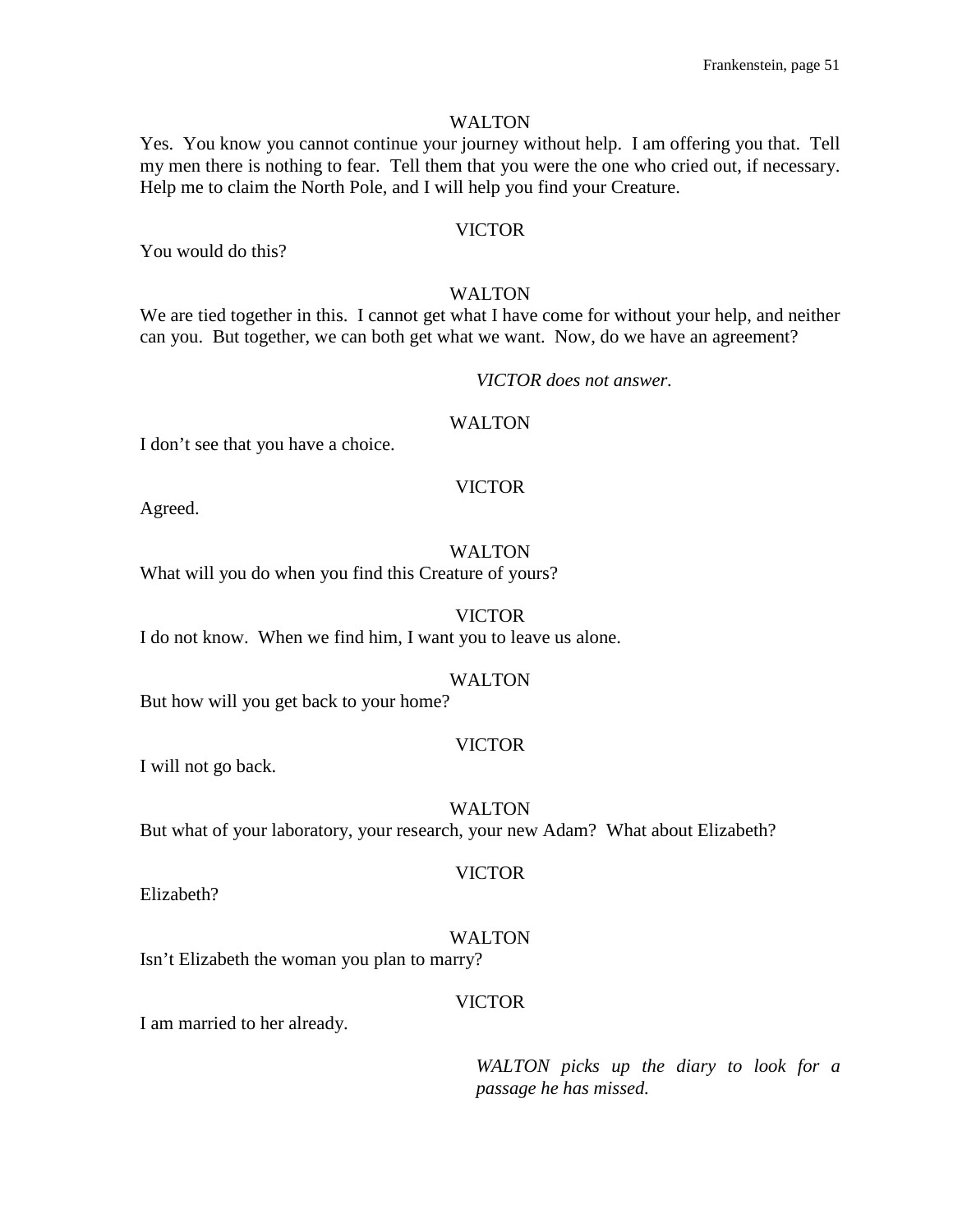You won't find it there, Walton. That history ends with the death of Henry Clerval.

*WALTON sets the book down and prepares to listen. HE is now well and truly hooked.*

#### VICTOR

After the death of Henry, the Creature fled. My family and friends believed his death to be a suicide. I did not disillusion them. Unable to bear what I had done, I locked my laboratory, and proceeded to build my life anew. I devoted myself to Elizabeth. And during those months before the wedding, Elizabeth was so happy – happier than I had ever seen her. Still visions of the avenging Creature would come upon me in fits. When this happened I would sail my boat upon the lake and endeavor to forget his words: "I will be with you on your wedding night." They came more frequently as the wedding day grew near. I began to carry a pistol, and I resolved that I would meet him. I would make safe the house and face the fiend alone.

## *BLACKOUT.*

## **ACT II; SCENE IV**

*AT RISE: The study of Frankenstein's house after the wedding of VICTOR and ELIZABETH. As the lights come up, ELIZABETH is alone on stage, still in her wedding dress and veil. VICTOR enters.*

## ELIZABETH

Have the guests all gone?

#### VICTOR

Every last one of them. Mother is upstairs – asleep, already.

#### ELIZABETH

*(As THEY embrace)* Oh, Victor, everything was wonderful…the church, the flowers, the little girls in their dresses…

#### VICTOR

*(Stopping her with a kiss)* When you looked up at me in the church, I thought I would cry you were so beautiful. *(Pause. Then with great sadness as VICTOR releases himself from Elizabeth's embrace.)* This has been the happiest day of my life. You have made it that.

#### ELIZABETH

Victor, what is it?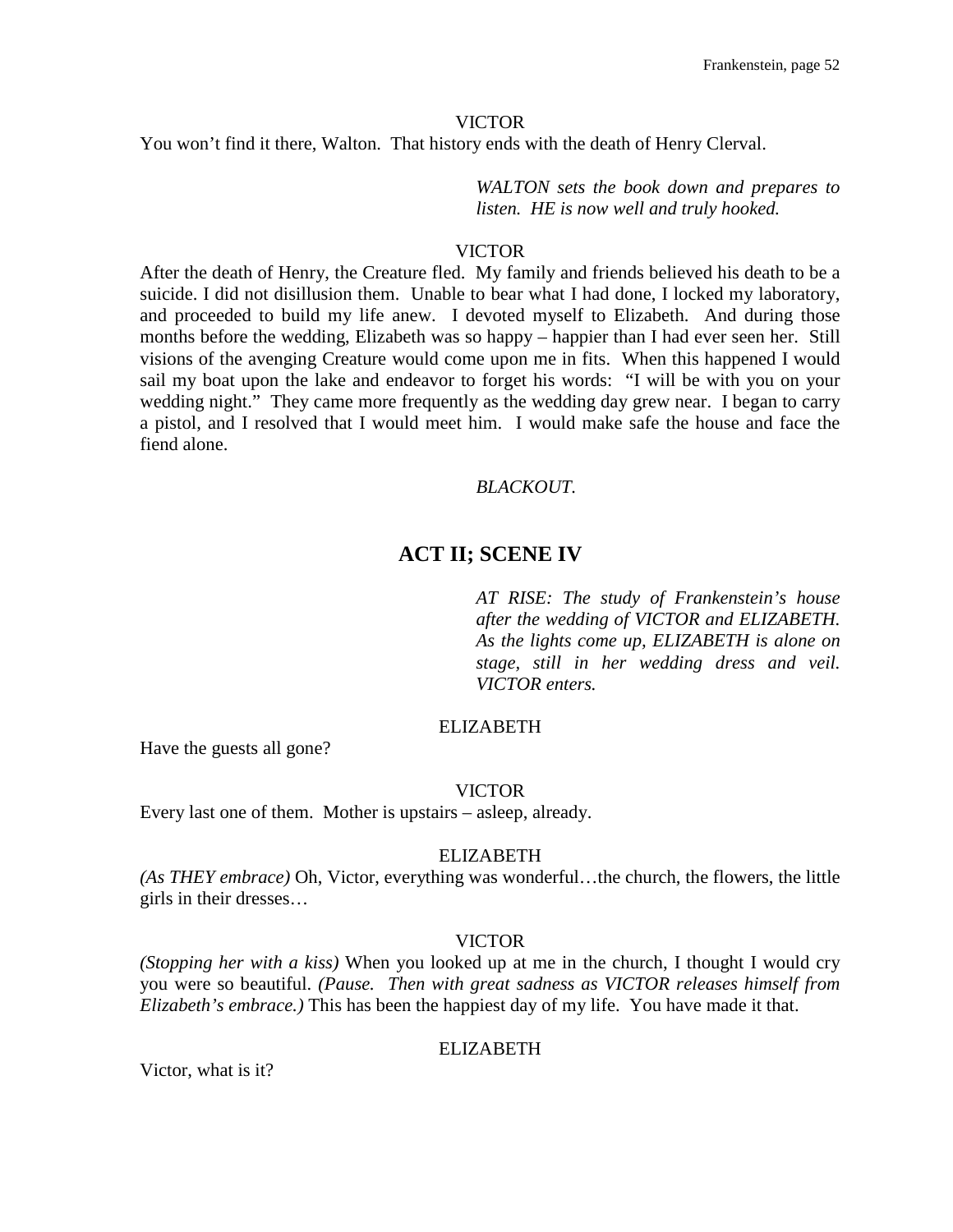If only you knew what I have suffered, and what I must yet endure.

#### ELIZABETH

Victor, don't you see? Henry and Justine are at peace. And we are starting a new life together. That is what matters. I will have no talk of death tonight.

## VICTOR

*(Rising suddenly)* Wait for me here. *(Pausing to kiss her)* You are dearer to me than my life.

#### ELIZABETH

Victor, I want you to know that this night…

## VICTOR

*(Kissing her again)* Peace, peace. This night and all others shall be safe.

*VICTOR exits. ELIZABETH follows him to the door and watches him go, perplexed. SHE turns back into the room and removes her wedding veil. SHE then lets down her hair and enjoys the feeling of release that comes from not carrying the weight of it on her head. SHE settles herself on the couch, closing her eyes, waiting for VICTOR to return. The CREATURE enters the room. HE has been waiting outside the house. HE steps silently behind Elizabeth and places his hand in her hair. ELIZABETH reaches for his hand, thinking it is VICTOR. The CREATURE continues to fondle her hair for a few moments. ELIZABETH caresses his hand. Suddenly SHE realizes this is not Victor's touch. SHE attempts to stand. The CREATURE tightens his grip on her hair and her throat and throws her backwards against the couch, breaking her neck. HE covers her with her wedding veil, opens the door to the room and exits.*

*VICTOR enters and sees ELIZABETH. HE throws off the veil, and takes her in his arms realizing she is dead.*

#### VICTOR

No!

*BLACKOUT.*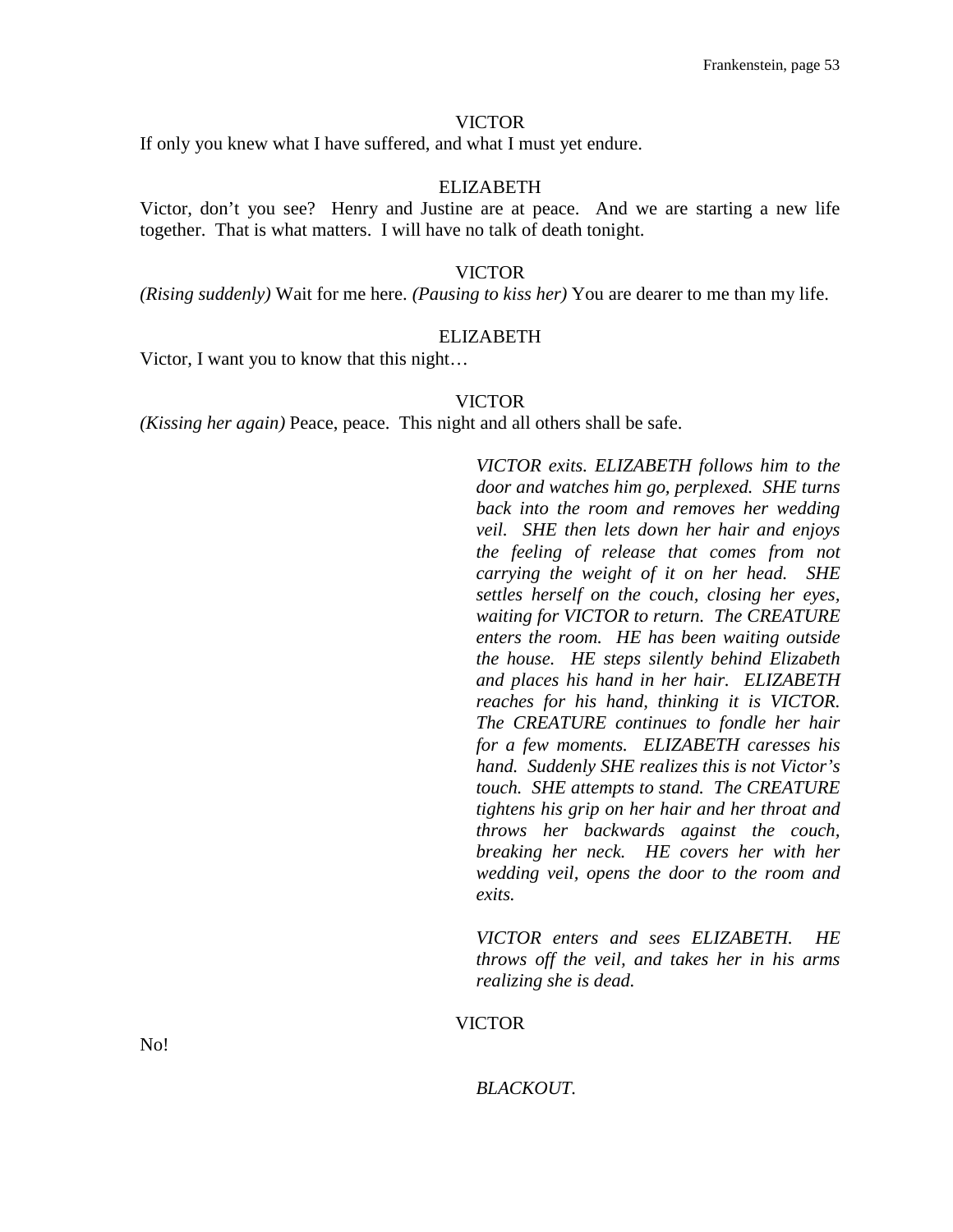# **ACT II; ACENE V**

*AT RISE: A hillside on the Frankenstein estate. VICTOR stands alone, holding the body of Elizabeth.*

#### VICTOR

Come out, damn you. Come out and face me.

#### **CREATURE**

*(Appearing in the shadows)* Give me you hand, and then we will talk.

#### VICTOR

To my enemy?

#### **CREATURE**

I am not your enemy, Victor Frankenstein; I am your Creature. I had hoped to be your friend, but even this you denied me.

#### VICTOR

I denied you nothing. I gave you your life.

#### **CREAURE**

You should have given me the things I need – companionship, identity. But I forget. You have given me a name. You said that you would find a name that was special, one that people would remember. And I have that now. Murderer. Bringer of death. How appropriate.

## VICTOR

It is appropriate. You killed Elizabeth. Why did she have to die?

## **CREATURE**

So that we could be together. At last we meet as equals. I who am denied a place in this world, and you, who have thrown yours away.

#### VICTOR

No. You took it from me. You murdered my wife. *(Pulling out a gun)* I will see you in hell before this night is over.

## **CREATURE**

You cannot send me to hell. I am there already.

*There is a PAUSE. VICTOR does not fire.*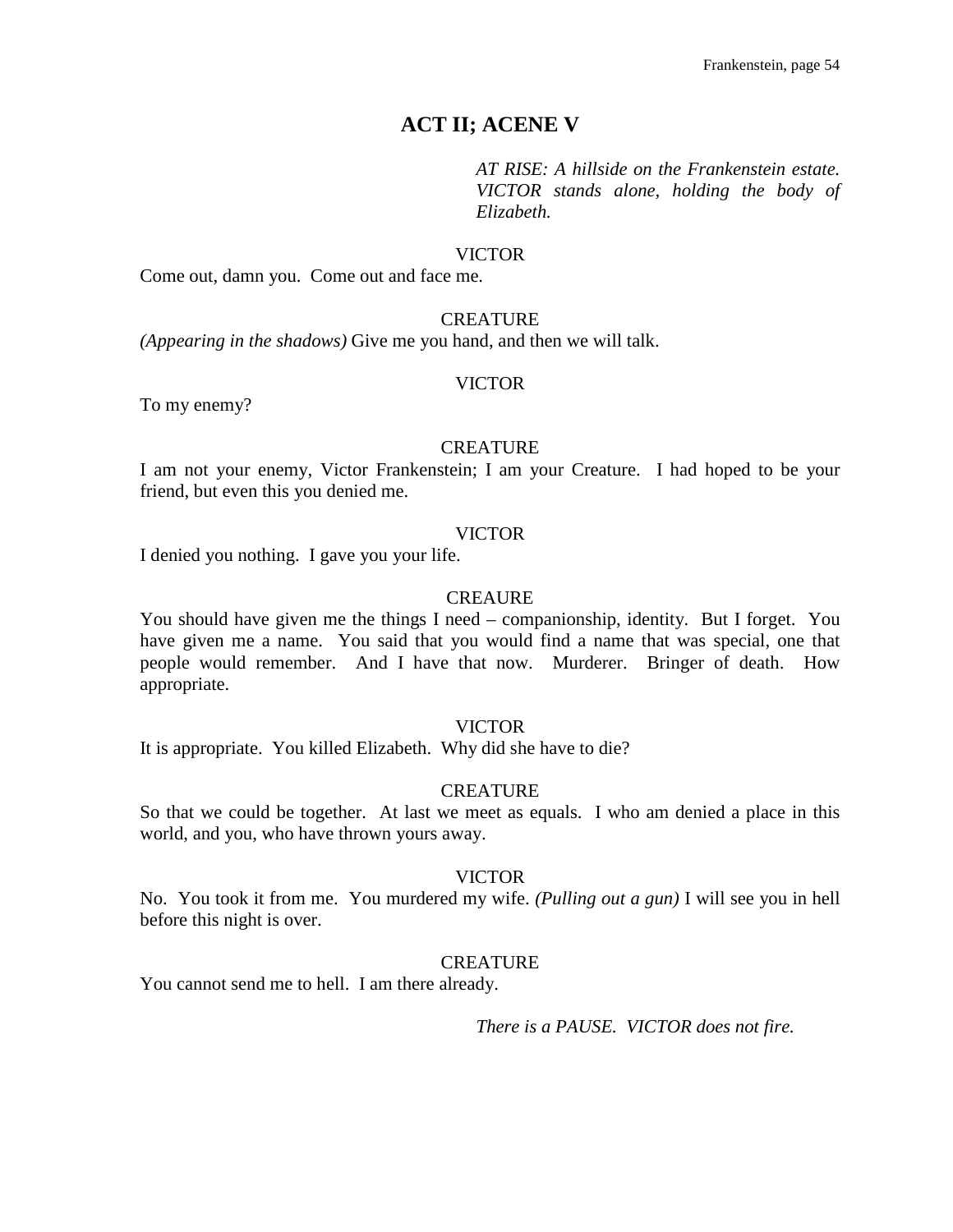#### **CREATURE**

You cannot kill me. As you said once to Henry Clerval, I am a part of you, now. If you destroy me, you destroy yourself.

## VICTOR

I will destroy you.

#### **CREATURE**

No. We are bound together. You are my Creator. You gave me life, and in doing so, gave me power over you. I will leave your world now and go to the frozen wastes at the top of the earth. Follow me there. And when you do, when you no longer find solace in family or society, we will meet again. Follow me to the top of the world where there are no men, no laws. Follow me and we will settle our business.

#### VICTOR

I will. I swear I will.

## **CREATURE**

I have your word?

#### VICTOR

Yes, damn you!

#### **CREATURE**

I fear your punishment more than my own. It will be far more terrible. I have broken the laws of men, but you have tampered with the laws of your Creator. And now you are bound to follow me. Remember this: You will have no life unless it is with me.

#### *BLACKOUT.*

#### **ACT II; SCENE VI**

*AT RISE: The study. It has been closed up. Dust covers are placed over all the furniture. MADAME* FRANKENSTEIN *enters with VICTOR. SHE begins removing the dust covers from various pieces of furniture. Then SHE stops and takes a framed portrait off a shelf, and studies it. VICTOR enters the room.*

## VICTOR

Our trunks are upstairs.

## MADAME

It is good to be home.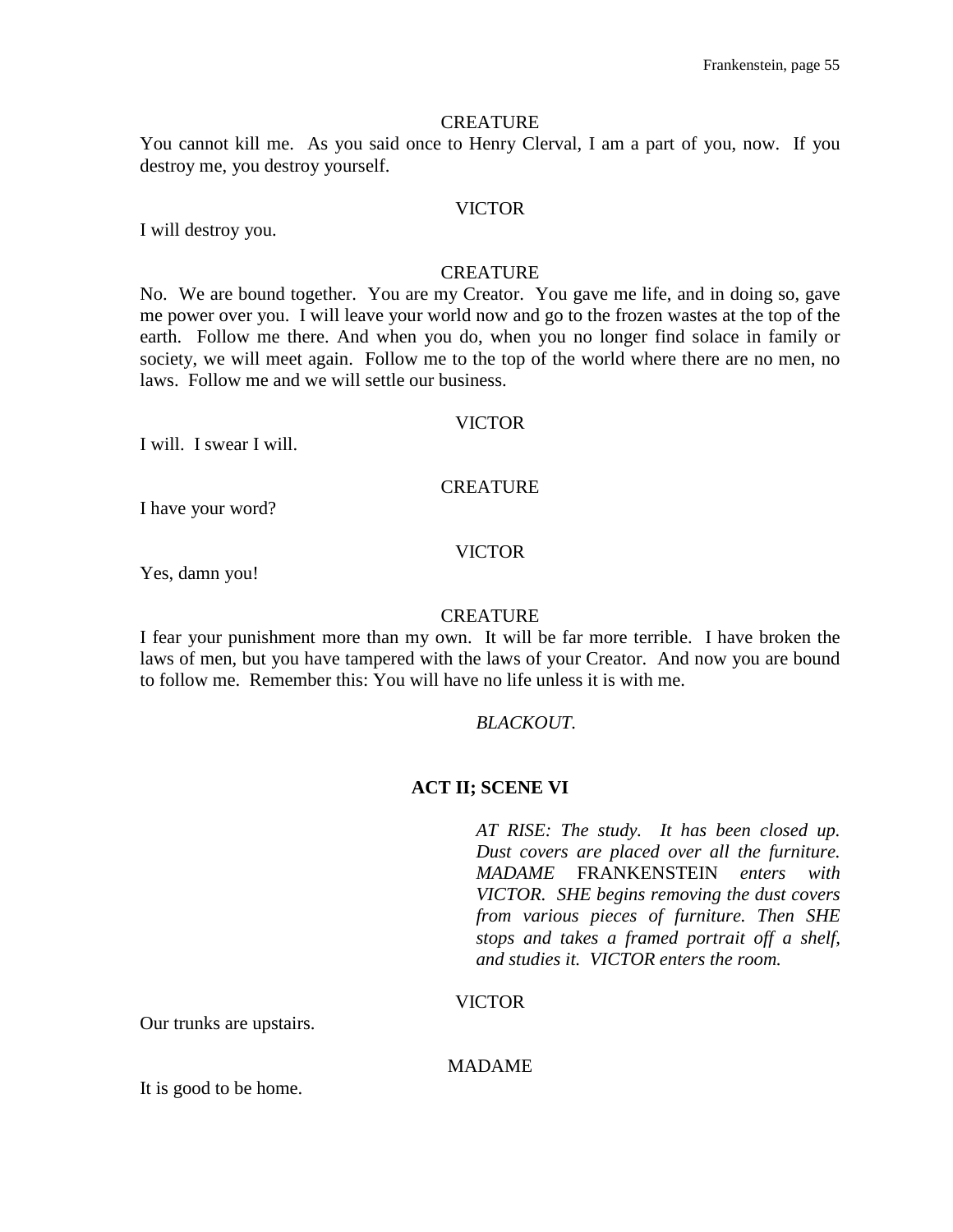#### *THEY embrace.*

#### VICTOR

Yes. It is.

## MADAME

We must start again, Victor – the two of us.

#### VICTOR

I know, Mother.

*MADAME uncovers the couch as SHE reminisces. VICTOR recoils, remembering finding the murdered Elizabeth there.*

#### MADAME

We shared so much in this room. Your father and I would read to you when you were little, and you listened so intently ... trying to take in every word. Do you remember the time you built and lit the fire, but didn't know to open the flue? There you stood in the middle of all that smoke … it took us two weeks to air out this room. The smell just lingered…

#### VICTOR

Hickory.

## MADAME

What?

#### VICTOR

Hickory wood. I built the fire with hickory wood.

#### MADAME

Elizabeth thought the whole house was burning down.

#### VICTOR

Have you looked out the window, Mother?

#### MADAME

Yes, Victor, I've seen.

#### VICTOR

It's gone. I've had the laboratory torn down.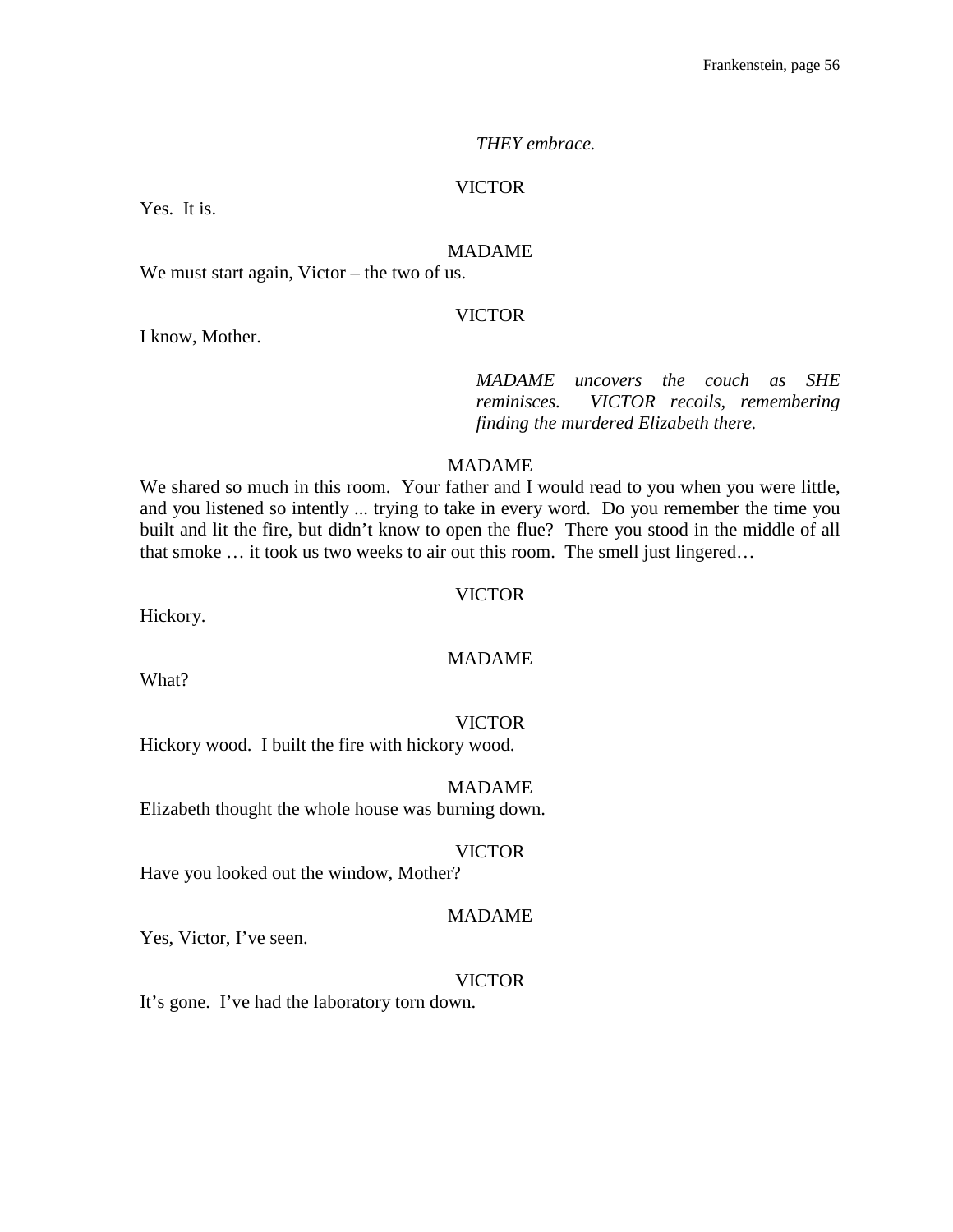#### MADAME

You can see all the way to the lake again. We could plant lilacs there, and sit by the shore and watch the moon rise. When we have parties in the summer, we can string lanterns from the house all the way down to the lake. I can just see the young ladies in their dresses catching the light, looking like fireflies in the dusk. And you and your friends standing watching and then deciding which ones you'll ask to dance.

| <b>VICTOR</b>                                                                                            |
|----------------------------------------------------------------------------------------------------------|
| I cannot stay.                                                                                           |
| <b>MADAME</b>                                                                                            |
| What did you say?                                                                                        |
|                                                                                                          |
| <b>VICTOR</b><br>I cannot stay here, Mother.                                                             |
|                                                                                                          |
| <b>MADAME</b>                                                                                            |
| (Growing frightened) What do you mean?                                                                   |
| <b>VICTOR</b>                                                                                            |
| I must go away.                                                                                          |
|                                                                                                          |
| <b>MADAME</b><br>Where must you go?                                                                      |
|                                                                                                          |
| <b>VICTOR</b>                                                                                            |
| Very far away.                                                                                           |
| <b>MADAME</b>                                                                                            |
| How long will you be gone?                                                                               |
| <b>VICTOR</b>                                                                                            |
| A very long time.                                                                                        |
| <b>MADAME</b>                                                                                            |
| You are going very far away for a very long time? Victor, these are not answers. Where are<br>you going? |
|                                                                                                          |
| <b>VICTOR</b>                                                                                            |
| To find the murderer, Mother.                                                                            |
| <b>MADAME</b>                                                                                            |
| Do you know who he is?                                                                                   |
| <b>VICTOR</b>                                                                                            |
| Yes.                                                                                                     |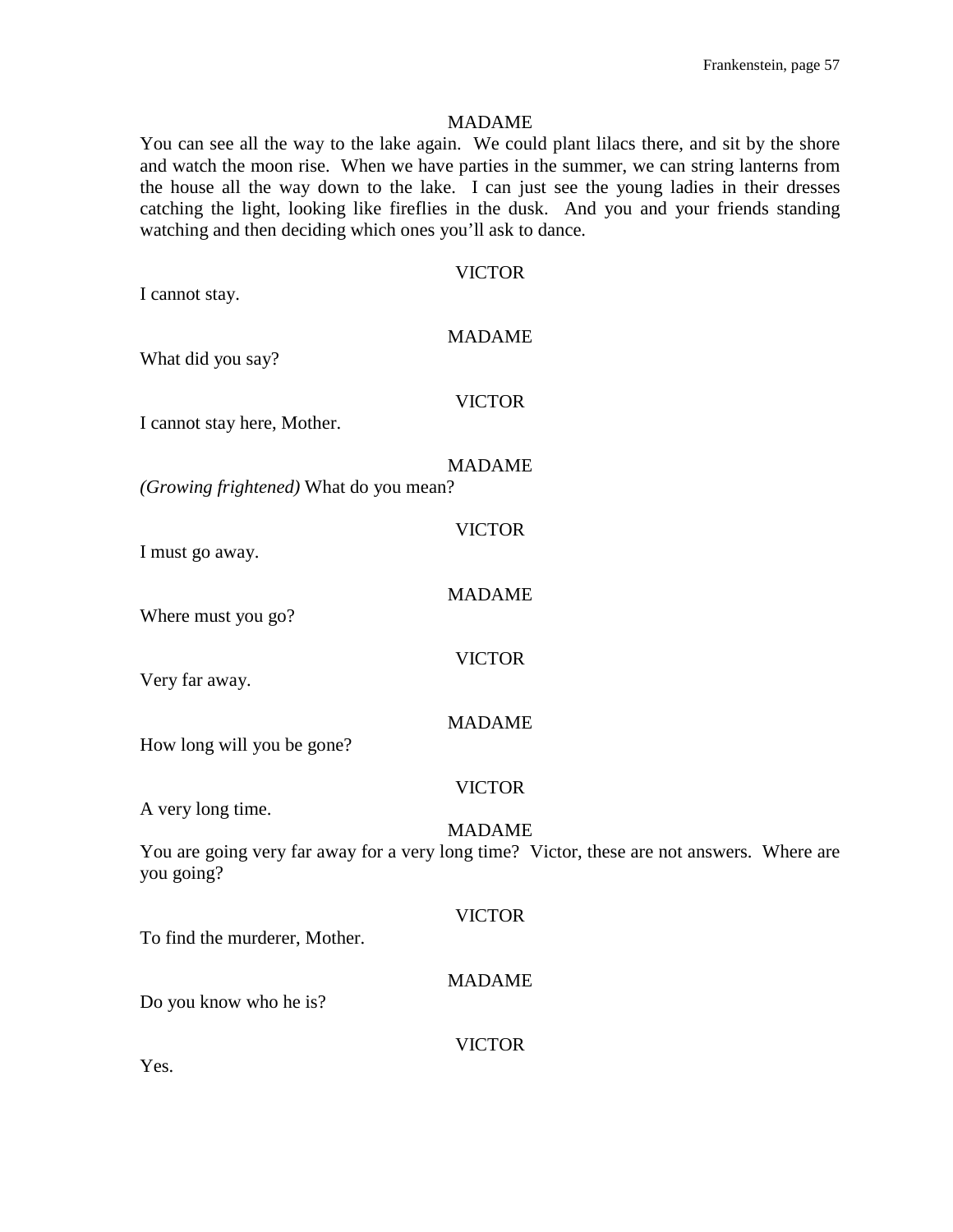#### MADAME

Then why have you not spoken sooner?

## VICTOR

Because I could not.

## MADAME

Do you know where he is?

#### VICTOR

No. But I know where he will go and I will follow.

MADAME And what will you do when you find him?

#### VICTOR

I will destroy him.

## MADAME

And then you will come home again.

## *VICTOR says nothing.*

## MADAME

Tell me you will come home again.

VICTOR

I must answer for Justine and Henry and Elizabeth, Mother.

## MADAME

You have nothing to answer for.

#### VICTOR

But I do. I am responsible. I created the instrument of their death. I must destroy it. Or be destroyed by it.

#### MADAME

What are you saying, Victor?

## VICTOR

I am the killer, Mother. These hands caused their deaths. I am responsible. No one else. Only me. Do you understand now? It's as if I put my own hands around their necks… I must leave. I must. Or I will destroy you too.

*MADAME says nothing.*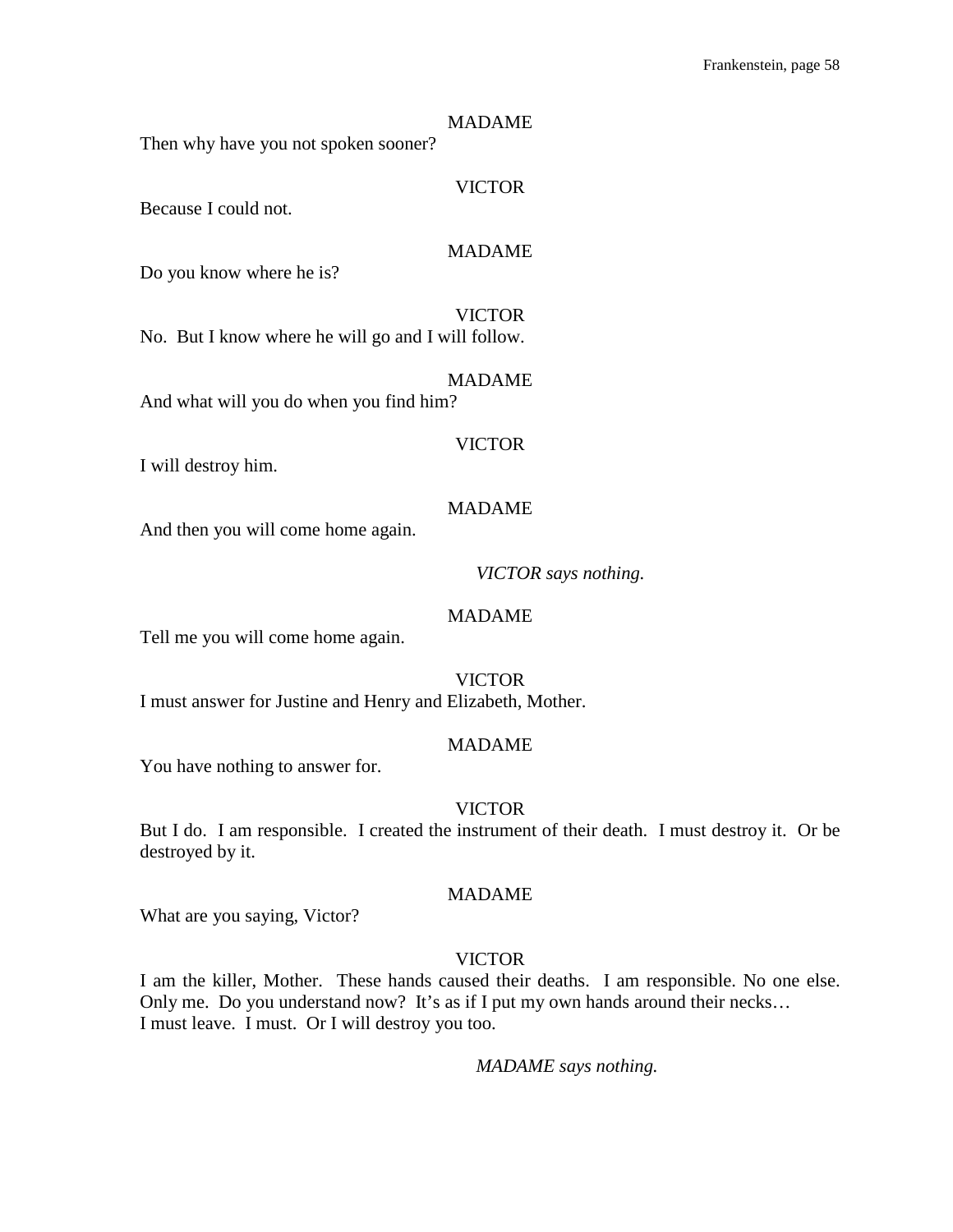Goodbye, Mother.

*VICTOR exits.*

## *BLACKOUT.*

# **ACT II; SCENE VII**

*AT RISE: The frozen wasteland. VICTOR and WALTON enter. VICTOR is at the end of his strength. HE collapses against WALTON who lowers him to the ground.*

## VICTOR

Leave me here, Walton. I must meet the Creature alone.

## WALTON

To stay here alone would be suicide. Give up this search and return with me.

## VICTOR

In a little while, I will be dead. If I returned with you, it would be the same.

## WALTON

You gave me the help I needed. I have reached my goal. You cannot expect me to return without keeping my part of the bargain.

## VICTOR

But you have kept it. I am here. You owe me nothing more.

#### WALTON

What will you do?

#### VICTOR

I will wait. This is our meeting place. The Creature will find me soon. I told you, Walton, that I would not be returning. Now, if you are my friend, you will leave me.

## WALTON

I will not be far away. If you should need me. If you should change your mind.

## VICTOR

I will not…

## WALTON

But to die here, alone…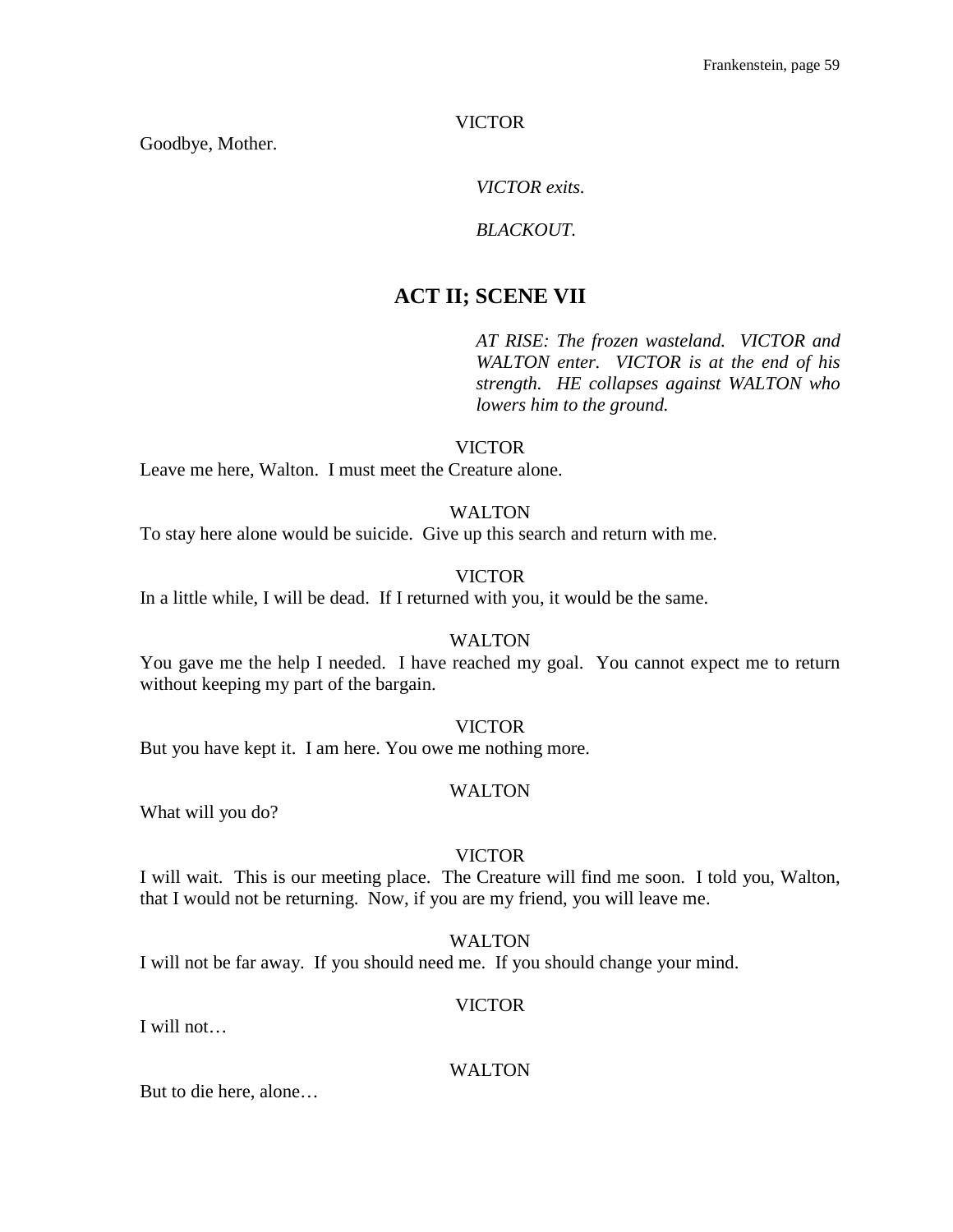#### **CREATURE**

*(Entering)* He will not be alone. I am here.

#### WALTON

*(Shocked by the CREATURE's appearance, but steadfast)* Will nothing satisfy you but his death? Is there to be no end to your revenge?

#### **CREATURE**

I do not seek revenge. I seek only to be one with my maker. You are here. Therefore, you must know my story. Do you not know the pain I have suffered? I have not come to destroy him.

#### VICTOR

*(To WALTON)* Go, my friend. Leave us to deal with each other. It is the best way.

#### **CREATURE**

You must.

## WALTON

Yes.

VICTOR

WALTON

VICTOR

WALTON

VICTOR

Walton, take my diary. Keep it. Remember me, and my story.

That is all I can do for you?

Yes.

Find peace, my friend.

May you find it as well.

*VICTOR hands WALTON the book. THEY clasp hands. WALTON exits.*

**CREATURE** 

We meet again, Victor Frankenstein.

#### VICTOR

Yes.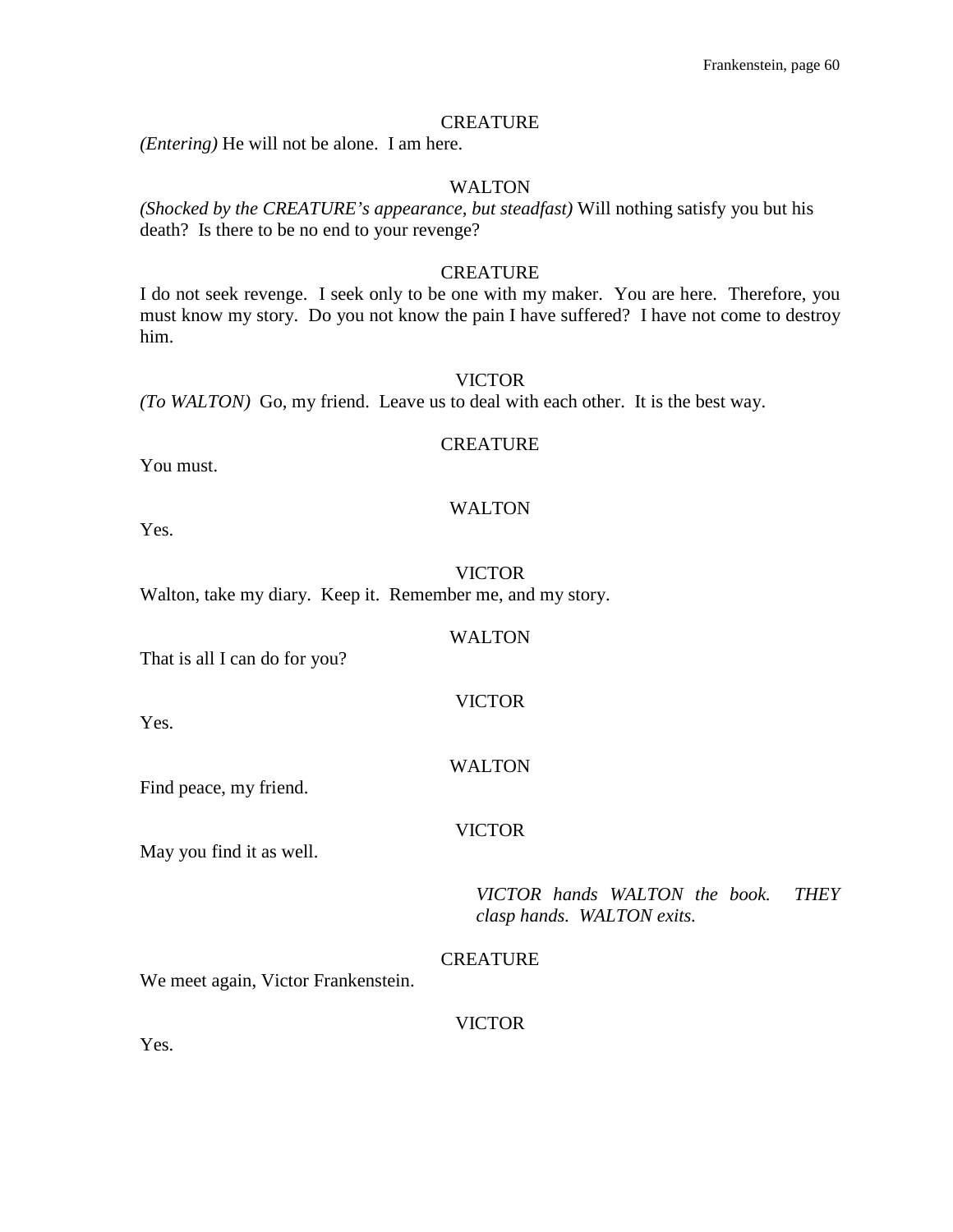## **CREATURE**

Give me your hand.

*VICTOR stretches out his hand. The CREATURE clasps it in his own.*

#### VICTOR

I cannot feel it.

## **CREATURE**

I will warm it for you.

*The CREATURE cups his hands around Victor's and breathes warm air onto them.*

#### **CREATURE**

Have you come to revenge yourself for the loss of your wife?

#### VICTOR

I thought I had.

#### **CREATURE**

I thought that by denying you a wife, I would find an end to my pain. I was wrong. Afterward it increased a thousandfold. But I wanted you, even if you came only to punish me.

#### VICTOR

That is not why I've come, it seems.

## **CREATURE**

But I deserve to be punished. You wanted a savior, and I have brought only death. Everything I touched I destroyed – even my friend.

#### VICTOR

It was my fault. I brought Henry to work with me. I asked him to do the impossible. You are blameless.

#### **CREATURE**

If it were only that simple, Victor Frankenstein. I too had a choice. If I had chosen differently…

#### VICTOR

But I defied God to make you.